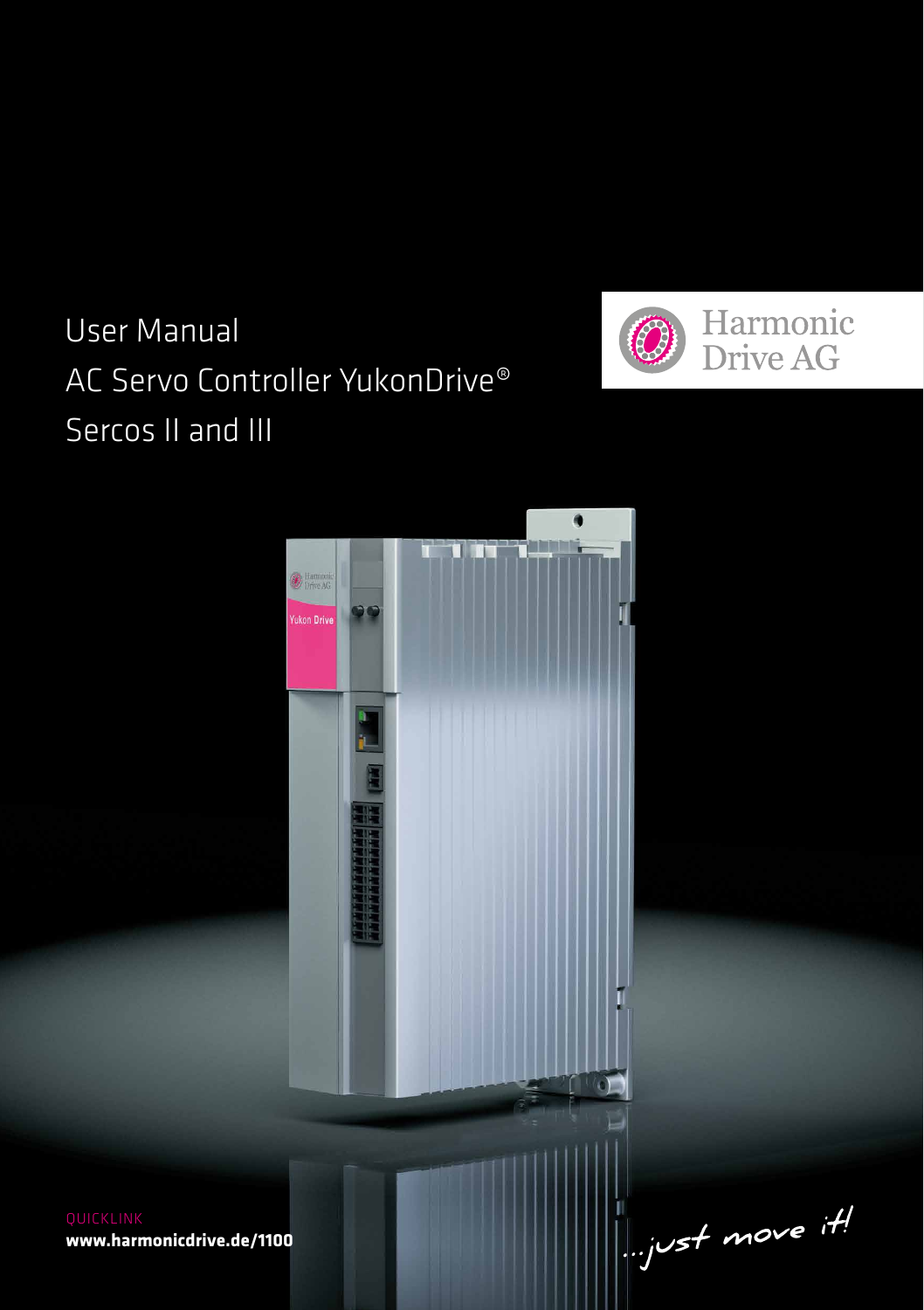|--|

| 1.<br>1.1<br>1.2<br>1.3                | 1.7.1          |  |
|----------------------------------------|----------------|--|
| 2.<br>7.1<br>7.7<br>2.3<br>7.4.<br>2.5 |                |  |
| З.<br>3.1<br>3.2<br>3.3                |                |  |
| 4.<br>4.1                              | 4.1.1<br>4.1.2 |  |
| 4.2<br>4.3                             |                |  |
| 5.<br>5.1<br>5.2                       |                |  |
| 5.4                                    |                |  |
| 6.<br>6.1                              | 6.1.1<br>6.1.3 |  |
| 6.2                                    | 6.2.1          |  |
| 6.3                                    |                |  |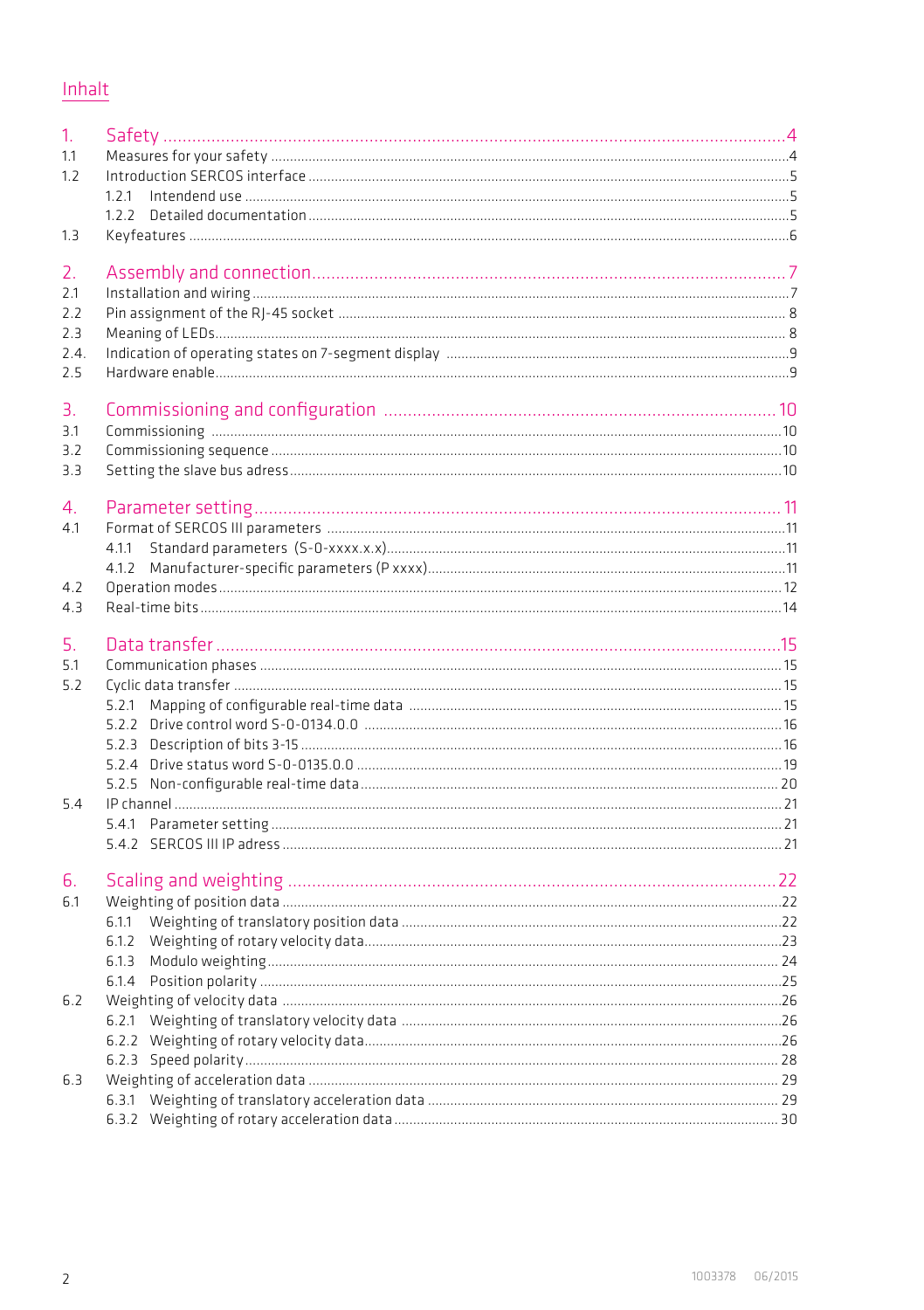| 6.4            |       |  |
|----------------|-------|--|
|                |       |  |
|                |       |  |
|                |       |  |
|                |       |  |
| 6.5            |       |  |
|                |       |  |
|                |       |  |
|                |       |  |
|                |       |  |
| 7 <sub>1</sub> |       |  |
| 7.1            |       |  |
|                | 7.1.1 |  |
|                | 7.1.2 |  |
|                | 7.1.3 |  |
|                | 7.1.4 |  |
|                | 7.1.5 |  |
|                | 7.1.6 |  |
|                | 7.1.7 |  |
|                | 7.1.8 |  |
|                | 7.1.9 |  |
| 7.2            |       |  |
| 8.             |       |  |
| 8.1            |       |  |
|                |       |  |
|                |       |  |
|                |       |  |
| 8.1.4          |       |  |
| 8.2            |       |  |
|                |       |  |
|                |       |  |
| 8.3            |       |  |
| 9              |       |  |
| 9.1            |       |  |
|                |       |  |
|                |       |  |
|                |       |  |

This manual is intended for you as a project engineer, commissioning engineer or programmer of drive and automation solutions on the SERCOS III field bus.

It is assumed that you are already familiar with this field bus on the basis of appropriate training and reading of the relevant literature. We assume your drive is already in operation. If it is not, you should put it into operation as described in the YukonDrive® Operation Manual.

This manual applies to the YukonDrive® position controller system with the SERCOS III option board.

We reserve the right to make technical changes.

The contents of our User Manuals were compiled with the greatest care and attention, and based on the latest information available to us. We should nevertheless point out that this document cannot always be updated in line with ongoing technical developments in our products. Information and specifications may be subject to change at any time. Please visit www.harmonicdrive.de for details of the latest versions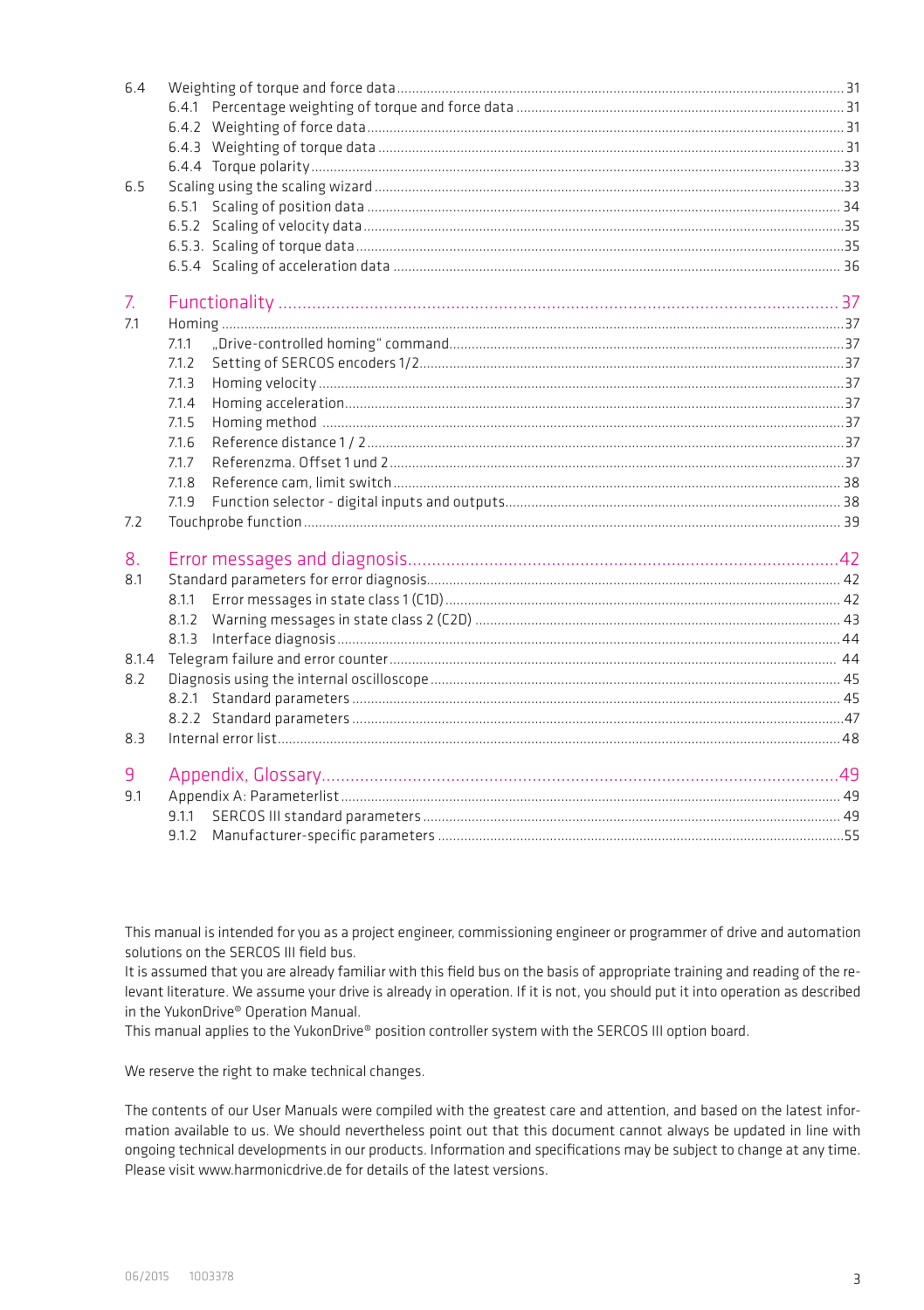# 1. Safety

## 1.1 Measures for your safety

The instructions set out below should be read through prior to initial commissioning in order to prevent injury and/ or damage to property. The safety instructions must be followed at all times.

## Read the Operation Manual first!

- Follow the safety instructions!
- Refer to the user information!



Electric drives are dangerous:

• Electric voltages of 230 V to 480 V: Dangerously high voltages of ≥ 50 V may still be present 10 minutes after the power is cut (capacitor charge). So check that the power has been cut!



Rotating parts are dangerous

• Drive may start automatically . Incorrect controlling may endanger human life



Hot surfaces are dangerous

• People can get significant burn injuries . Also adjacent modules could get high heat damages.



Protection against magnetic and/or electromagnetic fields during installation and operation.

- Persons fitted with heart pacemakers, metallic implants and hearing aids etc. must not be allowed access to the following areas:
	- Areas where drive systems are installed, repaired and operated.

- Areas where motors are installed, repaired and operated. Motors with permanent magnets pose a particular hazard

- If it is necessary to access such areas, suitability to do so must be determined beforehand by a doctor

Your qualification:

- In order to prevent personal injury or damage to property, only personnel with electrical engineering qualifications may work on the device.
- The said qualified personnel must be familiar with the contents of the Operation Manual (see IEC364, DIN VDE0100)
- Knowledge of national accident prevention regulations (e.g. BGV A3, formerly VBG 4, in Germany)

During installation observe the following instructions:

- Always comply with the connection conditions and technical specifications.
- Comply with the standards for electrical installations, such as regarding cable cross-section, PE conductor and ground connections.
- Do not touch electronic components and contacts (electrostatic discharge may destroy components).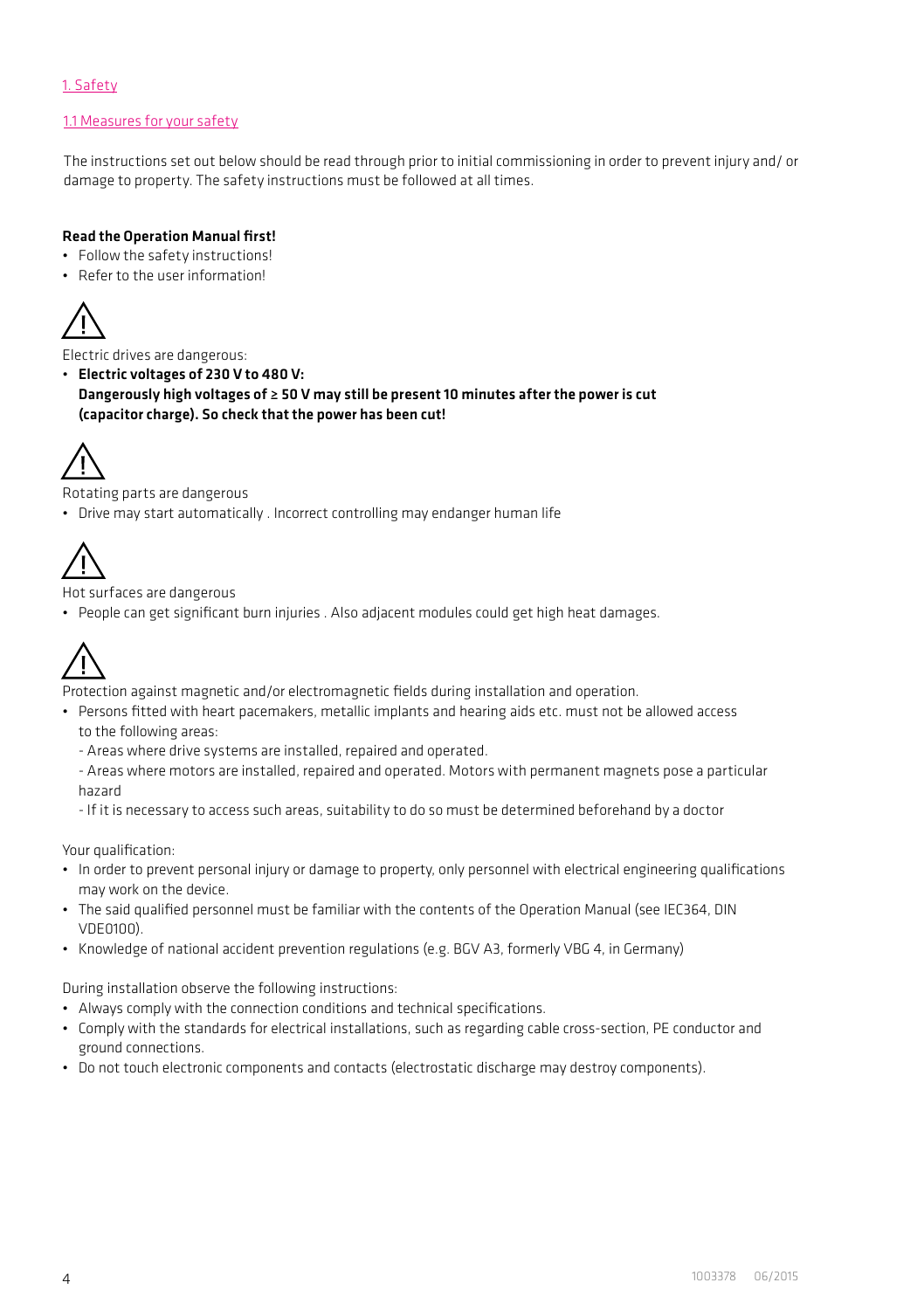## 1.2 Introduction to the SERCOS III interface

#### 1.2.1 Intendend use

SERCOS stands for SErial Realtime COmmunication System, and is a globally standardized (IEC 61491 and EN61491) digital interface for communication between master control systems, drive units and other distributed peripherals. The real time-critical transfer of setpoints and actual values enables numerically controlled high-performance drive applications to be implemented in the engineering industry.

Services are also provided for operation mode recording, parameter setting, configuration and diagnosis.

Real-time capability permits highly dynamic drive engineering applications with NC cycle times of 125μs to 65 ms (multiples of 125μs). The data to be transferred is defined in the SERCOS driver in numerous preference telegrams and parameters. They are specially tailored to the high demands of electric drive systems. A freely configurable telegram permits optimum utilization of all the possibilities offered by the line based on additional setpoint and actual value parameters such as increasing the transferred position resolution, use of the inputs and outputs in the drive in the NC cycle, and much more.

## 1.2.2 Detailed documentation

- Operating Manual YukonDrive®
- YukonDrive® Application Manual
- General Overview and architecture (V1.1.1.1) (SERCOS International)
- Generic Device profile (V1.1.0.6) (SERCOS International)
- SERCOS Communication (V1.1.1.5) (SERCOS International)
- Function specific profile drives (V1.1.2.11) (SERCOS International)
- SERCOS Parameter (V1110) (SERCOS International)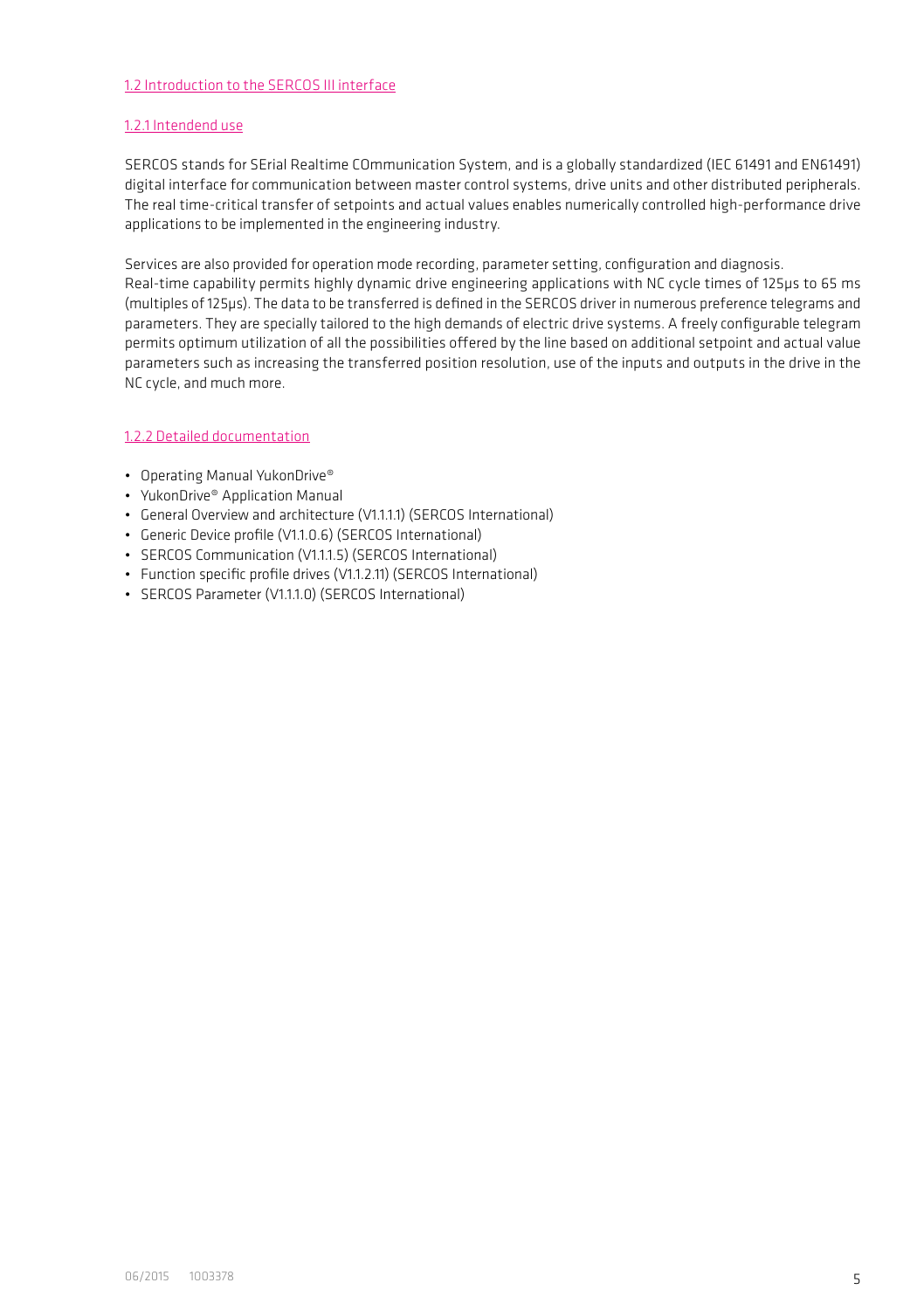## 1.3 Key features

- Cyclic data exchange of references and actual values with exact time equidistance
- SERCOS cycle time of 125μs to 65 ms (multiples of 125μs programmable)
- Multi-axis synchronization between reference action times and actual value measurement times of all drives in the loop
- Full synchronization of all connected drives with the master control system
- Free configuration of telegram content
- Maximum configurable data volume in MDT: 20 bytes
- Maximum configurable data volume in DT: 20 bytes
- Programmable parameter weighting and polarity for position, velocity, acceleration and torque
- Additive velocity and torque references
- Fine-interpolation (linear or cubic) inside the drive
- Optionally master control-side (external) or in-drive generation of rotation speed and acceleration pre-control
- Service channel for parameter setting and diagnosis
- Support for touch probes 1 and 2
- Support for spindle commands
- Support for configurable real-time status and control bits
- Support for configurable signal status and control word

The SERCOS III communication module for the YukonDrive® is executed as an interface with two RJ45 sockets, and so permits a loop or linear structure.

The hardware and software have, as far as possible, been developed in conformance to DIN/EN 61491. The basis for SERCOS III implementation in the YukonDrive® is the specification V1.1.1 from SERCOS International.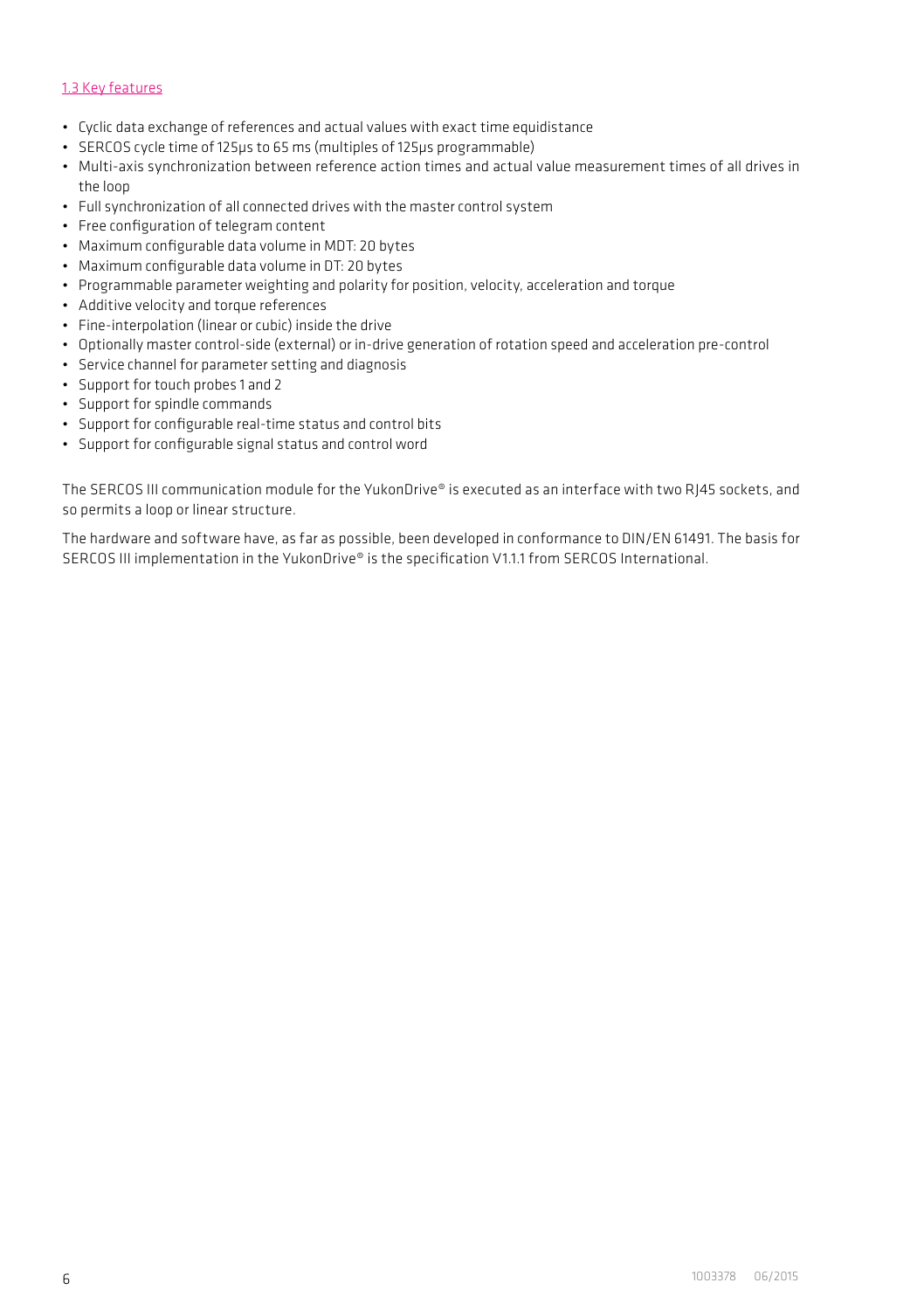## 2. Assembly and connection

#### 2.1 Installation and wiring

In contrast to the SERCOS II (which used a fibre-optic cable), the connection between the master and slave with SERCOS III is made using standard Ethernet cables with RJ45 connectors. The SERCOS III option board features two RJ45 sockets (X36, X37), enabling a loop or linear structure.

Ethernet patch cables or crossover cables to the CAT5e-specification are suitable as connecting cables.





Illustration 7.2 SERCOS III Ringstruktur



The loop structure should be selected whenever possible, as in it the master sends the telegrams in both direction, so enabling redundant communication. This means breaks in the loop between two slaves, or between the master and a slave, are detected and within a bus cycle the switch is made to a linear structure with two lines, so communication is not interrupted.

This redundancy is not possible with a linear structure.

The individual ports between the bus stations can be connected in any way, meaning there is no specification of which port is the input and which the output.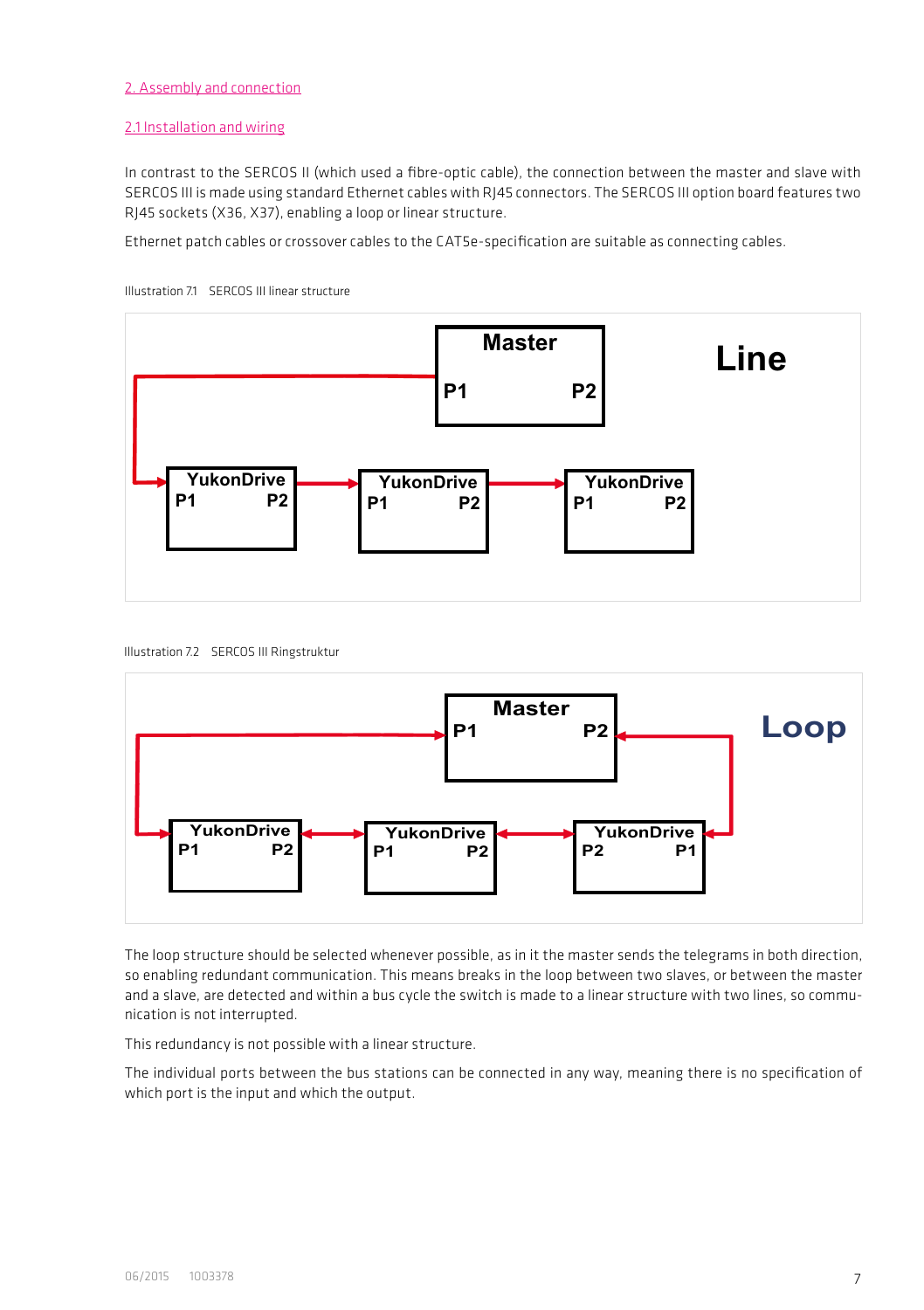# 2.2 Pin assignment of the RJ-45 socket

The pins on the RJ-45 socket are assigned as follows:

```
Table 8.1 Pin assignment
```

| <b>PIN</b>     | Colour       | Cable with pair | Function   |
|----------------|--------------|-----------------|------------|
| 1              | white/orange | $\overline{2}$  | TxData +   |
| $\overline{2}$ | orange       | 2               | TxData-    |
| 3              | white/green  | 3               | RecvData + |
| $\overline{4}$ | blue         | 1               | Unused     |
| 5              | white/blue   | $\mathbf{1}$    | Unused     |
| 6              | green        | $\overline{3}$  | RecyData-  |
| $\overline{7}$ | white/brown  | $\overline{4}$  | Unused     |
| 8              | brown        | $\overline{4}$  | Unused     |

Illustration 8.2 RJ-45 socket



# 2.3 Meanings of LEDs

# There are two LEDs on each RJ-45 socket. They signify the following:

Table 8.3 Meanings of LEDs

| LED        | Meaning                                                                                                                                                                   |  |  |
|------------|---------------------------------------------------------------------------------------------------------------------------------------------------------------------------|--|--|
| 1 (green)  | Link-LED:<br>OFF: No link $\Rightarrow$ No connection to another station<br>$\bullet$<br>On: Link activ $\Rightarrow$ Connection to another (bus) station active<br>٠     |  |  |
| 2 (orange) | Activity-LED:<br>Off: No activity<br>No data transfer is taking place<br>$\Rightarrow$<br>$\bullet$<br>Flashing: Activity $\Rightarrow$ Data transfer active<br>$\bullet$ |  |  |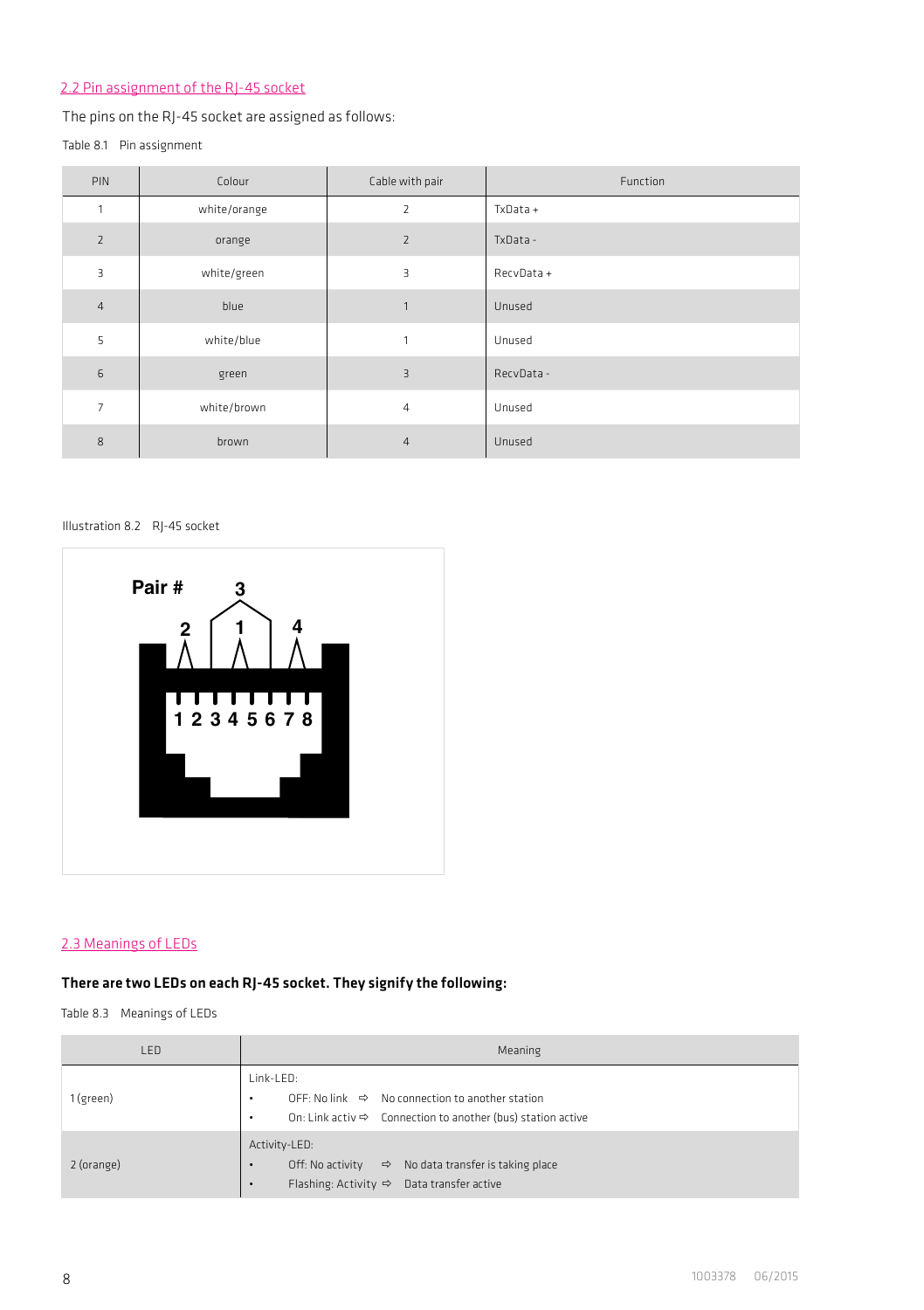#### 2.4 Indication of operating states on 7-segment display

## Table 9.1

| $\n  n\n$      | $\Box$     | Meaning                                                                                  | Device status            |
|----------------|------------|------------------------------------------------------------------------------------------|--------------------------|
| System states  |            |                                                                                          |                          |
| 8.             | 8.         | Device in reset state                                                                    | $\overline{\phantom{a}}$ |
|                | $\Omega$ . | Self-initialization on device startup                                                    | (Start)                  |
| $\varsigma$ .  | 1.         | Not ready (no DC-link voltage) <sup>1)</sup>                                             | (NotReadyToSwitchOn)     |
| $\varsigma$ .  | 2.         | Switch-on disabled (DC-link OK, power stage not<br>$readv)$ <sup>1)</sup>                | (SwitchOnDisabled)       |
| 6              | 3.         | Ready (power stage ready)                                                                | (ReadyToSwitchOn)        |
| $\overline{7}$ | 4.         | On (device powered up) <sup>2)</sup>                                                     | (SwitchedOn)             |
| $\mathbf{8}$   | 5.         | Drive ready (power applied to drive and drive ready<br>for setpoint input) <sup>2)</sup> | (OperationEnable)        |
|                | 6.         | Quick stop <sup>2)</sup>                                                                 | (QuickStopActive)        |
|                | 7.         | Error response activ <sup>2)</sup>                                                       | (FaultReactionActive)    |
| E              | R          | Errors (see below)                                                                       | (Fault)                  |
|                |            | In event of an error, alternating display:                                               |                          |
|                |            |                                                                                          |                          |

| Ŀ.           | R.         | Display for errors, or non-resettable errors |  |
|--------------|------------|----------------------------------------------|--|
| $\times$     | $\sqrt{ }$ | Error number (decimal)                       |  |
| $\checkmark$ | $\sqrt{ }$ | Description of error: (decimal)              |  |

1) S. flashes when the STO (Safe Torque Off) function is active; no display when function is inactive.

\*) Not a "safe indication" as specified in EN 61800-5-2.

2) The dot flashes when the power stage is active.

#### Example of flash sequence: ER > 02 >05\*ER > 02 > 05.....

Table 9.2

| $E_{\rm F}$ | Error:                | $ER = "Error"$                                |
|-------------|-----------------------|-----------------------------------------------|
| $H$ $\Xi^-$ | Error name:           | 02 = "Error in parameter list"                |
| 851         | Description of error: | 05 = "Check of current parameter list values" |

## 2.5 Hardware enable

The YukonDrive® has a control input to the hardware enable ENPO on the control terminal. This input must be configured for operation of the power stage at 24 V.

The device additionally features the STO (Safe Torque Off) function (for details, refer to documentation no. 1007417), category 3, control terminal ISDSH. On these devices the logic for this function must be provided by the higher-order controller as detailed in the Application Manual.

## Note:

If the ENPO and ISDSH inputs are not configured, the device remains in state 1 = "Not Ready to Switch On" or 2 = "Switch On Disabled"). Only when the configuration has been correctly wired the state can be quit by way of a Shutdown" command over hus.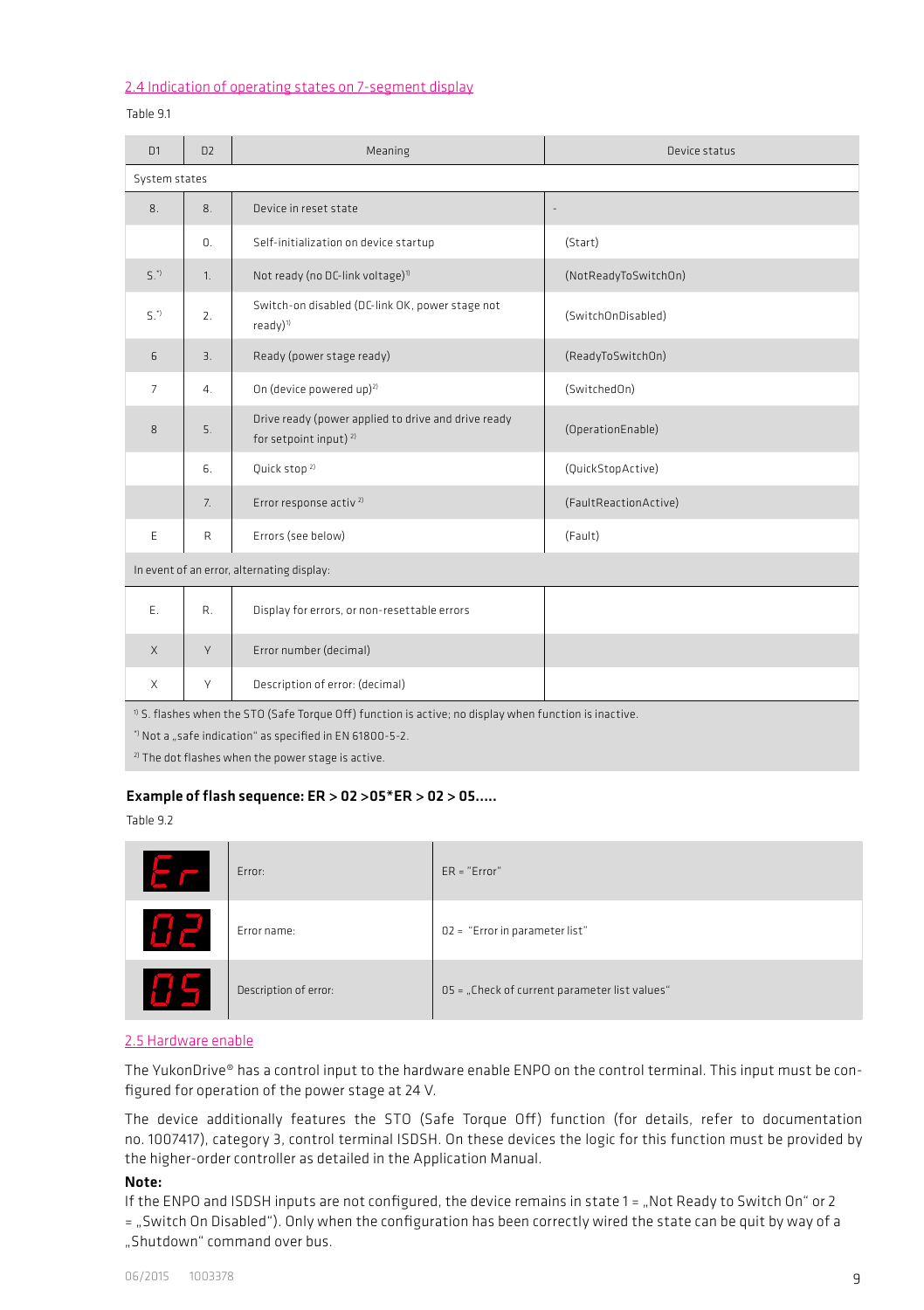## 3. Commissioning and configuration

## 3.1 Commissioning

The DriveManager user interface is a program for general commissioning of the drive system. The DriveManager package includes tools for identification of motor data, for servomotor access to a motor database, and for general device configuration.

A separate section is devoted to initial commissioning via the user interface as described in the device Application Manual.

#### 3.2 Commissioning sequence

Preconditions:

- The drive unit is wired as specified in the Operating Manual and initial commissioning is complete.
- If the motor is to be powered, the hardware enable (ENPO) and STO (Safe Torque Off) must also be correctly configured.

#### Note:

For more detailed information on optimization of the software functions and control circuits refer to the device application manual.

Table 10.1

| Step           | Action                                                                                                    | Comment                                       |
|----------------|-----------------------------------------------------------------------------------------------------------|-----------------------------------------------|
|                | Check the wiring. Make sure hardware enable ENPO (X4) is not<br>connected.                                |                                               |
| $\overline{2}$ | Switch on the mains supply voltage.                                                                       |                                               |
| 3              | Configure the drive unit using the Application Manual.                                                    | (Inputs/outputs, software<br>functions, )     |
| $\overline{4}$ | Test the control quality and optimize the controller settings as necessary<br>using the Operation Manual. |                                               |
| 5              | Set the communication parameters for the SERCOS III.                                                      |                                               |
| 6              | Test the drive on the higher-order controller, see Application Manual.                                    |                                               |
| 7              | Finally save the setting.                                                                                 | Save device setting<br>Non volatile in device |

#### Note:

On the subject of "Units and scalings" refer to Section 6

## 3.3 Setting the slave bus adress

SERCOS parameter IDN/S-0-1040.0.0 is used to set the bus address. This parameter can be written using DriveManager 5. The address setting must be unique, meaning each address may be used only once in a SERCOS loop.

SERCOS III also supports automatic slave addressing. If you enter the address 0 for all the slaves in a loop in IDN/S-1040-0-0, the addressing is executed automatically by the master on bus startup, provided the master supports that mode of addressing.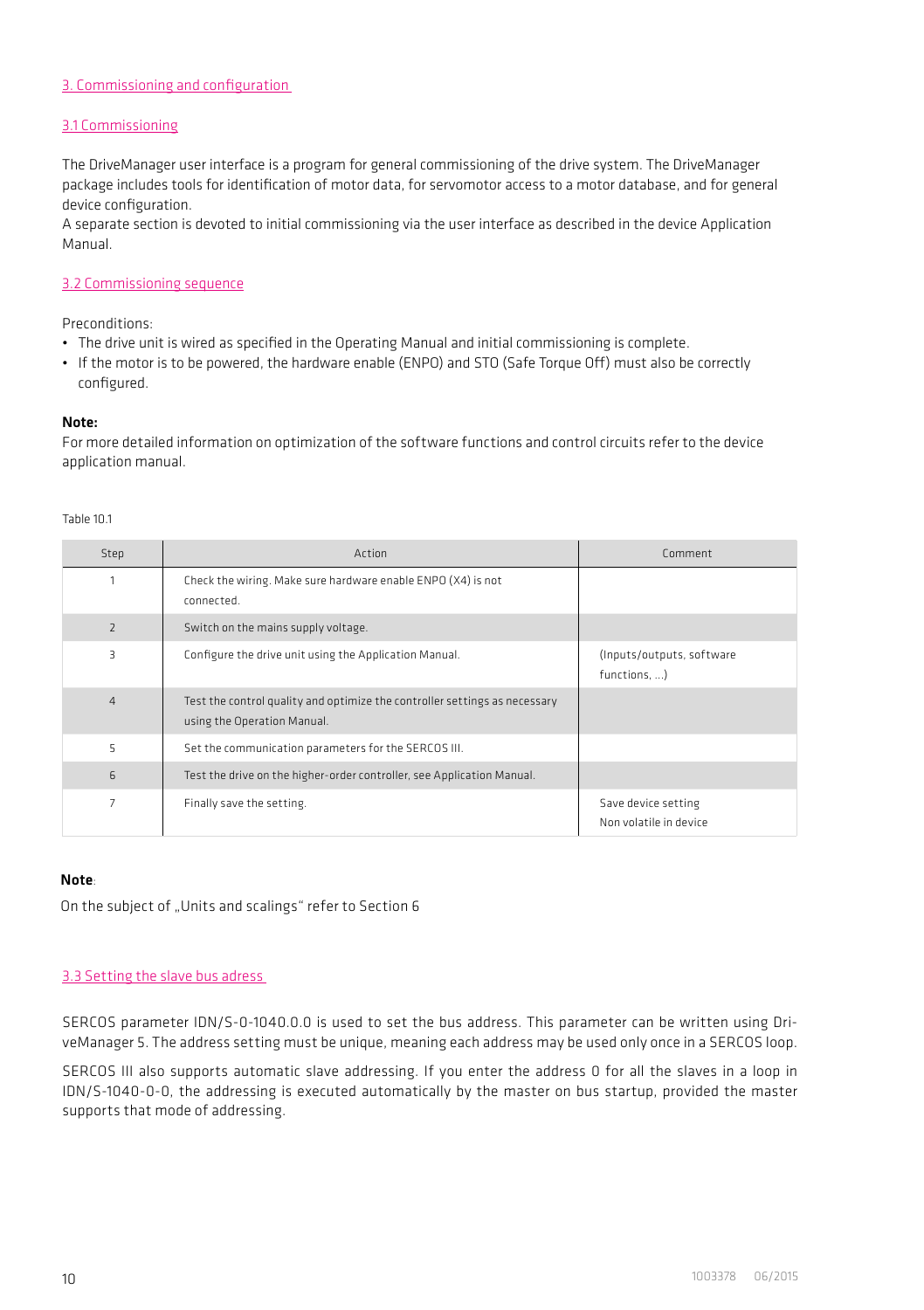#### 4. Parameter setting

#### 4.1 Format of SERCOS III parameters

The SERCOS III parameter numbers have been extended from SERCOS II, to a length of 32 bits. A standard parameter now has the following format:

S-<DataSet>-<IdNr>.<SI>.<SE>

Key to abbreviations:

- S: Standard parameter
- DataSet: Number of the Data set (currently only data set 0 is supported)
- IdNr: SERCOS Ident number
- SI: Structure-instance
- SE: Structure-element

In a connection between master and slave there is always a "producer" and at least one "consumer". The "producer" connection is the one from the master to the slave, and the "consumer" from the slave to the master.

The connections are represented within the parameter numbers by "SI" (structure instance).

Which instance is configured as the producer and which as the consumer is indicated by parameter S-0-1050.x.1 (to be found under device parameter 21050) in DriveManager 5. Bit 14 of that parameter defines the connection method. If, for example, in parameter S-0-1050.0.1 bit 14 = 0, structure instance 0 is the consumer instance. So bit 14 in parameter S-0-1050.1.1 must be = 1, meaning structure instance 1 would be the producer instance. So according to this example the parameter structure S-0-1050.0.20 is a consumer instance.

Multiple consumers per connection are permitted. The YukonDrive® supports a connection with one producer and a maximum of one consumer.

#### 4.1.1 Standard parameters (S-0-xxxx.x.x)

All standard parameters supported by theYukonDrive® are mapped as HDAG parameters. However, the expansion in SERCOS III parameter numbers mentioned previously means that consecutive addressing of the HDAG parameters could not be retained. Only the parameters already existing previously in the parameter set as SERCOS II parameters retain their addressing:

#### $SFRCOS$   $Idn = HDAC$   $ID = 10000$

All SERCOS III-specific parameters as from HDAG parameter number 11000 and 20000 are stored in the parameter set of the YukonDrive®.

#### 4.1.2 Manufacturer-specific parameters P xxxx

All manufacturer-specific parameters are to be found in list S-0-1017.0.0 with an offset of 8000(hex) from the parameter number.

So parameter 107 (function selector ISD06), for example, is to be found in the list of all available parameters (S-0- 1017.0.0) under number 32875. This parameter is addressed by way of its parameter number - in this case P 0107.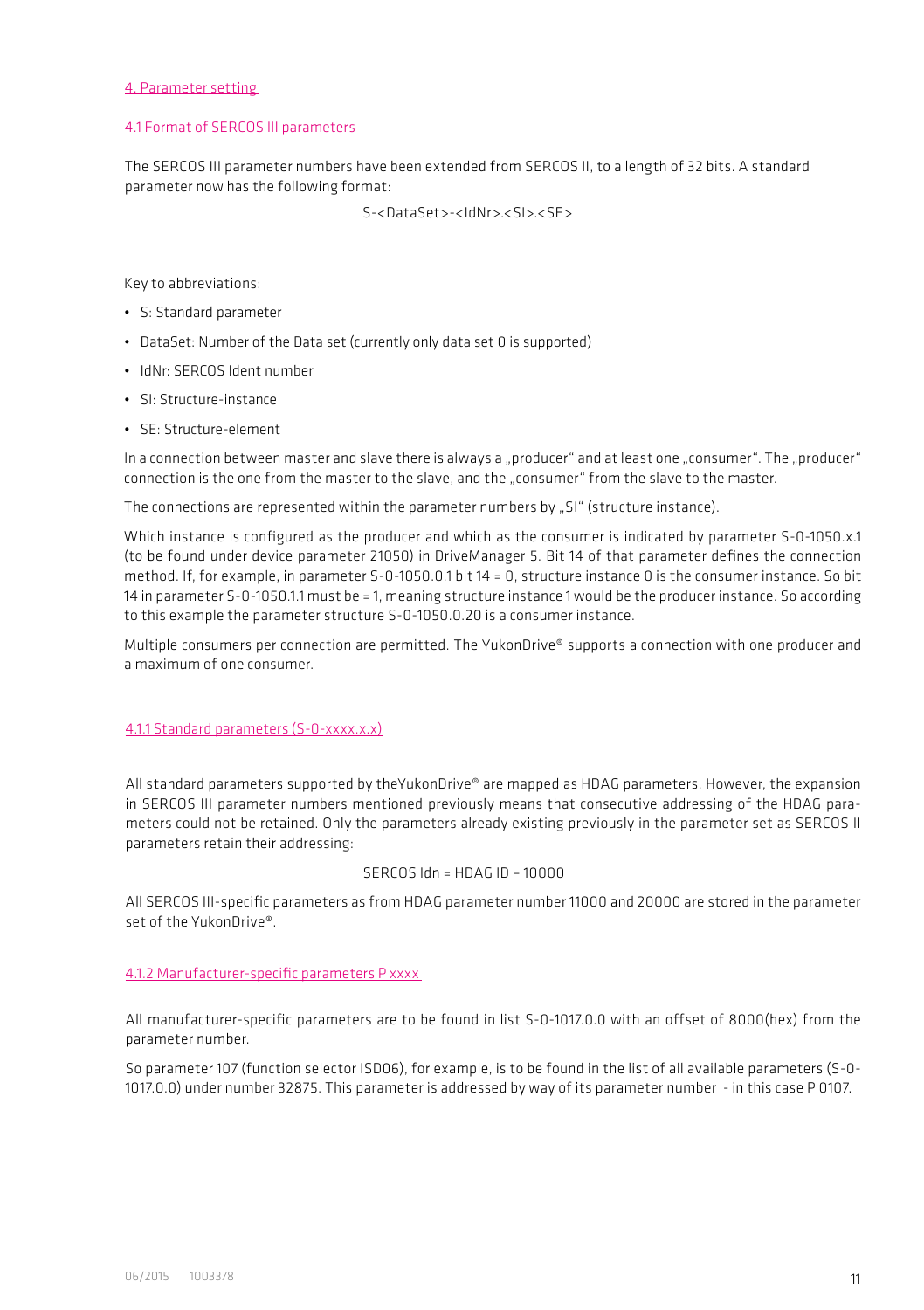## 4.2 Operation modes

The operation modes selectable in the master control word and displayed in the drive status word conforming to the SERCOS specification are coded according to the scheme set out in the following table.

Table 12.1 Operation Mode coding

| Bit            | Explanation                                                                                                                                                       |
|----------------|-------------------------------------------------------------------------------------------------------------------------------------------------------------------|
| 15             | 0: SERCOS default mode<br>1: Manufacturer specific mode                                                                                                           |
| $14 - 10$      | Reserved                                                                                                                                                          |
| 9              | 0: Without axis control word (S-0-0520.0.0)<br>1: With axis control word (S-0-0520.0.0) (not supported)                                                           |
| 8              | 0: Without transition<br>1: With transition                                                                                                                       |
| $7 - 4$        | Advanced mode<br>0000: No advanced mode<br>0001: Interpolation<br>0010: Positioning<br>0011: Block mode (not supported)<br>0100: Synchronous mode (not supported) |
| $\overline{3}$ | 0: with tracking error<br>1: without tracking error                                                                                                               |
| $2 - 0$        | Operation mode                                                                                                                                                    |

The operation modes supported by the YukonDrive® are listed in parameter S-0-0292.

## Table 12.2 Supported operation modes

| Operation mode      | Description                                                                                                                                                                          |
|---------------------|--------------------------------------------------------------------------------------------------------------------------------------------------------------------------------------|
| 0000 0000 0000 0001 | Torque control                                                                                                                                                                       |
|                     | Speed control, drive-controlled profile generation with parameterized ramps                                                                                                          |
| 0000 0000 0100 0010 | Speed control, master control system-controlled profile generation, no tracking error                                                                                                |
| 0000 0000 0000 0011 | Position control with position encoder 1 (e.g. motor encoder), master control system-controlled<br>profile generation, no use of pre-control signals, with tracking error            |
| 0000 0000 0000 0100 | Position control with position controller 2 (e.g. external encoder), master control system-controlled<br>profile generation, no use of pre-control signals, with tracking error      |
| 0000 0000 0000 1011 | Position control with position controller 1 (e.g. motor controller), master control system-controlled<br>profile generation, with use of pre-control signals, without tracking error |
| 0000 0000 0000 1100 | Position control with position controller 2 (e.g. external encoder), master control system-controlled<br>profile generation, with use of pre-control signals, without tracking error |
| 0000 0000 0001 0011 | Position control with position controller 1 (e.g. motor encoder), drive-controlled profile generation, no<br>use of pre-control signals, with tracking error                         |
| 0000 0000 0001 0100 | Position control with position controller 2 (e.g. external encoder), drive-controlled profile generation,<br>no use of pre-control signals, with tracking error                      |
| 0000 0000 00011011  | Position control with position controller 1 (e.g. motor encoder), drive-controlled profile generation,<br>with use of pre-control signals, without tracking error                    |
| 0000 0000 00011100  | Position control with position controller 2 (e.g. external encoder), drive-controlled profile generation,<br>with use of pre-control signals, without tracking error                 |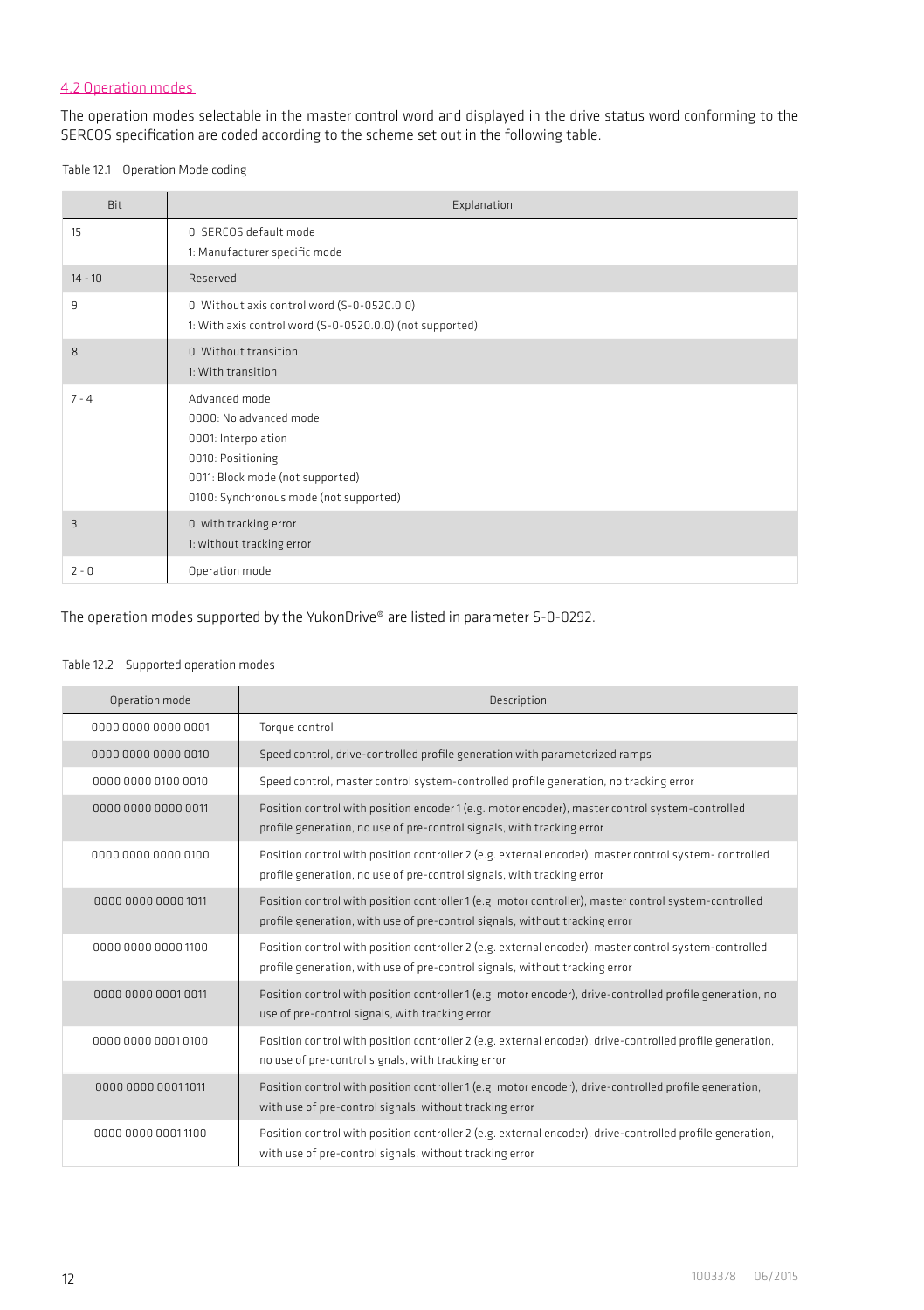Using parameters S-0-0032.0.0 to S-0-0035.0.0, up to four different operation modes can be configured. The mode is selected by parameter S-0-0134.0.0 "Drive control word" (see section 5.2.1.1). This defines the configured mode in which the drive is to run.

Which of the three possible encoder interfaces of the YukonDrive® (Channel 1, Channel 2, Channel 3) are designated as position encoder 1 and 2 respectively is specified by parameters P 0530 Selection of position encoder 1, and P 0531 Selection of position encoder 2.

The position encoder for position control specified by the operation mode must also be selected via parameter P 0522 as the position encoder for position control. Otherwise an error will be triggered in response to the controller enable and the switch from phase 2 to phase 3.

For further details on encoder configuration please refer to the YukonDrive® Operation Manual.

A valid interpolation method P 0370 must be configured for the position-controlled operation mode. The following settings are possible:

- 1. Linear interpolation Calculation of position and rotation speed
- 2. Spline interpolation with external pre-control. Should only be used when the master control system also calculates and transmits the pre-control signals for speed P 3055 and torque P 3056
- 3. Spline Interpolation Calculation of position, rotation speed and torque
- 4. SplineII Interpolation Calculation of position, rotation speed and torque

To attain a higher resolution of the pre-control signals, an additional 16-bit decimal place component P 3100 for the position (S-0-0047) can be transferred.

To use the higher resolution, the advanced pre-control mode P 0379=1 must be selected.

The advanced pre-control mode P 0379 can deliver an improvement in pre-control signals even without calculating P 3100, though this depends heavily on the scaling (position resolution) and must be checked on the line in each individual case.

For more information on scaling and interpolation please refer to the YukonDrive® Operation Manual.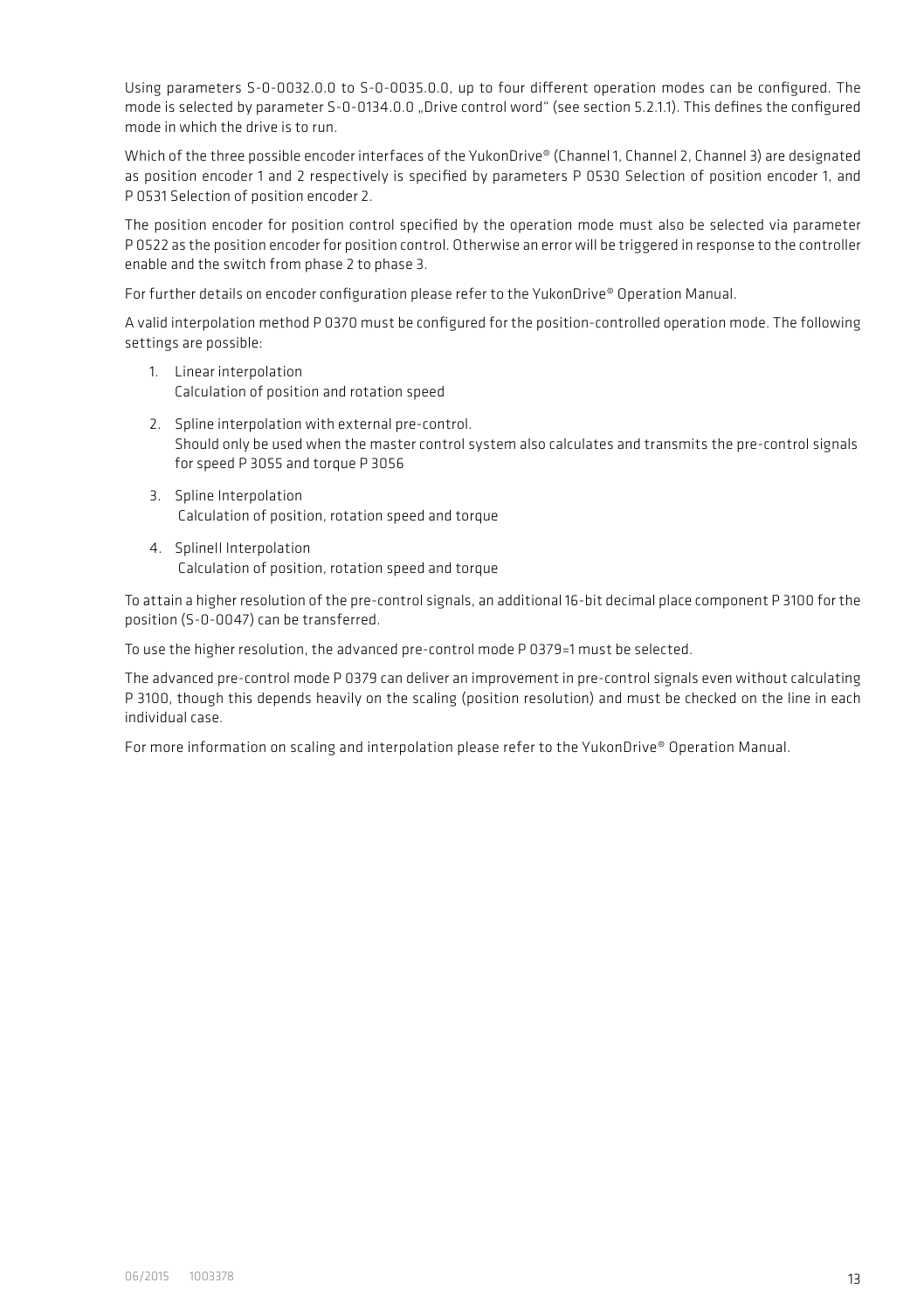# 4.3 Real-time bits

There are two configurable real-time bits in the MDT and the DT respectively. They are located in the "connection control word" (bit numbers 6 + 7) and so in the non-configurable part of the real-time data. These real-time bits are configured using parameters:

- S-0-1050.x.20 "IDN assignment to real-time bit": IDN of the parameter to be assigned to the real-time bit concerned.
- S-0-1050.x.21 "Bit assignment to real-time bit": Definition of which bit number of the assigned parameter is to be mapped.

Only the parameters listed in P 3003 Real-time control bits or P 3002 Real-time status bits can be assigned. Lists P 3002 and P 3003 are described in the following tables.

Table 14.1 Configurable real-time control bits P 3003

| Parameter      | Description                                         |
|----------------|-----------------------------------------------------|
| $S - 0 - 0405$ | Enable touchprobe 1                                 |
| $S - 0 - 0406$ | Enable touchprobe 2                                 |
| P 0141         | Open-loop control of digital outputs via COM option |

#### Table 14.2 Configurable real-time status bits P 3002

| Parameter      | Description                                      |
|----------------|--------------------------------------------------|
| $S - 0 - 0011$ | State class 1 (C1D)                              |
| $S - 0 - 0012$ | State class 2 (C2D)                              |
| $S - 0 - 0014$ | Interface status                                 |
| $S - 0 - 0144$ | Signal status word                               |
| $S - 0 - 0179$ | Touchprobes 1 + 2 status                         |
| $S - 0 - 0310$ | Warning threshold I2t motor exceeded             |
| $S - 0 - 0311$ | Warning threshold heat sink temperature exceeded |
| $S - 0 - 0312$ | Warning threshold motor temperature exceeded     |
| $S - 0 - 0330$ | Status speed setpoint reached                    |
| $S - 0 - 0331$ | Standstill message                               |
| $S - 0 - 0332$ | Speed threshold undershot                        |
| $S - 0 - 0333$ | Speed threshold exceeded                         |
| $S - 0 - 0334$ | Torque limit reached or exceeded                 |
| $S - 0 - 0335$ | Speed limit reached or exceeded                  |
| $S - 0 - 0336$ | Target position reached                          |
| $S - 0 - 0341$ | Status in track position                         |
| $S - 0 - 0401$ | Status touchprobe 1                              |
| $S - 0 - 0402$ | Status touchprobe 2                              |
| $S - 0 - 0403$ | Status actual position                           |
| $S - 0 - 0409$ | Touchprobe 1 positive edge recorded              |
| $S - 0 - 0410$ | Touchprobe 1, negative edge recorded             |
| $S - 0 - 0411$ | Touchprobe 2, positive edge recorded             |
| $S - 0 - 0412$ | Touchprobe 2, negative edge recorded             |
| $S - 0 - 0419$ | Status of setpoint transfer                      |
| P 0121         | Status of the digital inputs                     |
| P 0143         | Status of the digital outputs                    |
| P0239          | Functional status of the digital inputs          |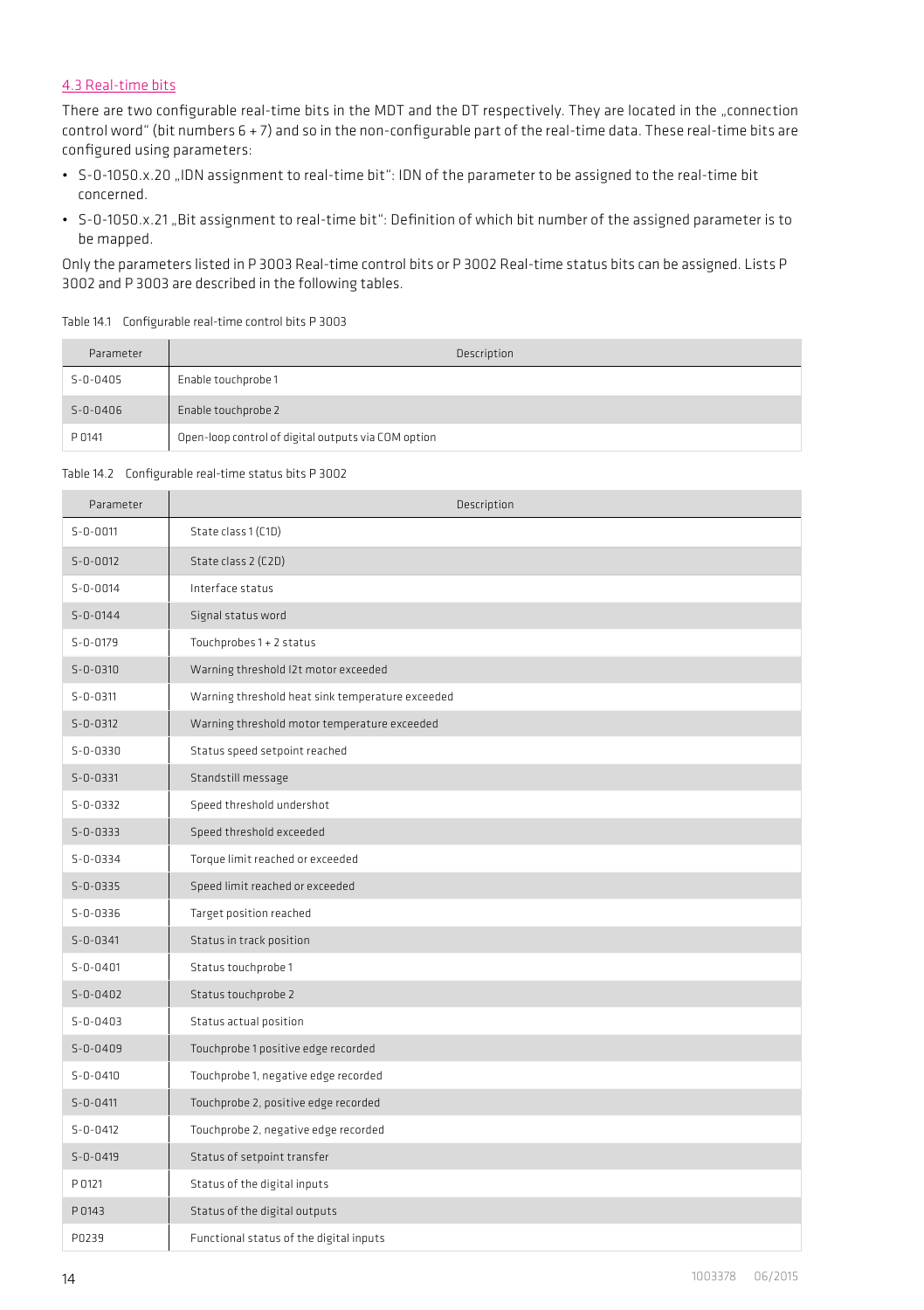## 5. Data transfer

## 5.1 Communication phases

Communication over the SERCOS bus between the master and slaves is divided into six phases. As long as the slave is receiving no SERCOS telegram it is in the "NRT (Non-Realtime)" phase. Communication phases 0 and 1 identify the stations on the bus. In communication phase 2 the time and data structure of the protocols for phases 3 and 4 are prepared and the drive is configured. At the transition to communication phase 3 the drive parameter settings relating to the SERCOS profile are checked for plausibility. In the event of an error, the switch to communication phase 3 is refused with a relevant fault message. The phases are run through in ascending order. It is only possible to drop back a phase by way of communication phase 0. The communication phase is dictated by the master. On switching to communication phase 4, the initialization is completed and power-up is enabled.

The current communication phase is displayed by parameter 22000 "COM\_SERIII\_ScopeVars", index 1.

## 5.2 Cyclic data transfers

In cyclic data transfer, parameters are transferred with every cycle of the bus. The cycle time is configured using IDN S-0-1002.0.0. Which parameters are cyclically transferred is defined by the mapping.

#### 5.2.1 Mapping of configurable real-time data

Mapping of real-time data is usually performed in the master (that is, the higher-level control). Parameters S-0- 1050.0.6 and S-0-1050.1.6 can be used to check which parameters have been mapped into the MDT and DT.

Generally, not all parameters can be transferred as real-time data. The parameters which can be transferred in the MDT are entered under IDN S-0-0188.0.0. All the parameters which can be transferred in the DT are entered under  $INS$   $0.0187$  $0.0$ 

#### Note:

To operate a drive controller using SERCOS III, the drive control word (S-0-0134.0.0) must always be mapped into the MDT and the drive system status word (S 0 0135.0.0) into the DT. In contrast to SERCOS II, they are no longer a fixed component of the MDT or DT respectively.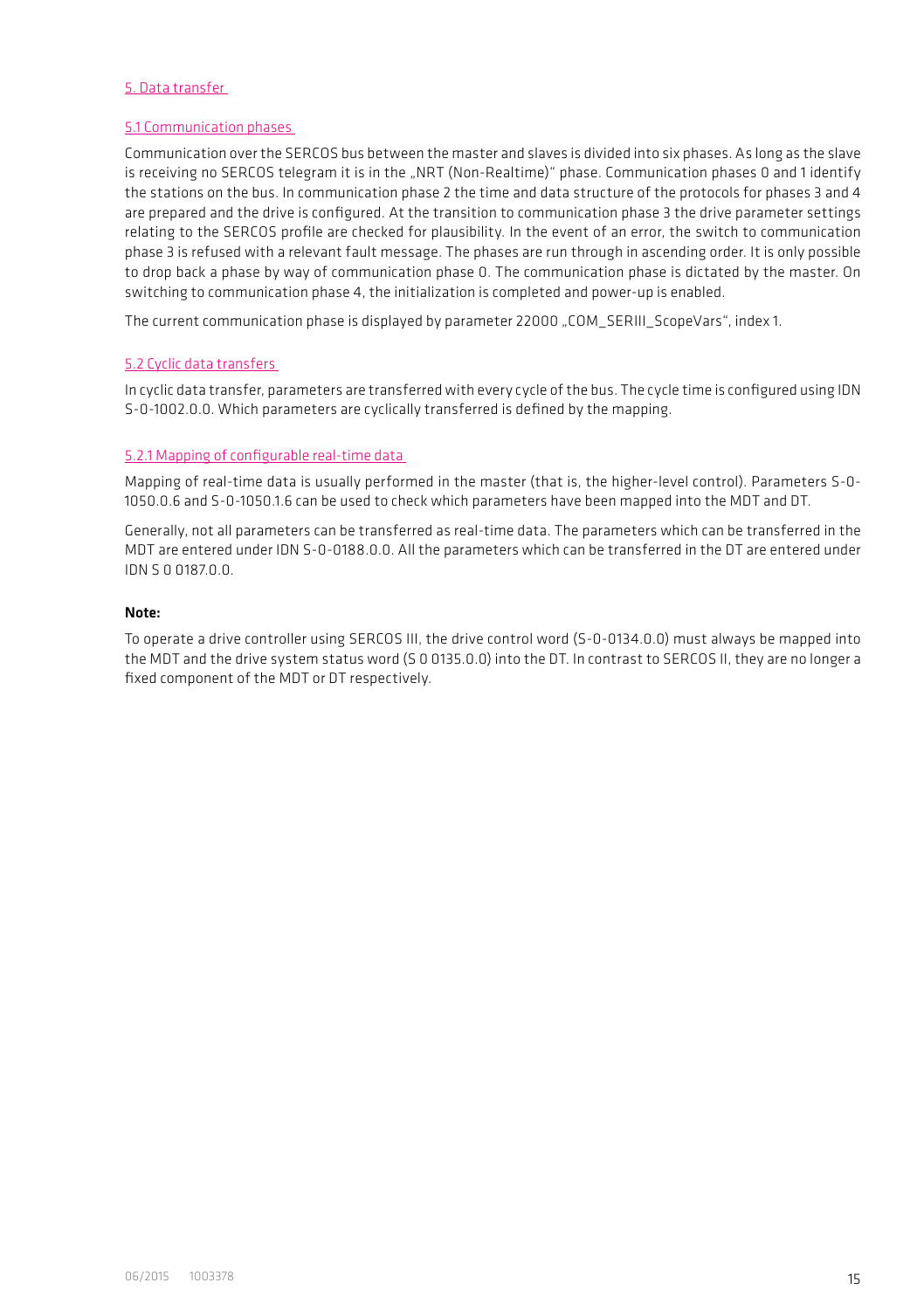## 5.2.2 Drive control word S-0-0134.0.0

The drive control word contains all the key control information for the drive, and must be mapped into the cyclic part of the MDT.

Table 16.1 Drive control word S-0-0134

| Bit no   | Description                                                                                                                                                                                                                                                                                                                                                                                                                                                                                                                                                                                                                                                                                          |
|----------|------------------------------------------------------------------------------------------------------------------------------------------------------------------------------------------------------------------------------------------------------------------------------------------------------------------------------------------------------------------------------------------------------------------------------------------------------------------------------------------------------------------------------------------------------------------------------------------------------------------------------------------------------------------------------------------------------|
| 15       | Drive On / Off<br>Drive OFF: On switching from 1 to 0 the drive is shut down as best as possible (according to the setting of P2219),<br>then the torque is shut off as necessary at standstill; the power stage can remain active (only possible if bit 14<br>= 1 and with corresponding setting of P 2219), then the torque is shut off at speed nmin; the power stage can<br>remain active (only possible if bit $14 = 1$ ).<br>1: Drive On                                                                                                                                                                                                                                                       |
| 14       | Drive enable<br>0: No enable. On switching from 1 to 0 the torque is shut off and the power stage disabled with no delay (regard-<br>less of bits 15 and 13).<br>1: Drive enable                                                                                                                                                                                                                                                                                                                                                                                                                                                                                                                     |
| 13       | Drive Halt (can be used to stop the drive without reference to the current active control function)<br>0: Drive stop: The drive is no longer following the settings. On switching from 1 to 0 the drive stops according to<br>the setting of P 2221 and taking into account the last active acceleration (by default according to acceleration<br>parameter P 2242) and remains under control (only possible if bits 14 and 15 = 1 and with an appropriate setting<br>of P 2221).<br>1: Drive start: On switching from 0 to 1 the original function is resumed. If the master control system has not<br>updated the position, setpoint jumps may occur, resulting in shut-off due to tracking error. |
| 12       | Reserved                                                                                                                                                                                                                                                                                                                                                                                                                                                                                                                                                                                                                                                                                             |
| 11       | Toggle bit: New setpoints<br>The bit is valid in communication phases 3 + 4, changes synchronously to the "Producer cycle time" (S-0-1050.0.10) and<br>indicates the availability of the new setpoints for the slave.                                                                                                                                                                                                                                                                                                                                                                                                                                                                                |
| $10 - 8$ | Specified operation mode<br>000: Primary mode (defined in S-0-0032.0.0)<br>001: Secondary mode (defined in S-0-0033.0.0)<br>010: Secondary mode 2 (defined in S-0-0034.0.0)<br>011: Secondary mode 3 (defined in S-0-0035.0.0)<br>100: Secondary mode 4 (not supported)<br>101: Secondary mode 5 (not supported)<br>110: Secondary mode 6 (not supported)<br>111: Secondary mode 7 (not supported)                                                                                                                                                                                                                                                                                                   |
| $7 - 0$  | Reserved                                                                                                                                                                                                                                                                                                                                                                                                                                                                                                                                                                                                                                                                                             |

## 5.2.3 Description of bits 13-15

#### Bit 14: Drive ENABLE (power stage enable)

The servo has a control input (X4.10) ENPO (Enable Power) for hardware enable. This input must be configured for operation of the power stage at 24 V.

The device additionally features the "STO" (Safe Torque Off) function, category 3 via control input (X4.22) ISDSH. The logic for this function (High edge at digital input ENPO (X4.10), with a High signal required at the digital input ISDSH (X4.22) at the time the edge occurs) must be fulfilled by the higher-level control system according to Application Manual.

## Note:

If the ENPO and ISDSH inputs are not configured, the device remains in state  $1 =$  Not Ready to Switch On" or  $2 =$ "Switch On Disabled"). In the STO state the status indicator flashes "S1" or "S2" as appropriate.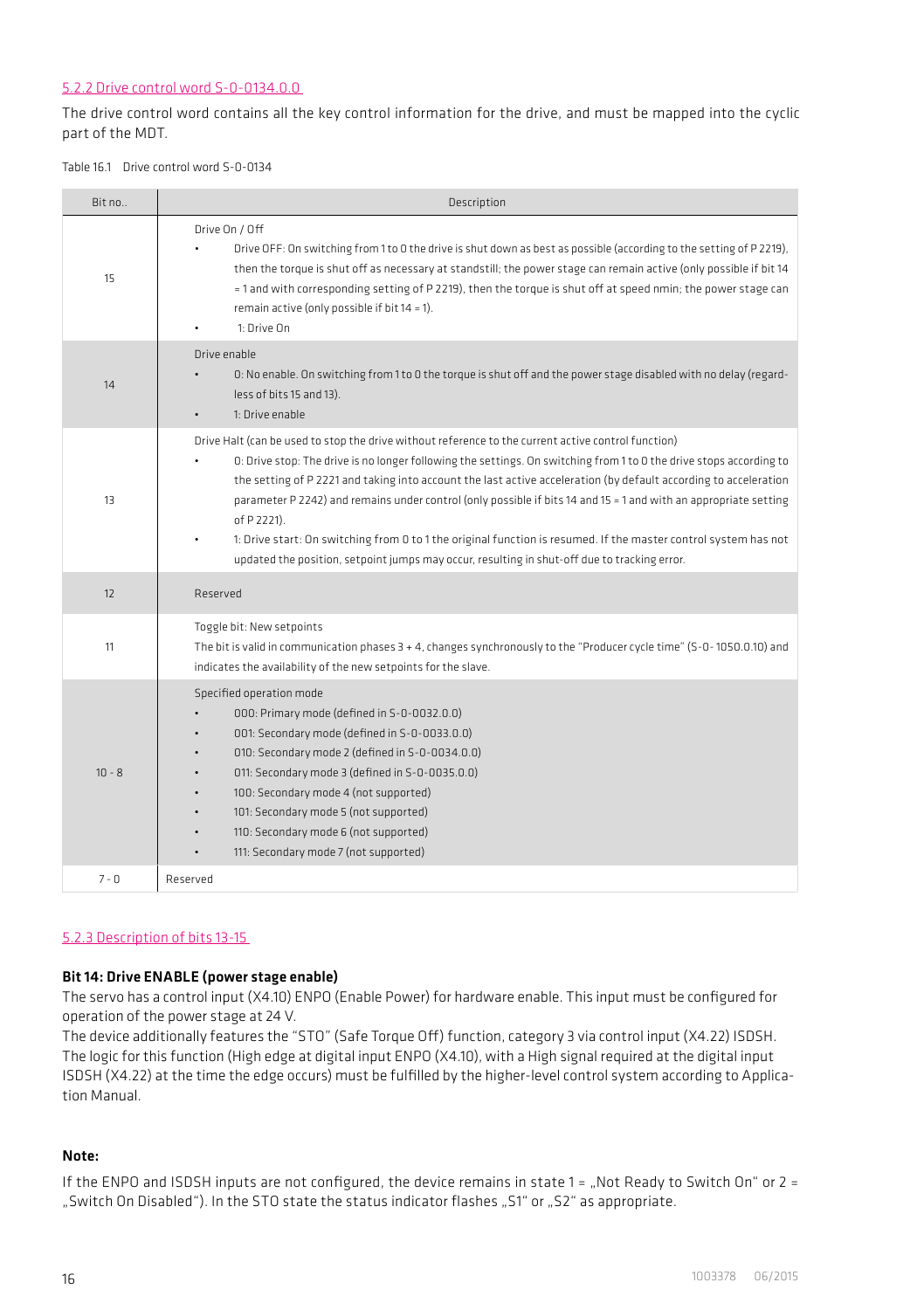Only after correct configuration of ENPO (X4.10) and ISDSH (X4.22) can the hardware be enabled by bit 14 in the drive control word. It is only possible to enable the drive via bit 14 in communication phase 4.

## Bit 15: Control ON/OFF (controller enable)

Control of the drive via the SERCOS interface requires just a few parameter settings:

- Open-loop control setting of drive via SERCOS interface: Set P 0159 to SERCOS III (9).
- Setpoints via SERCOS profile: Set P 0159 to SERCOS III (8).
- Evaluation of bit 15 in drive control word state-controlled (1 = LEVEL) or edge-controlled (0 = EDGE) via P 0144. Note: If bits 14 and 15 in the drive control word are set simultaneously, P 0144 should be set to LEVEL (1).

For the controller enable signal (bit 15) to be accepted - that is, for the drive to switch from the unpowered to the powered state - the following conditions must be met:

- SERCOS interface ready and in communication phase 4
- Enable power pack via hardware (ENPO and ISDSH) and bit 14 in drive control word
- Drive not in error state
- Settings of relevant parameters P 0144, P 0159 and P 0165

Under these preconditions the drive shows device state ..3" on the display. The drive is activated by the change of state from 0 to 1 of bit 15 (controller enable) in the drive control word. If the enable is successfully executed, the display readout changes to 5 and the relevant bits in the drive status word.

The readiness of the control (drive follows setpoints) is mapped in the status word via bit 15, bit 14 and bit 3.

Ideally, the master control system reads the actual value while control is starting and presets it as the setpoint until the closed-loop controller signals readiness in the status word. If the drive moves while control is starting (such as due to motor commutation finding by linear drives, whereby the drive does not yet signal readiness - drive state 4), the position changes are automatically adopted by the master control system.

Control systems which retrieve the current actual position "only once" prior to start of closed-loop control and preset it as the setpoint, and also do not update it even after commutation finding (no evaluation of status word will feed forward a setpoint difference. Shut-off due to tracking error may be the consequence.

To avoid this, the drive can be moved to the position specified by the master control system at start of control under drive control with parameter P 0156 Enable operation option code set to MOVE\_COMMAND(1). This aims to exclude the possibility of a shut-off or a jerky approach to the target position at start of control because of a setpoint difference in the axis.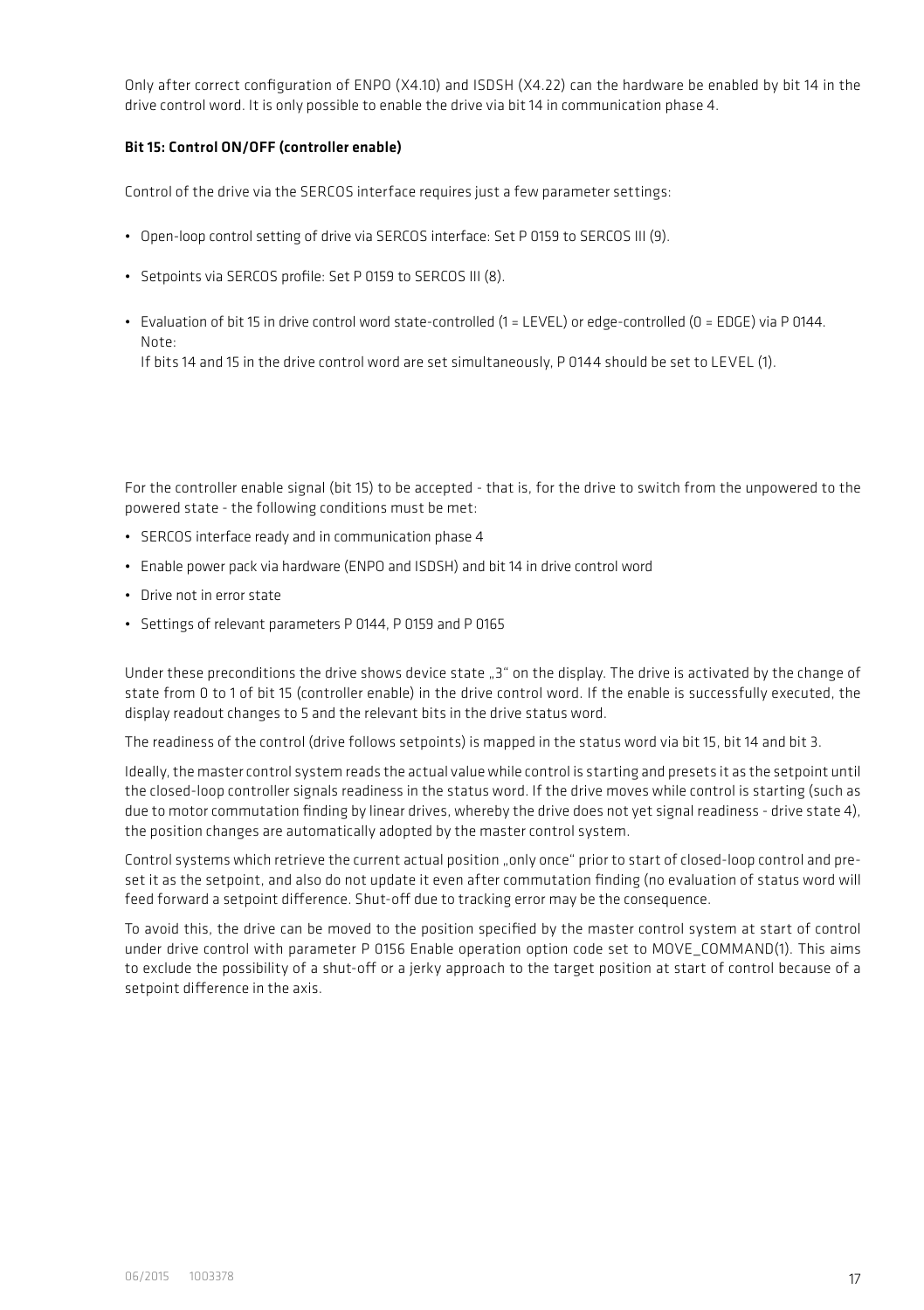This function also depends on the configuration of P 0743 maximum tracking error.

 $\cdot$  P 0743 equal to 0

Position tracking error OFF. The drive switches on without correction and feeds the position setpoint of the NC directly onto the controller. The drive moves to the target position with a jerk as necessary. Major differences end in a speed tracking error, depending on the parameter setting. A jerky axis motion is the consequence.

• P 0743 not equal to 0

Position tracking error ON. The drive reads the target position of the master control system and moves under drive control to that position (position correction). If the difference between the position specified by the control system and the actual position is greater than the tracking error P 0743, the drive switches to an error state, now without moving (no major axis motion). Otherwise the drive corrects the difference with the slow jog rate P 0168[1] and the acceleration from P 2242 quick-stop. When the position has been reached, the drive switches to state 5 and the drive follows the setpoints of the master control system (only now is readiness signalled in the control word).

## Important:

With the scaling, the ramp setting which the system accesses must also be set correctly and to reasonable values. This involves the parameters:

- P 2242 Quick-stop. This is applied in the event of an error, depending on the configuration
- P 0168 (Jog, index 0: Jog rate rapid, index 1: Jog rate slow)

The position correction described above may take a very long time at a very slow jog rate, or may even not take place at all, such as if P 0168[1] = 0. In this case the drive would remain in system state 4, as the setpoint cannot be attained.

## Bit 13: Drive HALT (feed hold)

The "Drive halt" signal is state-controlled and low-active, meaning in response to a "Drive halt =  $0$ " signal the drive is in the ""Drive halt" state. The input signal is mapped in the master control word, bit 13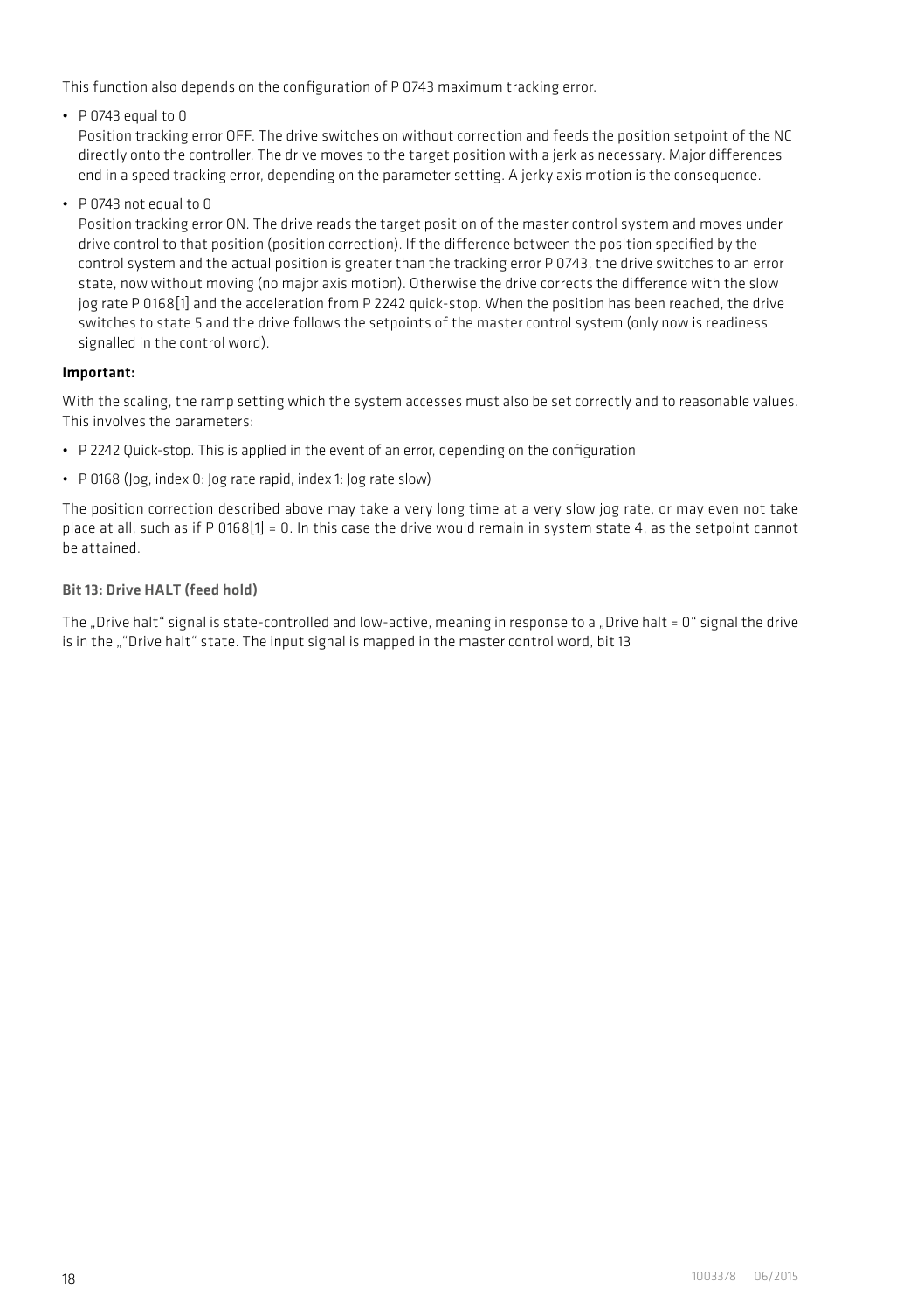# 5.2.4 Drive status word S-0-0135-0-0

The drive status word contains all the key status information of the drive, and must be mapped into the cyclic part of the DT.

Table 19.1 Drive status word S-0-0135

| Bit no         | Description                                                                                                                                                                                                                                                                                                                                                                                              |
|----------------|----------------------------------------------------------------------------------------------------------------------------------------------------------------------------------------------------------------------------------------------------------------------------------------------------------------------------------------------------------------------------------------------------------|
| $15 - 14$      | Ready to start<br>. 00: Drive not ready to power up, as internal checks have not yet completed successfully.<br>• 01: Drive ready to power up.<br>. 10: Drive control unit ready and power supply on, drive is torque-free and power stage is disabled.<br>• 11: Drive ready, "Drive enable" set and effective, power stage active.                                                                      |
| 13             | Error in C1D (S-0-0011.0.0)<br>$\cdot$ 0: No error<br>. 1: Drive is locked due to an error                                                                                                                                                                                                                                                                                                               |
| 12             | Change bit of C2D (S-0-0012.0.0)<br>0: No enable<br>1: Change                                                                                                                                                                                                                                                                                                                                            |
| 11             | Toggle Bit: New actual values<br>The bit is valid in communication phases $3 + 4$ , changes synchronously to the "Producer cycle time" (5-0-1050.0.10)<br>and indicates the availability of the new actual values for the master.                                                                                                                                                                        |
| $10 - 8$       | Current mode<br>• 000: Primary mode (defined in S-0-0032.0.0)<br>· 001: Secondary mode 1 (defined in S-0-0033.0.0)<br>· 010: Secondary mode 2 (defined in S-0-0034.0.0)<br>• 011: Secondary mode 3 (defined in S-0-0035.0.0)<br>• 100: Secondary mode 4 (not supported)<br>• 101: Secondary mode 5 (not supported)<br>• 110: Secondary mode 6 (not supported)<br>• 111: Secondary mode 7 (not supported) |
| $7 - 6$        | Reserved                                                                                                                                                                                                                                                                                                                                                                                                 |
| 5              | Status of actual position value (bit 0 of S-0-0403.0.0)                                                                                                                                                                                                                                                                                                                                                  |
| $\overline{4}$ | Drive halt:<br>. 0: Drive halt not active<br>. 1: Drive halt active                                                                                                                                                                                                                                                                                                                                      |
| 3              | Status of setpoint transfer<br>. O: The drive ignores the setpoints of the master, such as during drive-controlled motion (homing, ) or parame-<br>terizable delay times.<br>. 1: The drive follows the setpoints of the master control system                                                                                                                                                           |
| $2 - 0$        | Reserved                                                                                                                                                                                                                                                                                                                                                                                                 |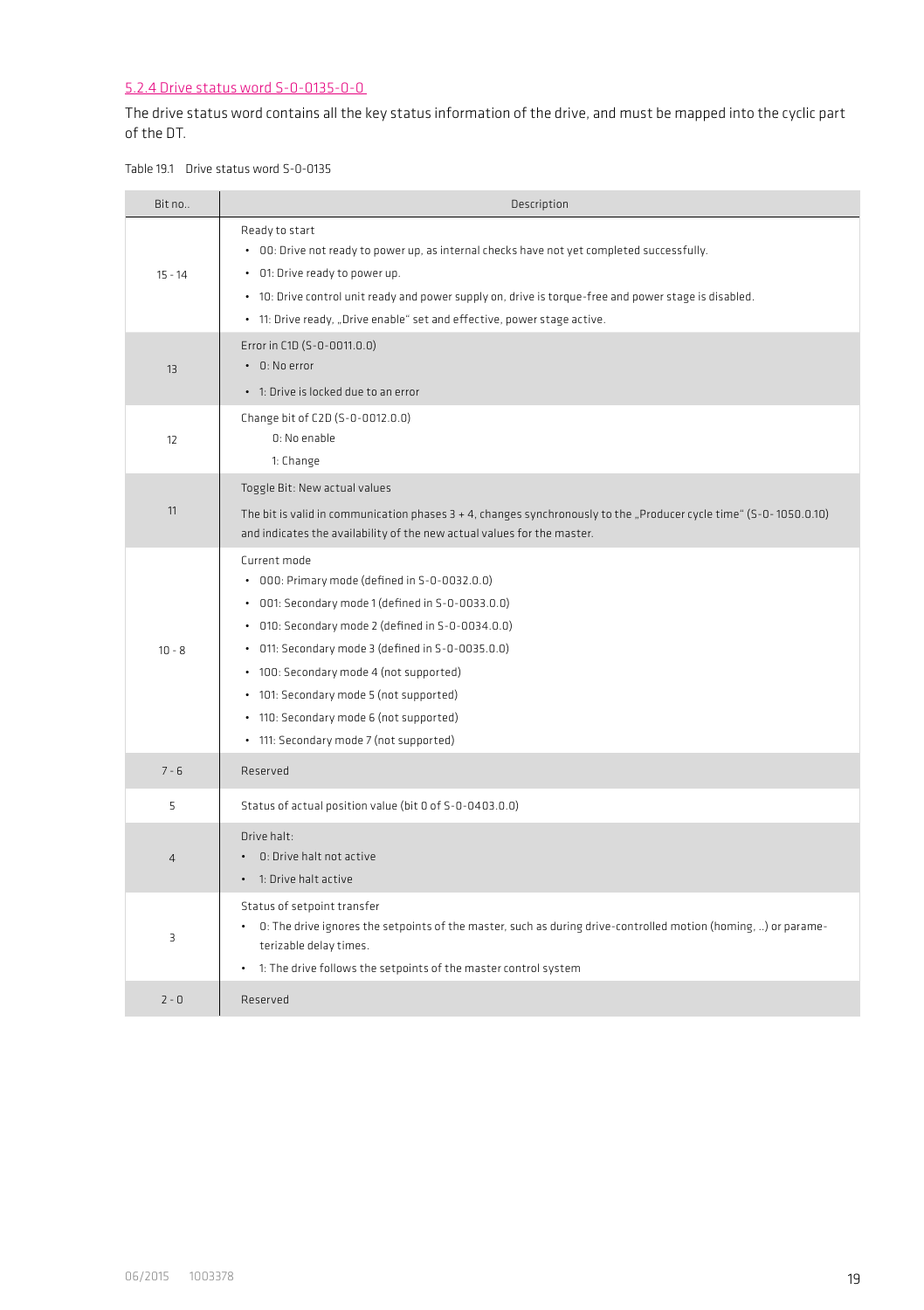## 5.2.5 Non-configurable real-time data

In addition to the mapped data, The MDT and AT each contain fixed configured content. In the MDT:

- Device control: With the aid of this control word the master monitors the topology of the slave and the loop. The control word is mapped into parameter S-0-1044.0.0. For a detailed description refer to section 8.2.1.
- Connection control: The connection control word includes the real-time control bits. It is mapped for diagnostic purposes into parameters S-0-1050.0.8 and S-0-1050.1.8, which are described in more detail in section 8.2.1.

The following data items are fixed components of the AT:

- Device status: Here the slave reports its current topology or a detected loop break. This status word is mapped into parameter "S-0-1045.0.0", and is described in section 8.2.1
- Connection status: Includes the real-time status bits.

## 5.3 Data transfer via the service channel (SVC)

All S and P parameters can in principle be read via the service channel; write access is possible only to non-writeprotected parameters.

The service channel is initialized during the communication phase 1 (CP1) and is active after the transition to CP2.

Transfer via the service channel is handled bit-by-bit in segments in the MDT and in the DT, and may extend over several bus cycles for each transferred element.

The SVC is controlled by way of the SVC control word. The status of the SVC is displayed in the SVC status word. Both status words can be displayed on the internal oscilloscope for diagnostic purposes. For a detailed description refer to section 8.2.2.

The command functions are also transferred via the service channel. At present the following commands are supported:

- S-0-0099: Reset state class 1 (reset error)
- S-0-0127: Switchover preparation phase 3
- S-0-0128: Switchover preparation phase 4
- S-0-0139: "Park axis" command
- S-0-0148: Drive-guided homing
- S-0-0152: "Position spindle" command
- S-0-0170: "Touchprobe" command
- S-0-0191: "Clear reference point" command
- S-0-0216: "Switch parameter set" command
- S-0-0262: "Parameter initialization to default values" command
- S-0-0263: "Parameter initialization to backup values" command
- S-0-0264: "Save current parameter values" command
- S-0-0447: "Set absolute position" command
- S-0-1024: "Measure synchronous delay"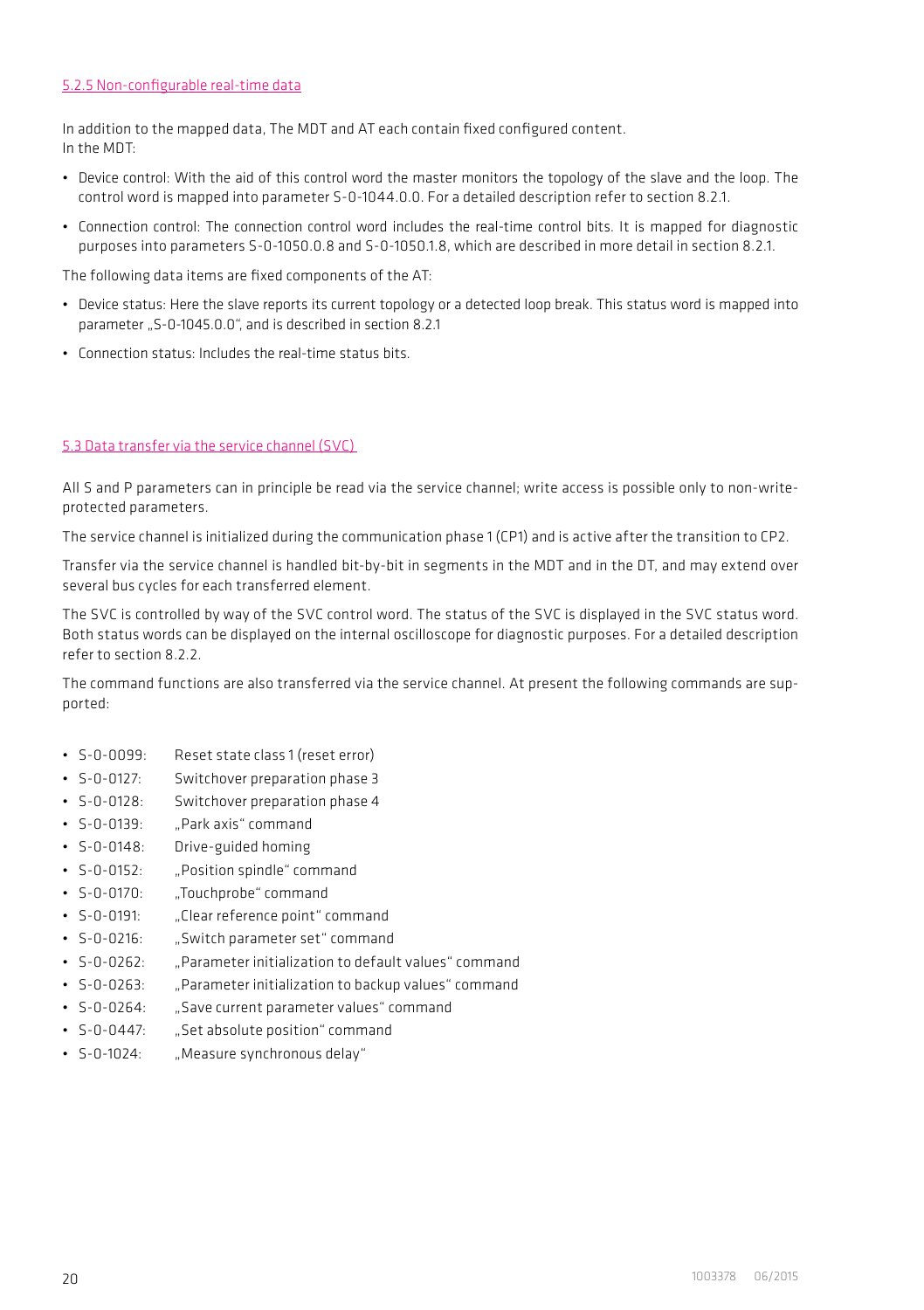#### 5.4 IP channel

The IP or NRT channel is used primarily for diagnostic purposes.

By way of the IP channel it is possible to access all the slaves in a SERCOS III loop using Drive Manager. This can be done in NRT mode directly with a notebook or PC connected to the free port of the last slave. In cyclic mode (CP3, CP4) a notebook or PC in a SERCOS loop or line is not permitted. In this case IP communication is only possible via the master, provided it supports the IP channel. The preconditions for this are that the IP channel has been correctly parameterized by the master and the correct IP address has been set on all slaves.

## 5.4.1 Parameter setting

Table 21.1 Parameter setting

| Parameter      | Description                   |
|----------------|-------------------------------|
| $S - 0 - 1017$ | NRT channel transmission time |
| $S - 0 - 1019$ | MAC address                   |
| $S - 0 - 1020$ | SERCOS III IP - adress        |
| $S - 0 - 1021$ | Subnet mask                   |
| $S - 0 - 1022$ | Gateway                       |

To be able to use the IP channel, the master must write to parameter S-x-1017 "NRT transmission time". Only if valid values are entered there for the times t6 and t7 is the IP channel active in the YukonDrive®. If the settings are t6 = 0 and t7 = 0, the IP channel is not active.

The IDN/S-0-1019, IDN/S-0-1020 and IDN/S-0-1021 must also be correctly parameterized

For the IDN/S-0-1019 "MAC address" and the IDN/S-0-1021 "Subnet mask" the factory default settings should be used. Correct setting of IDN/S-0-1020 "IP address" is detailed in section 5.4.2.

## 5.4.2 SERCOS III IP adress

The IP address of the SERCOS III option board is set using IDN/S-0-1020. In doing so, it must be ensured that the SERCOS III IP address is not the same as the default IP address of the YukonDrive® (parameter 671). The two IP addresses must differ at least in their third segment, as stipulated in the factory setting for example:

| $Default - IP:$    | 192.168.39.5  |
|--------------------|---------------|
| $SFRCOS III - IP:$ | 192.168.38.5  |
| Subnet Mask:       | 255.255.255.0 |

If both addresses are the same at any time, when the YukonDrive® is then restarted an error message is activated. To enable communication via TCP/IP even in such a case, the last address changed is reset to its old value.

When the default or SERCOS III IP address has been changed, the new value is only applied after restarting the YukonDrive®.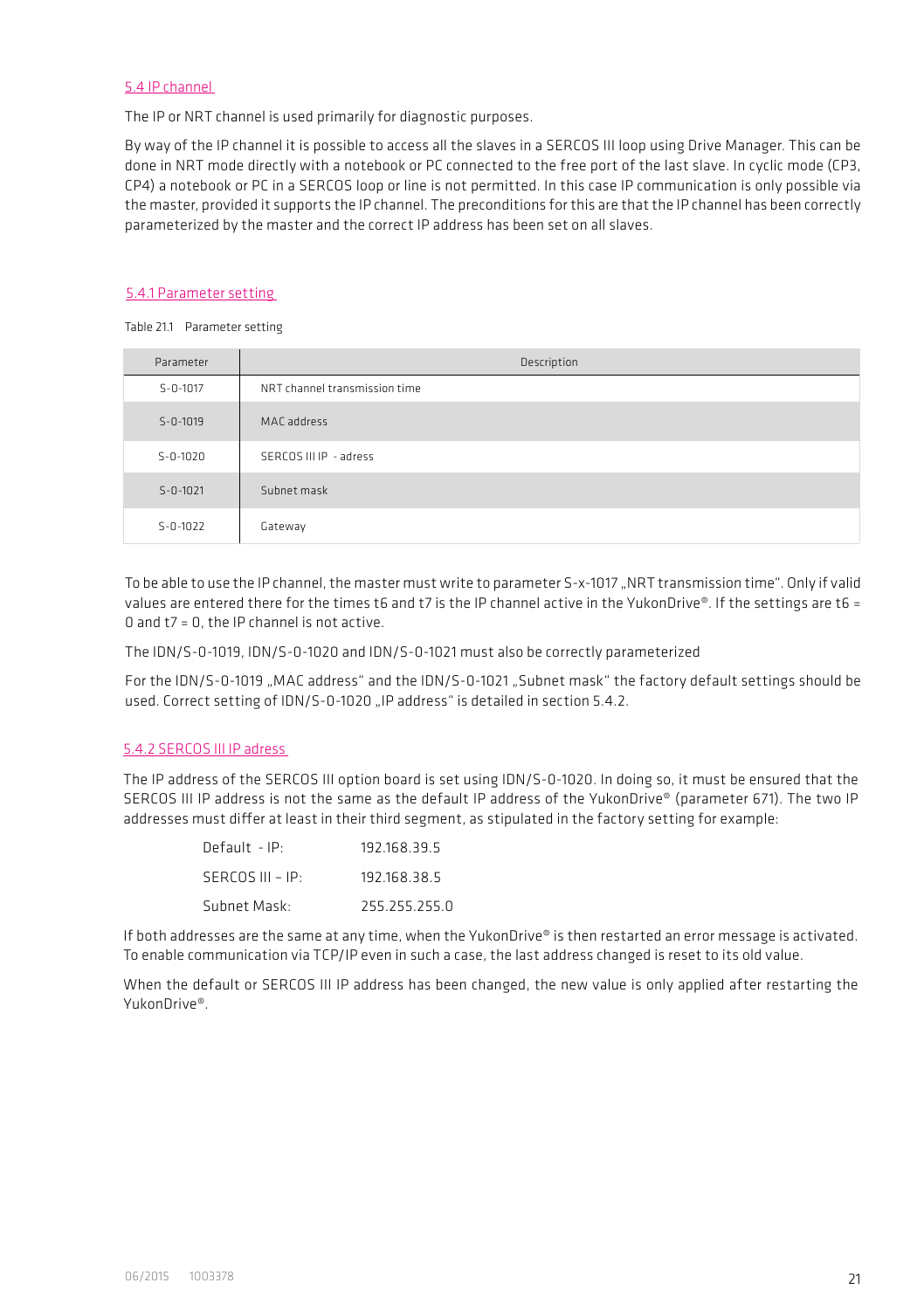# 6. Scaling and weighting

The weighting describes the physical unit and number of decimal places with which the numerical values of the parameters exchanged between the master control system and the drives are to be interpreted. The method of weighting is defined by the parameters for position, velocity, acceleration and torque weighting.

The YukonDrive® can be scaled either by the higher-level control writing the relevant parameters over the SERCOS bus or using the scaling wizard integrated into the DriveManager 5.

## 6.1 Weighting of position data

The translatory position weighting is defined by the parameters listed in the following table. All position data of the drive (e.g.: setpoint, actual and limit values) are subject to the preset weighting. If "No weighting" is selected via parameter S-0-0076, the weighting factor and weighting exponent are irrelevant. The position data is then subject to a differently defined weighting.

|  |  | Table 22.1 Scaling parameters for position weighting |  |  |  |
|--|--|------------------------------------------------------|--|--|--|
|--|--|------------------------------------------------------|--|--|--|

| <b>IDN</b>     | Description                                      |
|----------------|--------------------------------------------------|
| 5-0-0076       | Weighting method for position data               |
| $5 - 0 - 0077$ | Weighting factor for translatory position data   |
| $5 - 0 - 0078$ | Weighting exponent for translatory position data |
| $5 - 0 - 0079$ | Rotary position resolution                       |
| $5 - 0 - 0103$ | Modulo value                                     |

## 6.1.1 Weighting of translatory position data

Translatory weighting is selected via S-0-0076. The significance of the LSB of the translatory position data is defined by the following equation:

LSB significance = Unit  $\cdot$  S-0-0077  $\cdot$  10<sup>S-0-0078</sup>

When translatory preferential weighting is selected, the weighting as per the following table applies.

#### Table 22.2 Preferential weighting of translatory position data

| Weighting method | Unit            | Weighting factor | Weighting exponent | Preferential weighting |
|------------------|-----------------|------------------|--------------------|------------------------|
| (from S-0-0076)  | (from S-0-0076) | $(S - 0 - 0077)$ | $(S-0-0078)$       |                        |
| linear           | m               |                  |                    | $0.1 \mu m$            |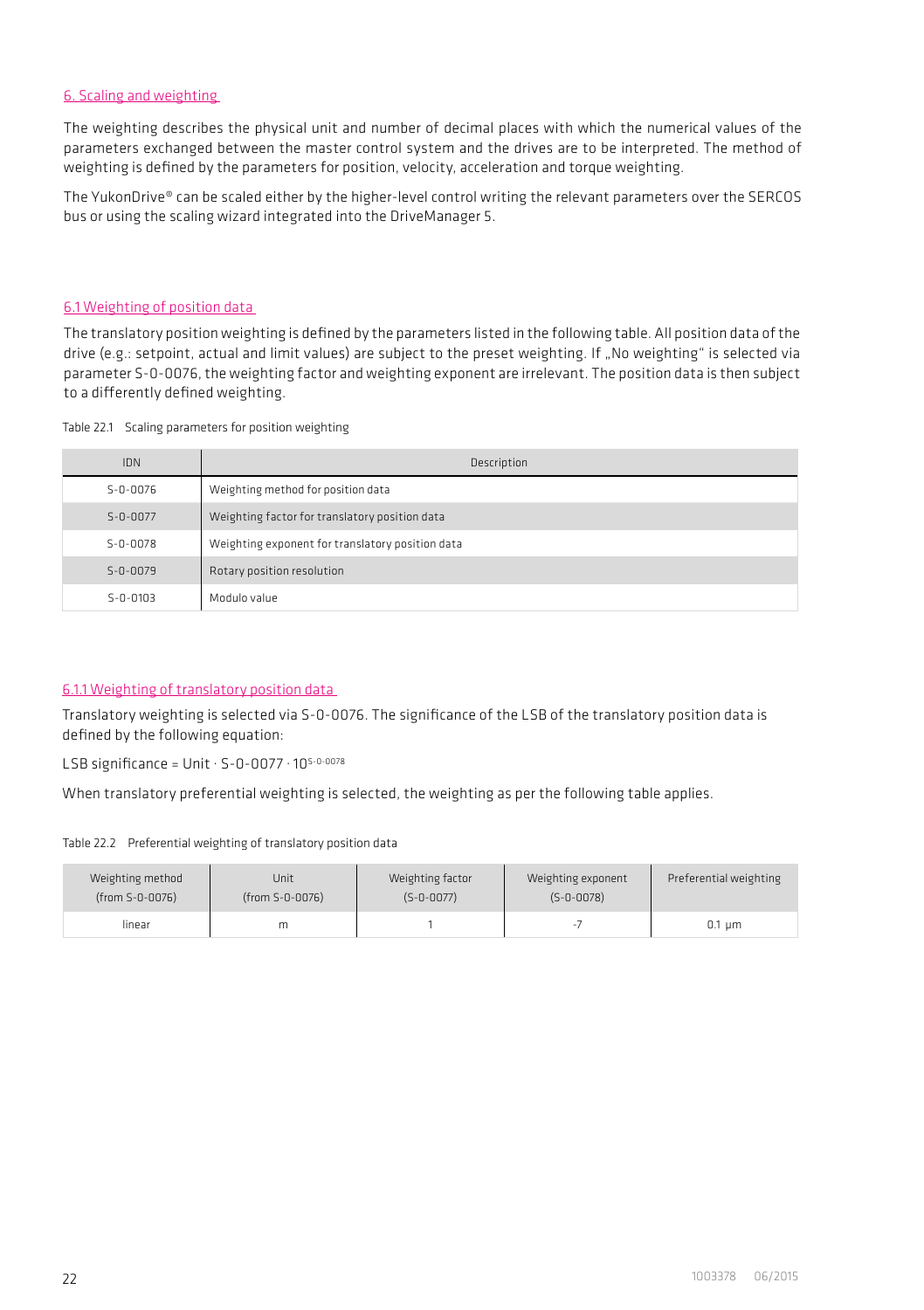## 6.1.2 Weighting of rotary position data

Rotary weighting is selected via S-0-0076. The significance of the LSB of the rotary position data is defined by the rotary position resolution (S-0-0079).

LSB significance =  $Unit \cdot \frac{1 \text{ revolution}}{5-0-0079}$ 

When rotary preferential weighting is selected, the weighting as per the following table applies.

#### Table 23.1 Preferential weighting of rotary position data

| Weighting method<br>(from S-0-0076) | Unit<br>(from S-0-0076) | Rotary position<br>resolution<br>$(S - 0 - 0079)$ | Preferential weighting |
|-------------------------------------|-------------------------|---------------------------------------------------|------------------------|
| Rotary                              | Degrees                 | 3600000                                           | 0,0001 degrees         |

#### Table 23.2 Bit fields in the position data weighting method parameter (S-0-0076)

| Bits $2 - 0$ | Weighting method                                                     |
|--------------|----------------------------------------------------------------------|
| 000          | No weighting                                                         |
| 001          | Translatory weighting                                                |
| 010          | Rotatory weighting                                                   |
| Bit 3        | Weighting method                                                     |
| 0            | Preferential weighting                                               |
| $\mathbf{1}$ | Parameter weighting                                                  |
| Bit 4        | Unit                                                                 |
| $\mathsf 0$  | Degrees (for rotary weighting) / Metres (for translatory weighting)  |
| $\mathbf{1}$ | Reserved (for rotary weighting) / Inches (for translatory weighting) |
| Bit 5        | Reserved                                                             |
| Bit 6        | Data source                                                          |
| O            | On the motor shaft                                                   |
| $\mathbf{1}$ | On the load side                                                     |
| Bit 7        | Processing format                                                    |
| 0            | Absolute format                                                      |
| $\mathbf{1}$ | Modulo format                                                        |
| Bits 8 - 15  | Reserved                                                             |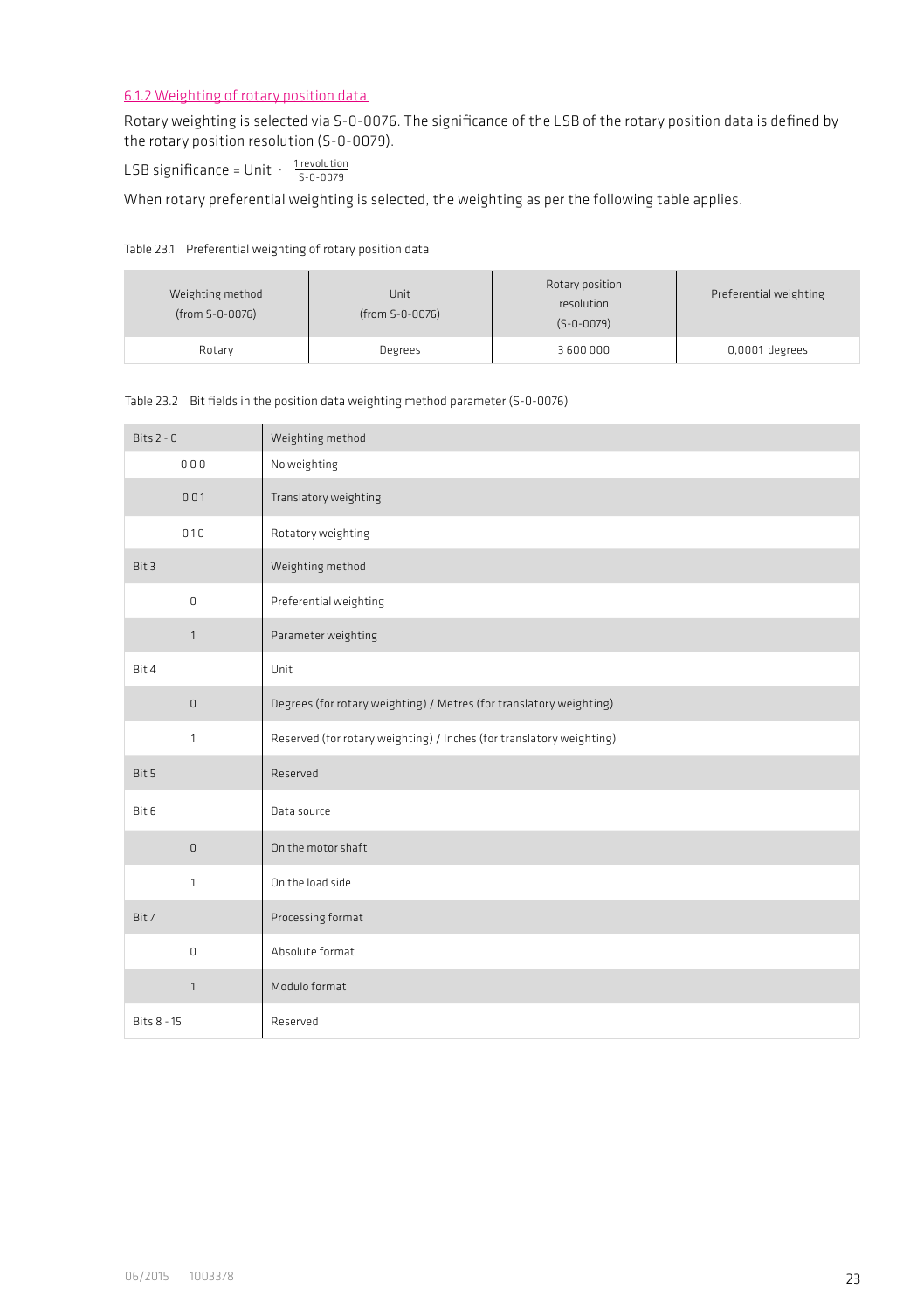The following diagram shows the various position weighting options.

Illustration 24.1 Diagram of position weighting methods



## 6.1.3 Modulo Weighting

If modulo weighting is preset via parameter S-0-0076 ("Position weighting"), parameters S-0-0103 ("Modulo value") and S-0-0294 ("Modulo value divisor") determine the value range (modulo range) within which the actual position may lie. If the travel distance exceeds the modulo range, an overshoot of the actual position occurs.

#### Table 24.2 Scaling parameters for position weighting

| Parameter      | Description                                                                                                                                                                                                                                                                                   |
|----------------|-----------------------------------------------------------------------------------------------------------------------------------------------------------------------------------------------------------------------------------------------------------------------------------------------|
| $5 - 0 - 0103$ | <b>MODULO VALUE</b><br>When modulo format is preset in the position weighting method (S-0-0076), the modulo value (S-0-0103)<br>defines the number range of all position data. If the modulo value is exceeded, the drive and the master control<br>system perform the modulo calculation     |
| $5 - 0 - 0294$ | MODULO VALUE DIVISOR<br>If the modulo value (S-0-0103) does not match the physical modulo value, it can be corrected by the divisor<br>S-0-0294. The effective modulo value is the product of S-0-0103 and S-0-0294. A value of 1 renders the<br>"modulo value divisor" parameter ineffective |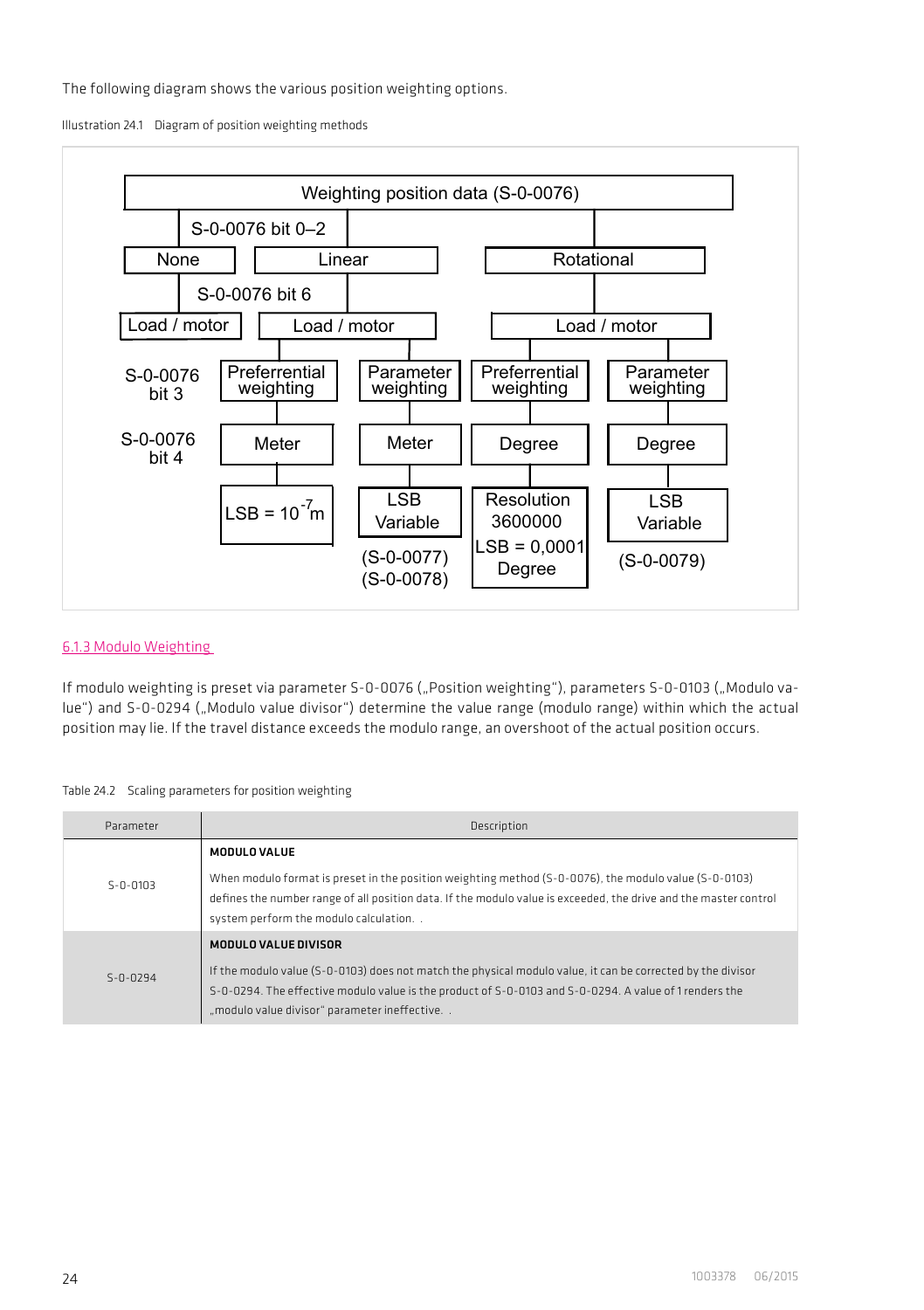# 6.1.4 Position polarity

In parameter S-0-0055 the polarities (preceding signs) of the specified position data can be inverted according to the application. The polarities are not inverted within a controlled system, but outside of it (at the input and output). A positive torque setpoint difference with non-inverted polarity means the direction of rotation is clockwise, looking at the motor shaft.

| Bit 0        | Position reference         |
|--------------|----------------------------|
| $\mathbb O$  | Not inverted               |
| $\mathbf{1}$ | Inverted                   |
| Bit 1        | Additive position setpoint |
| $\mathbb O$  | Not inverted               |
| $\mathbf{1}$ | Inverted                   |
| Bit 2        | Actual position 1          |
| $\mathbb O$  | Not inverted               |
| $\mathbf{1}$ | Inverted                   |
| Bit 3        | Actual position 2          |
| $\mathbb O$  | Not inverted               |
| 1            | Inverted                   |
| Bit 4        | Position limit values      |
| $\mathbb O$  | Not inverted               |
| $\mathbf{1}$ | Inverted                   |
| Bit 5--15    | Reserved                   |

#### Table 25.1 Setting of position polarity via parameter S-0-0055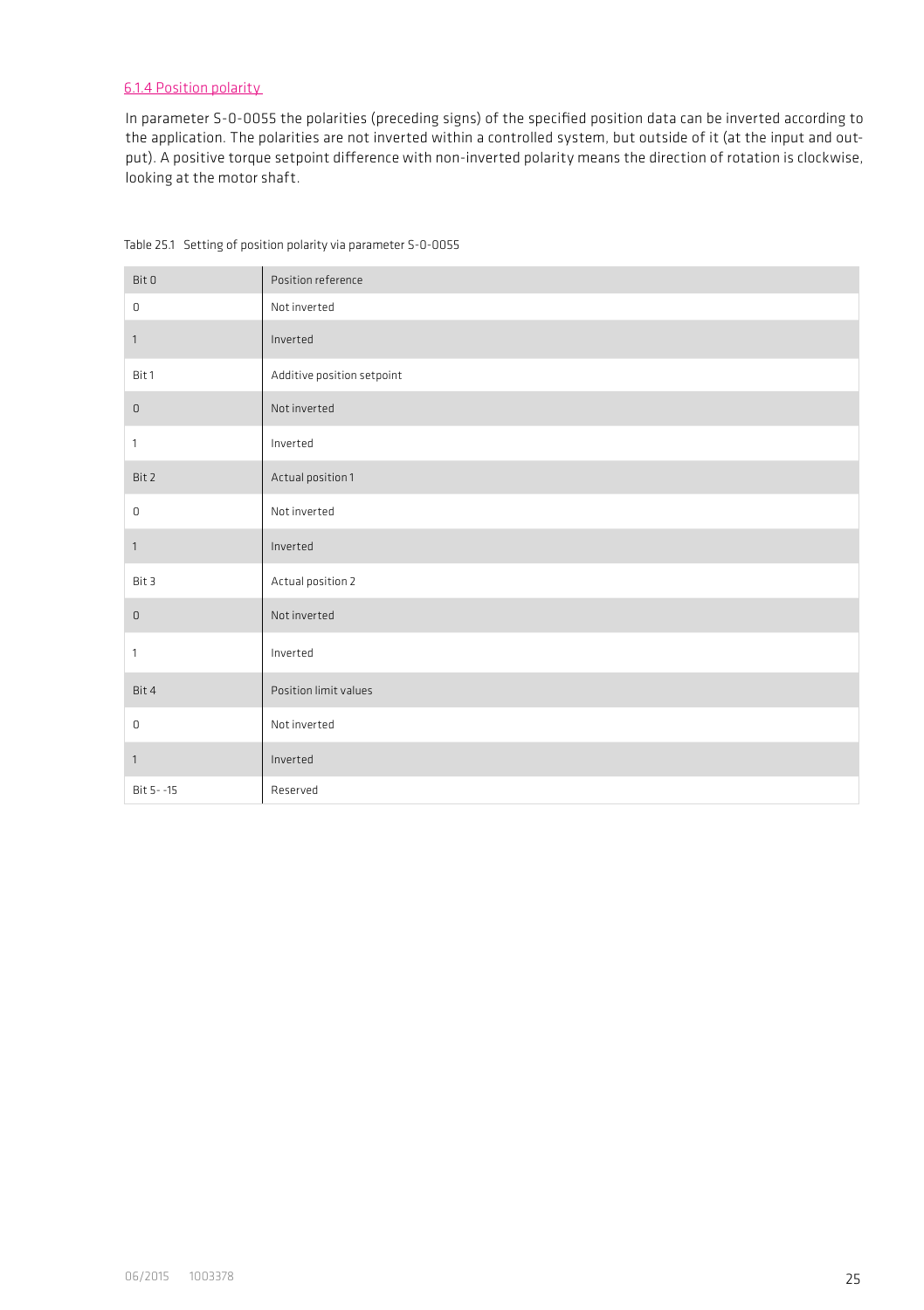## 6.2 Weighting of velocity data

The velocity weighting is defined by the parameters listed in the following table. All velocity data of the drive (e.g.: setpoint, actual and limit values) are subject to the preset weighting. If "No weighting" is selected via parameter S-0-0044, the weighting factor and weighting exponent are irrelevant. The velocity data is then subject to a differently defined weighting.

Table 26.1 Scaling parameters for position weighting

| <b>IDN</b>     | Description                          |
|----------------|--------------------------------------|
| $S - 0 - 0044$ | Weighting method for velocity data   |
| $S - 0 - 0045$ | Weighting factor for velocity data   |
| $S - 0 - 0046$ | Weighting exponent for velocity data |

## 6.2.1 Weighting of translatory velocity data

Translatory weighting is selected via S-0-0044. The significance of the LSB of the translatory velocity data is defined by the following equation:

 $\mathsf{LSB}\ \mathsf{significance} = \ \frac{\mathsf{Distance}\ \mathsf{unit}}{\mathsf{Time}\ \mathsf{unit}} \cdot \mathsf{S}\text{-}\mathsf{0}\text{-}\mathsf{0}\mathsf{0}\mathsf{4}\mathsf{5}\cdot\mathsf{1}\mathsf{0}^{\mathsf{S}\text{-}\mathsf{0}\text{-}\mathsf{0}\mathsf{0}\mathsf{4}\mathsf{6}}$ 

When translatory preferential weighting is selected, the weighting as per the following table applies:

## Table 26.2 Preferential weighting of translatory velocity data

| Weighting method | Unit            | Weighting factor | Weighting exponent | Preferential weighting |
|------------------|-----------------|------------------|--------------------|------------------------|
| (from S-0-0045)  | (from S-0-0045) | $(S - 0 - 0045)$ | $(S - 0 - 0046)$   |                        |
| Linear           | $m/m$ in        |                  | -h                 | $0.001$ mm/min         |

# 6.2.2 Weighting of rotary velocity data

Rotary weighting is selected via S-0-0044. The significance of the LSB of the rotary velocity data is defined by the following equation:

 $LSB$  significance =  $\frac{\text{Distance unit}}{\text{Time unit}} \cdot S - 0 - 0045 \cdot 10^{S \cdot 0 \cdot 0046}$ 

When rotary preferential weighting is selected, the weighting as per the following table applies:

Table 26.3 Preferential weighting of rotary position data

| Weighting method<br>(from S-0-0045) | Unit<br>(from S-0-0045) | Weighting factor<br>$(S - 0 - 0045)$ | Weighting exponent<br>$(S - 0 - 0046)$ | Preferential weighting |
|-------------------------------------|-------------------------|--------------------------------------|----------------------------------------|------------------------|
|                                     |                         |                                      |                                        |                        |
| Rotary                              | $1/m$ in                |                                      | -4                                     | 0.0011/min             |
| Rotary                              | 1/s                     |                                      | $-h$                                   | 0.0000011/s            |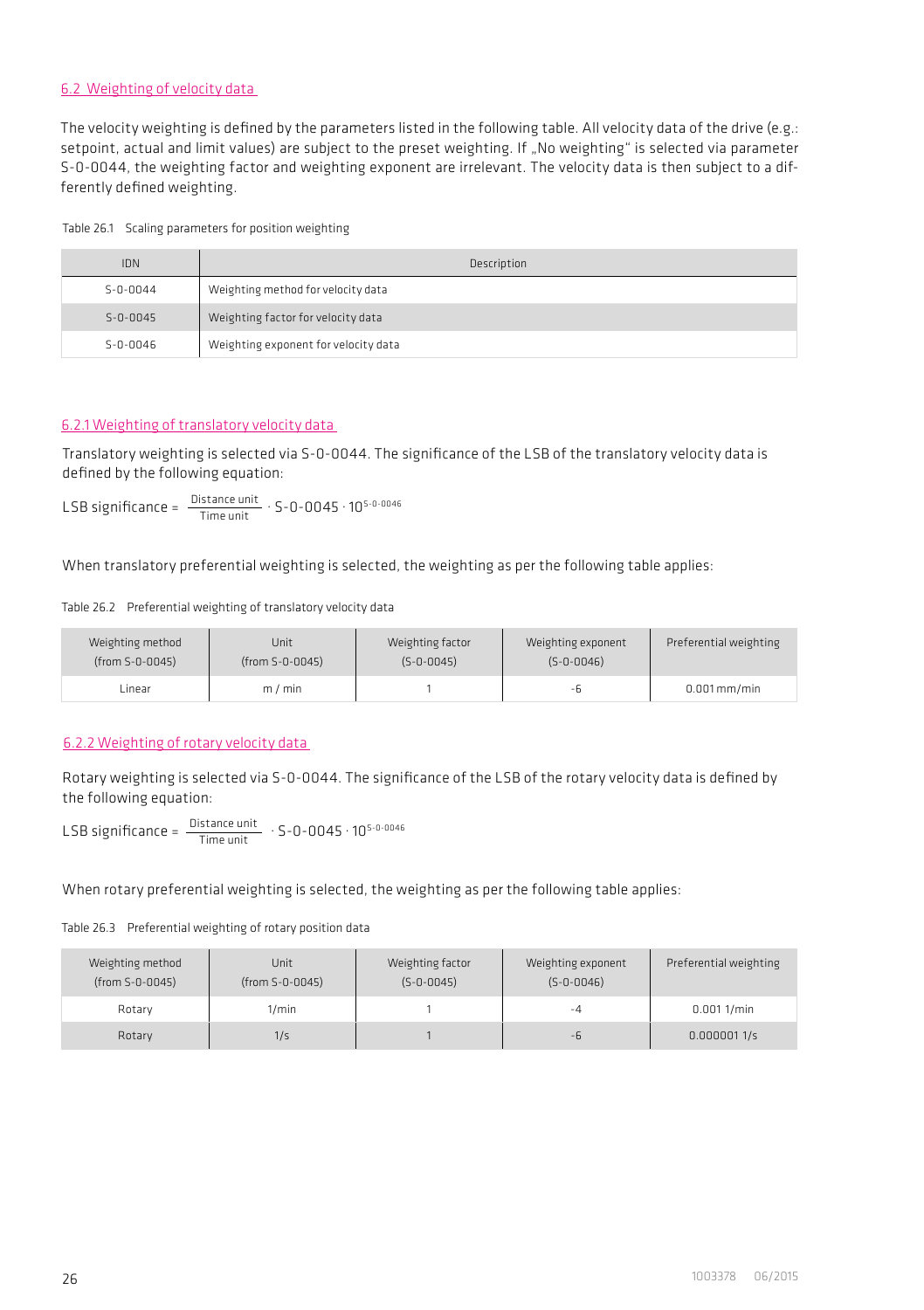Table 27.1 Bit fields in the velocity data weighting method parameter (S-0-0045)

| Bits $2 - 0$ | Weighting method                                                        |
|--------------|-------------------------------------------------------------------------|
| 000          | No weighting                                                            |
| 001          | Translatory weighting                                                   |
| 010          | Rotatory weighting                                                      |
| Bit 3        | Weighting method                                                        |
| 0            | Preferential weighting                                                  |
| $\mathbf{1}$ | Parameter weighting                                                     |
| Bit 4        | Distance unit                                                           |
| $\mathsf 0$  | Revolutions (for rotary weighting) / Metres (for translatory weighting) |
| 1            | Reserved (for rotary weighting) / Inches (for translatory weighting)    |
| Bit 5        | Time unit                                                               |
| 0            | Minutes (min)                                                           |
| $\mathbf{1}$ | Seconds (s)                                                             |
| Bit 6        | Data source                                                             |
| 0            | On the motor shaft                                                      |
| $\mathbf{1}$ | On the load side                                                        |
| Bits 7 - 17  | Reserved                                                                |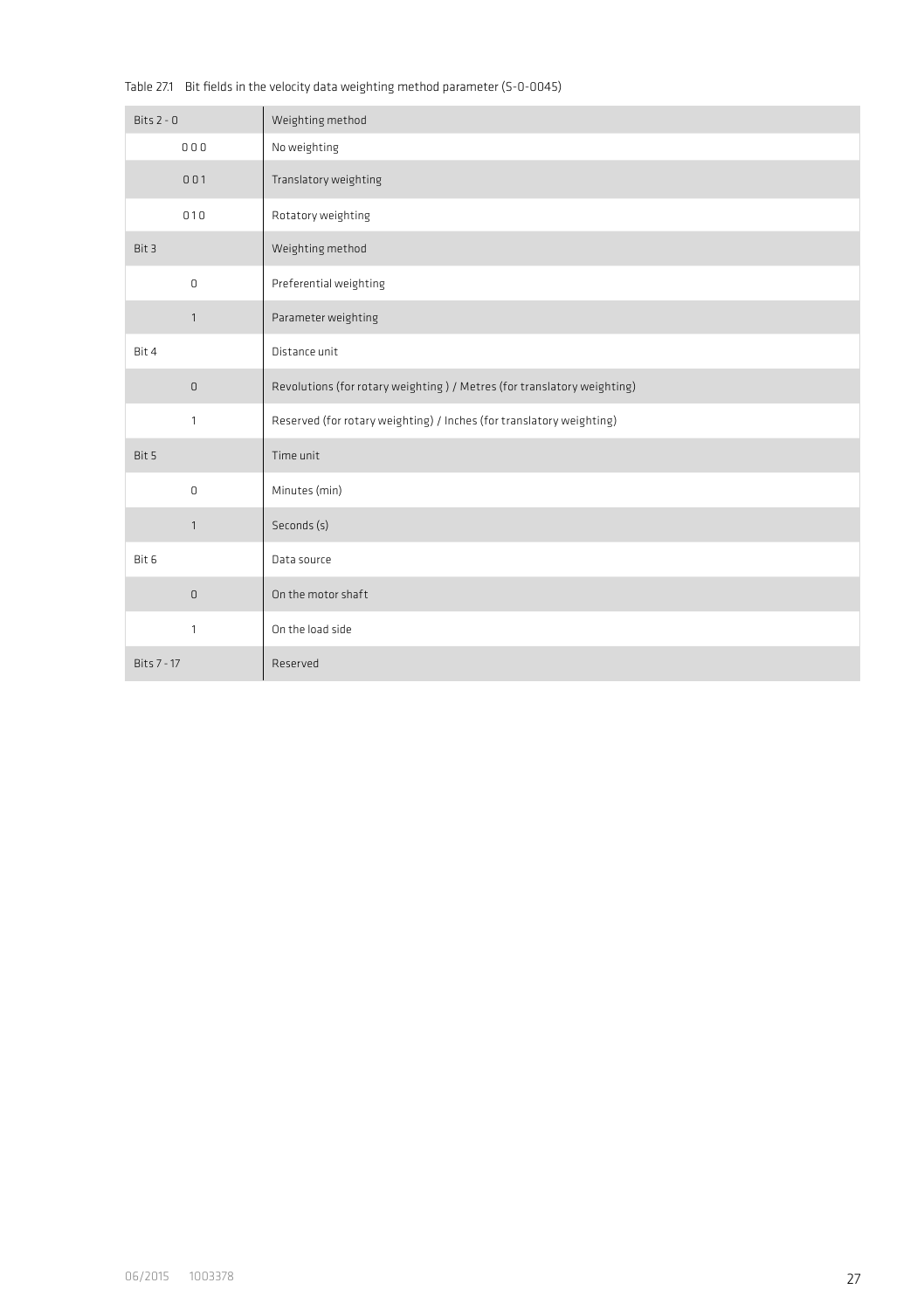The following diagram shows the various velocity weighting options.

Illustration 28.1 Diagram of velocity weighting methods



#### 6.2.3 Speed polarity

In parameter S-0-0043 the polarities (preceding signs) of the specified velocity data can be inverted according to the application. The polarities are not inverted within a controlled system, but outside of it (at the input and output). A positive velocity setpoint difference with non-inverted polarity means the direction of rotation is clockwise, looking at the motor shaft.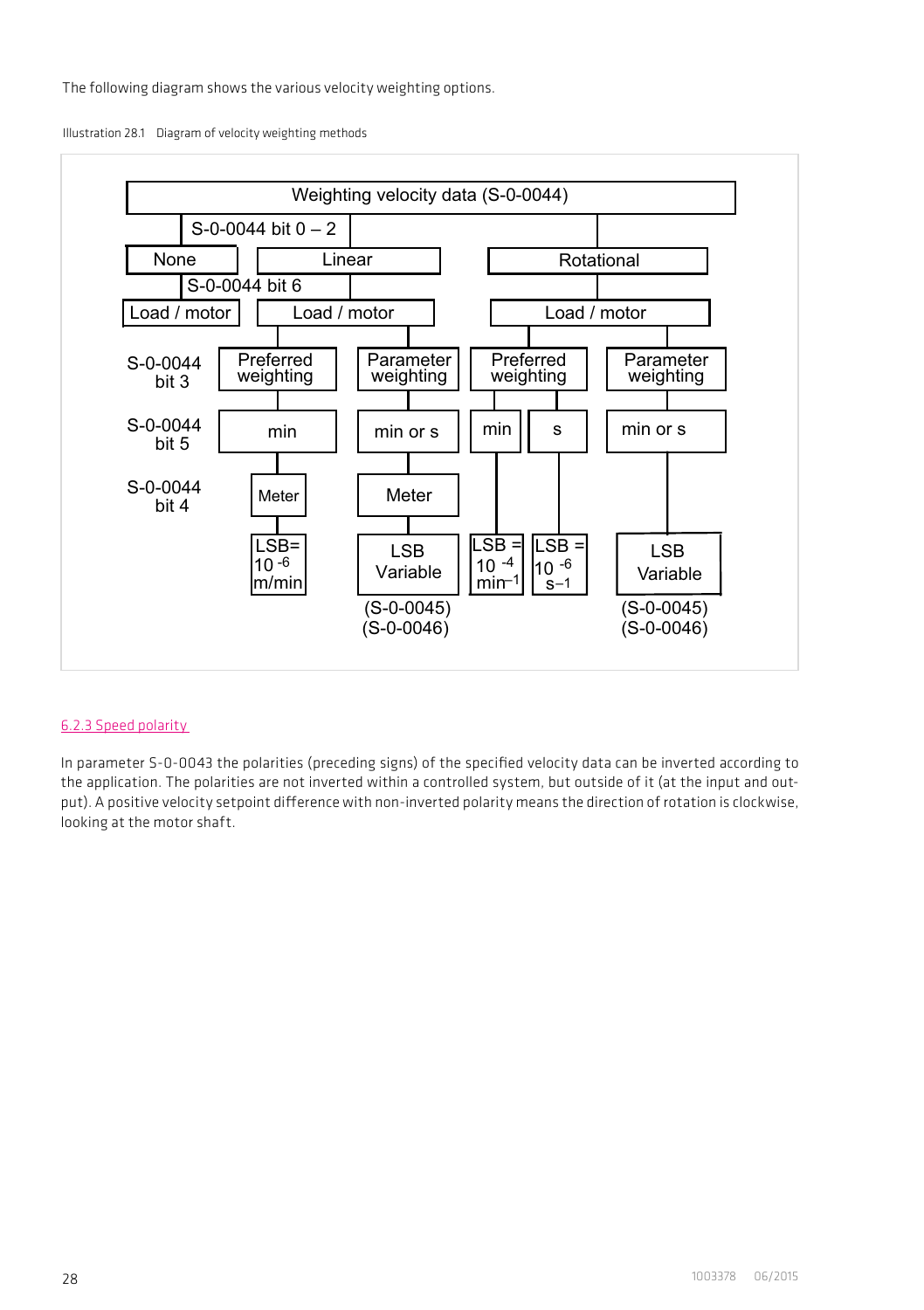#### Table 29.1 Setting of speed polarity via parameter S-0-0043

| Bit 0        | Velocity setpoint          |
|--------------|----------------------------|
| $\mathbb O$  | Not inverted               |
| $\mathbf{1}$ | Inverted                   |
| Bit 1        | Additive velocity setpoint |
| $\mathbb O$  | Not inverted               |
| 1            | Inverted                   |
| Bit 2        | Actual velocity 1          |
| $\mathbb O$  | Not inverted               |
| $\mathbf{1}$ | Inverted                   |
| Bit 3        | Actual velocity 2          |
| $\mathbb O$  | Not inverted               |
| 1            | Inverted                   |
| Bit 4 - 15   | Reserved                   |

# 6.3 Weighting of acceleration data

The acceleration weighting is defined by the parameters listed in the following table. All acceleration data of the drive (e.g.: setpoint, actual and limit values) are subject to the preset weighting. If "No weighting" is selected via parameter S-0-0160, the weighting factor and weighting exponent are irrelevant. The acceleration data is then subject to a differently defined weighting.

## Table 29.2 Scaling parameters for acceleration weighting

| <b>IDN</b>     | Description                              |
|----------------|------------------------------------------|
| $S - 0 - 0160$ | Weighting method for acceleration data   |
| $S - 0 - 0161$ | Weighting factor for acceleration data   |
| $S - 0 - 0162$ | Weighting exponent for acceleration data |

#### 6.3.1 Weighting of translatory acceleration data

Translatory weighting is selected via S-0-0160. The significance of the LSB of the translatory acceleration data is defined by the following equation:

LSB significance =  $\frac{\text{Distance unit}}{\text{Time unit}^2} \cdot \text{S-0-0161} \cdot 10^{5-0-0162}$ 

When translatory preferential weighting is selected, the weighting as per the following table applies:

Table 29.3 Preferential weighting of translatory acceleration data

| Weighting method<br>(from S-0-0160) | Unit<br>(from S-0-0160) | Weighting factor<br>$(S - 0 - 0161)$ | Weighting exponent<br>$(S - 0 - 0162)$ | Preferential weighting    |
|-------------------------------------|-------------------------|--------------------------------------|----------------------------------------|---------------------------|
| Translatorv                         | $m/s^2$                 |                                      |                                        | $0.001$ mm/s <sup>2</sup> |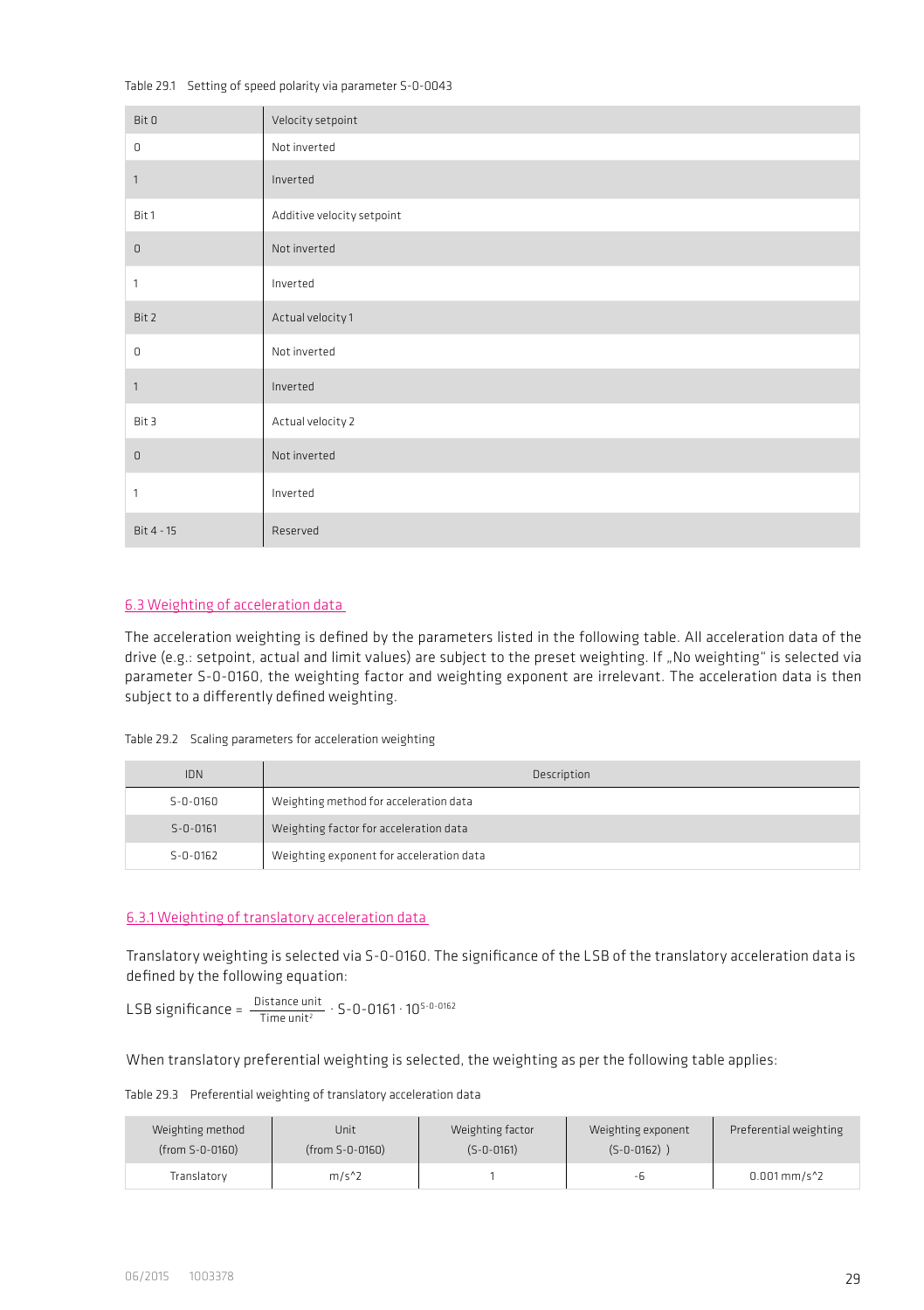## 6.3.2 Weighting of rotary acceleration data

Rotary weighting is selected via S-0-0160. The significance of the LSB of the rotary acceleration data is defined by the following equation:

LSB significance =  $\frac{\text{Distance unit}}{\text{Time unit}^2} \cdot \text{S-0-0161} \cdot 10^{\text{S-0-0162}}$ 

When rotary preferential weighting is selected, the weighting as per the following table applies:

Table 30.1 Preferential weighting of rotary position data

| Weighting method | Unit            | Weighting factor | Weighting exponent | Preferential weighting  |
|------------------|-----------------|------------------|--------------------|-------------------------|
| (from S-0-0160)  | (from S-0-0160) | $(S - 0 - 0161)$ | $(S - 0 - 0162)$   |                         |
| Rotary           | rad/s^2         |                  | - 4                | $0.001 \text{ rad/s}^2$ |

Table 30.2 Bit fields in the acceleration data weighting method parameter (S-0-0160)

| Bits $2 - 0$ | Weighting method                                                     |
|--------------|----------------------------------------------------------------------|
| 000          | No weighting                                                         |
| 001          | Translatory weighting                                                |
| 010          | Rotary weighting                                                     |
| Bit 3        | Weighting method                                                     |
| 0            | Preferential weighting                                               |
| $\mathbf{1}$ | Parameter weighting                                                  |
| Bit 4        | Distance unit                                                        |
| $\mathsf 0$  | Rad (for rotary weighting) / Meter (for translatory weighting)       |
| $\mathbf{1}$ | Reserved (for rotary weighting) / Inches (for translatory weighting) |
| Bit 5        | Time unit                                                            |
| 0            | Seconds                                                              |
| $\mathbf{1}$ | Reserved                                                             |
| Bit 6        | Data source                                                          |
| $\mathsf 0$  | On the motor shaft                                                   |
| $\mathbf{1}$ | On the load side                                                     |
| Bits 7 - 15  | Reserved                                                             |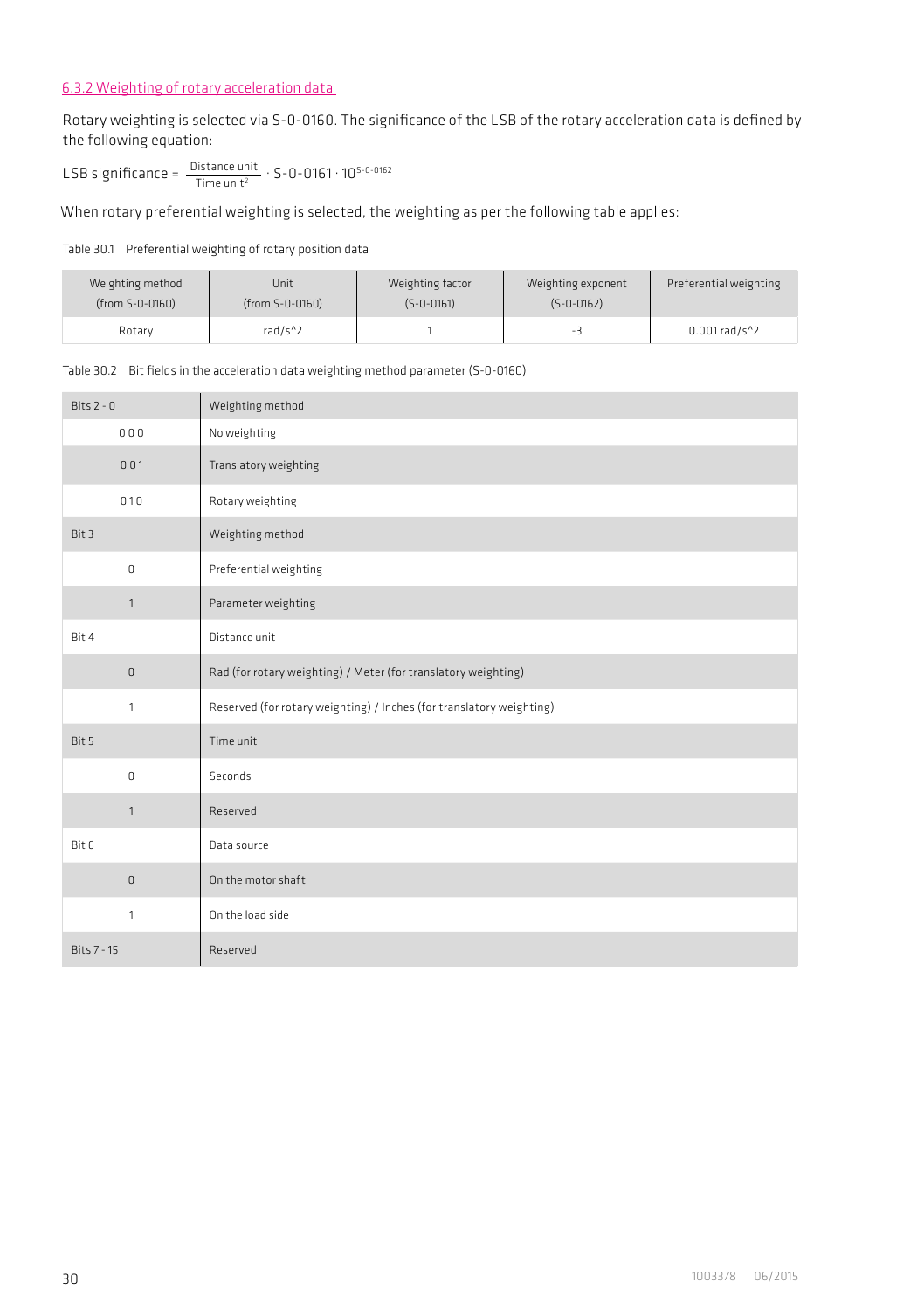

## 6.4 Weighting of torque and force data

The torque/force weighting is defined by the parameters listed in the following table. All torque/force data of the drive (e.g.: setpoint, actual and limit values) are subject to the preset weighting.

Table 31.2 Scaling parameters for torque / force weighting

| <b>IDN</b>     | Description                              |
|----------------|------------------------------------------|
| $S - 0 - 0086$ | Weighting method for torque/force data   |
| $5 - 0 - 0093$ | Weighting factor for torque/force data   |
| $5 - 0 - 0094$ | Weighting exponent for torque/force data |

#### 6.4.1 Percentage weighting of torque and force data

The percentage weighting is set via the weighting method (S-0-0086). No other parameters are required. In percentage weighting the permanently permissible standstill torque of the motor (S-0-0111) is used as the reference value. All torque/force data is given in % with one decimal place.

#### 6.4.2 Weighting of force data

The weighting of force data is set via parameter S-0-0086. The significance of the LSB of the force data is defined by the following equation:

LSB significance = Unit  $\cdot$  S-0-0093  $\cdot$  10<sup>S-0-0094</sup>

When preferential force weighting is selected, the weighting as per the following table applies:

#### Table 31.3 Preferential weighting of force data

| Weighting method | Unit            | Weighting factor | Weighting exponent | Preferential weighting |
|------------------|-----------------|------------------|--------------------|------------------------|
| (from S-0-0086)  | (from S-0-0086) | $(S - 0 - 0093)$ | $(S - 0 - 0094)$   |                        |
|                  |                 |                  |                    | 1 N                    |

# 6.4.3 Weighting of torque data

The weighting of force data is set via parameter S-0-0086. The significance of the LSB of the force data is defined by the following equation:

LSB significance = Unit  $\cdot$  S-0-0093  $\cdot$  10<sup>S-0-0094</sup>

When preferential force weighting is selected, the weighting as per the following table applies.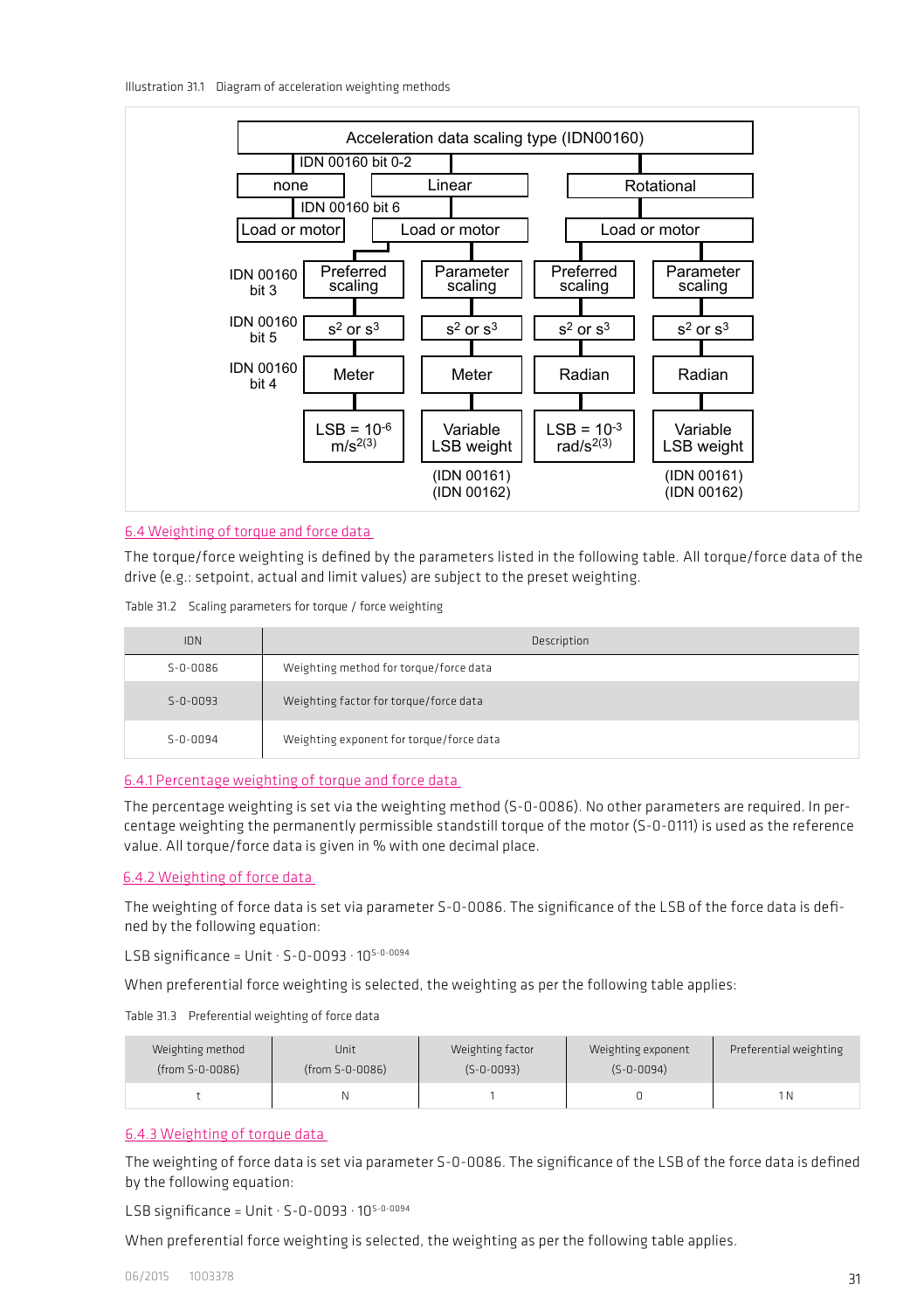#### Table 32.1 Preferential weighting of force data

| Weighting method | Unit            | Weighting factor | Weighting exponent       | Preferential weighting |
|------------------|-----------------|------------------|--------------------------|------------------------|
| (from S-0-0086)  | (from S-0-0086) | $(S - 0 - 0093)$ | $(S-0-0094)$             |                        |
| Rotary           | Nm              |                  | $\overline{\phantom{a}}$ | $0.01$ Nm              |

Table 32.2 Bit fields in the torque/force data weighting method parameter (S-0-0086)

| Bits $2 - 0$ | Weighting method                                                |
|--------------|-----------------------------------------------------------------|
| 000          | No weighting                                                    |
| 001          | Translatory weighting                                           |
| 010          | Rotary weighting                                                |
| Bit 3        | Weighting method                                                |
| $\mathbf 0$  | Preferential weighting                                          |
| $\mathbf{1}$ | Parameter weighting                                             |
| Bit 4        | Distance unit                                                   |
| $\mathsf D$  | Nm (for rotary weighting) / N (for translatory weighting)       |
| $\mathbf{1}$ | In Ibf (for rotary weighting / Ibf (for translatory weighting)) |
| Bit 5        | Reserved                                                        |
| Bit 6        | Data source                                                     |
| $\mathbb O$  | On the motor shaft                                              |
| $\mathbf{1}$ | On the load side                                                |
| Bits 7 - 17  | Reserved                                                        |

The following diagram shows the various torque/force weighting options:

Illustration 32.3 Diagram of torque/force weighting methods

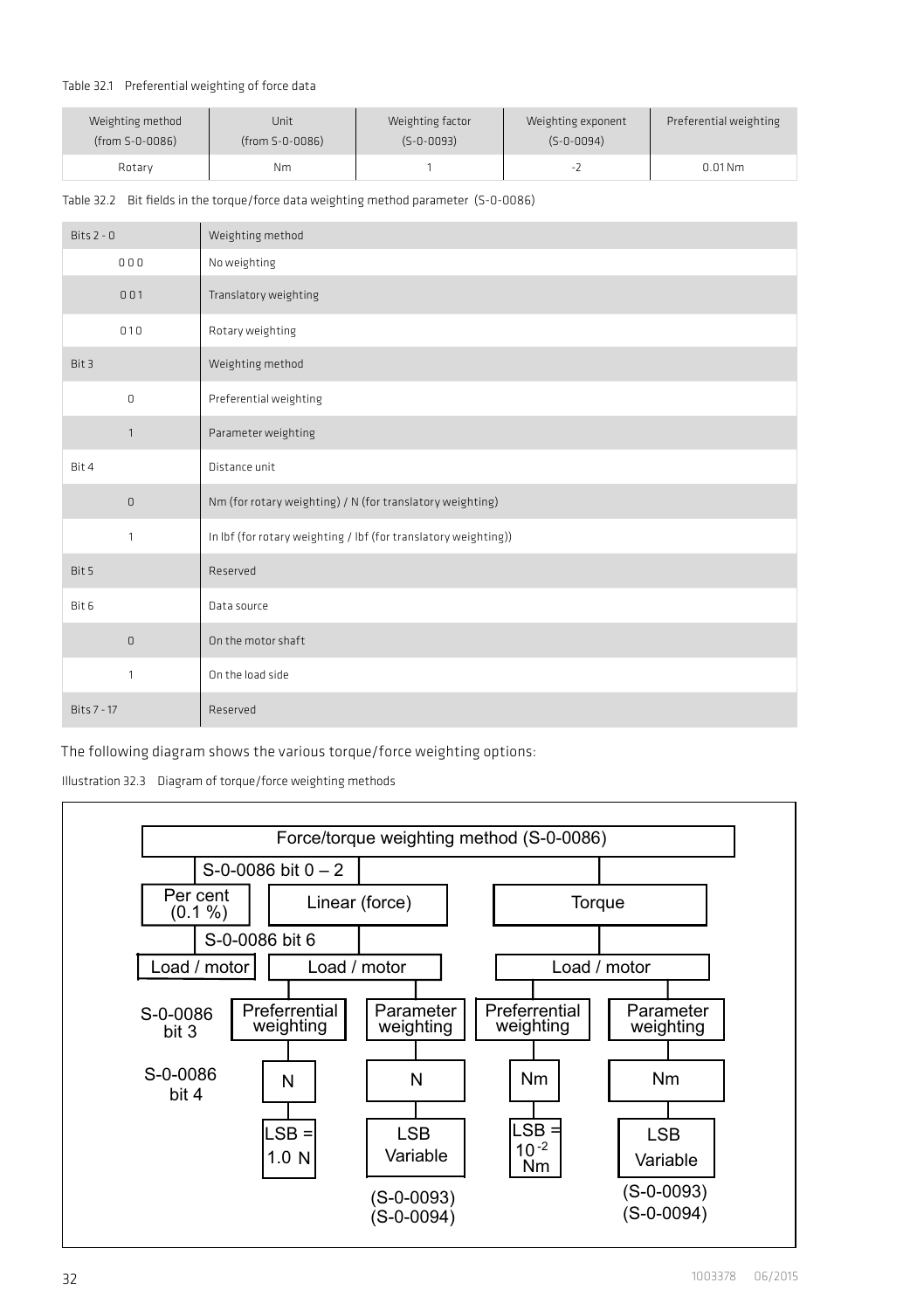## 6.4.4 Torque polarity

In parameter S-0-0085 the polarities (preceding signs) of the specified torque data can be inverted according to the application. The polarities are not inverted within a controlled system, but outside of it (at the input and output). A positive torque setpoint difference with non-inverted polarity means the direction of rotation is clockwise, looking at the motor shaft.

## 6.5 Scaling using the scaling wizard

The scaling wizard integrated into the DriveManager 5 enables large numbers of parameters to be set in a userfriendly way.

To launch the scaling wizard, double-click on the "Motion profile Scaling / Units" subject area in the project tree. The following window then appears:

Illustration 33.1 Scaling wizard start window

| <b>Normalization assistant - start</b> |      |
|----------------------------------------|------|
| <b>Normalization profile:</b>          |      |
| ◯ Standard/DS402<br>⊙ Sercos<br>◯ User |      |
| $Continue$ >><br>Close                 | Help |

From the start window select the "Sercos" option.

In the window which then appears you can select which parameters to scale:

| <b>Normalization assistant - Sercos (1)</b> |               |
|---------------------------------------------|---------------|
|                                             | SERCOS        |
| Units:                                      |               |
| Position unit<br>(E-4)degree                |               |
| Velocity unit<br>degree/s                   |               |
| Torque/force unit<br>Nm                     |               |
| Acceleration unit<br>degree/s/s             |               |
| Continue >><br><< Back                      | Close<br>Help |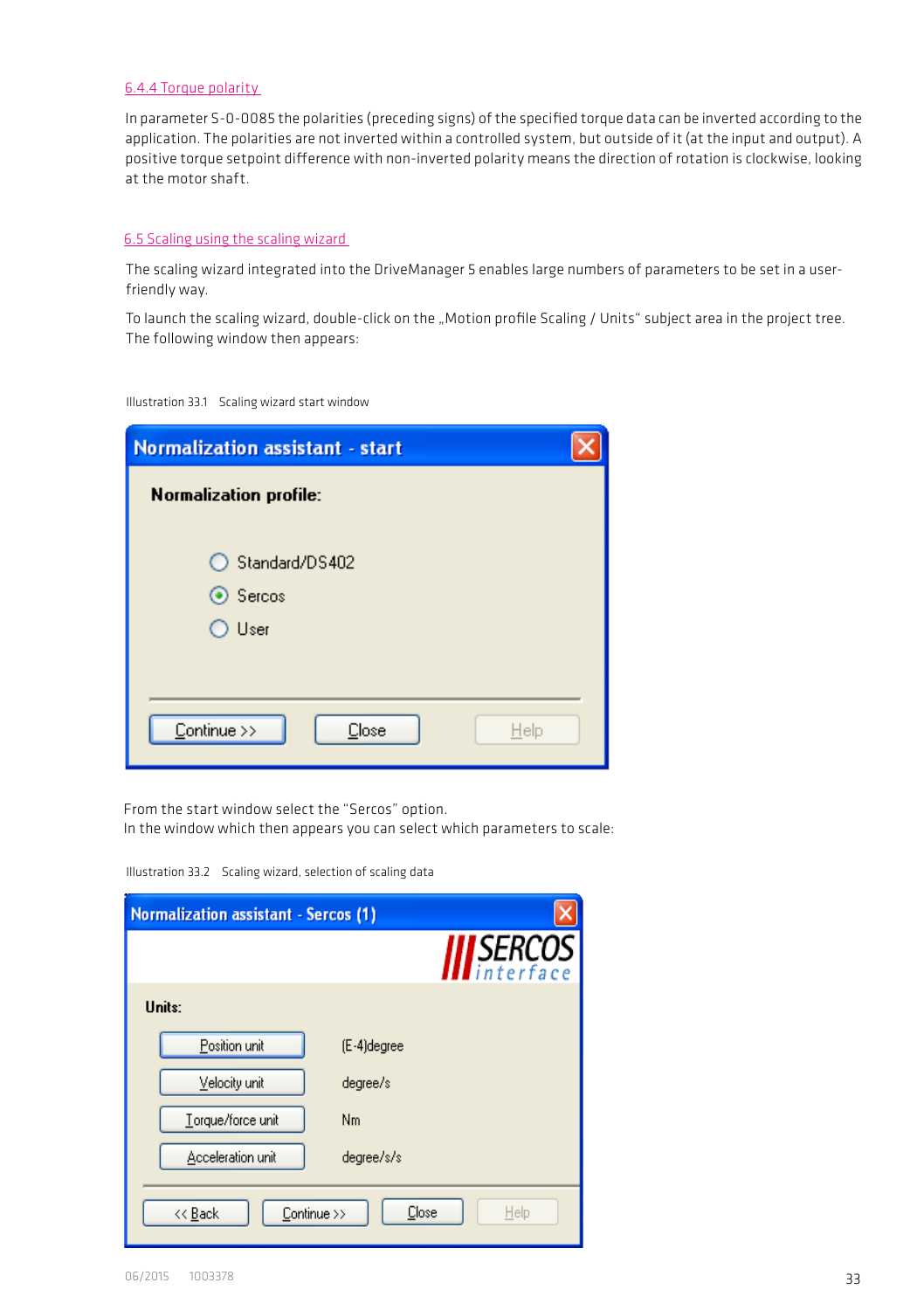The inputs described in the following made using the wizard directly influence the parameters described in section 6 to define the scaling of the drive.

6.5.1 Scalling of position data

Click on the "Position unit" button (see illustration 33.2) to access the position data scaling.

Illustration 34.1 Scaling wizard, definition of scaling method and data reference

| <b>Normalization assistant - Sercos position unit (1)</b> |               |
|-----------------------------------------------------------|---------------|
| Position unit (1)                                         | <i>SERCOS</i> |
| Position data scaling - 1                                 |               |
| Scaling method:                                           |               |
| no scaling                                                |               |
| linear scaling                                            |               |
| totational scaling                                        |               |
| Data reference:                                           |               |
| at the motor shaft                                        |               |
| at the load                                               |               |
|                                                           |               |
| $<<$ Back<br>Continue >><br>Close                         | Help          |

In the first position unit scaling window you must first select the scaling method and the data reference (Illustration 34.1).

That is to say, you must specify whether the application relates to a linear or rotary axis and whether the position data refers to the motor axis or directly to the load.

Click on the "Next" button to move on to the next window.

Here the scaling of the position data is specified.

| Illustration 34.2 Scaling of position data |  |  |
|--------------------------------------------|--|--|
|                                            |  |  |

|                                          | Normalization assistant - Sercos position unit (2) rotational |
|------------------------------------------|---------------------------------------------------------------|
| Position unit (2)                        | SERCOS<br>interface                                           |
| Position data scaling - 2                |                                                               |
| Preferred scaling<br>⊙ Parameter scaling |                                                               |
| LSB weighting =                          | 360 degree<br>3600000                                         |
| << Back                                  | Continue >><br>Close<br>Help                                  |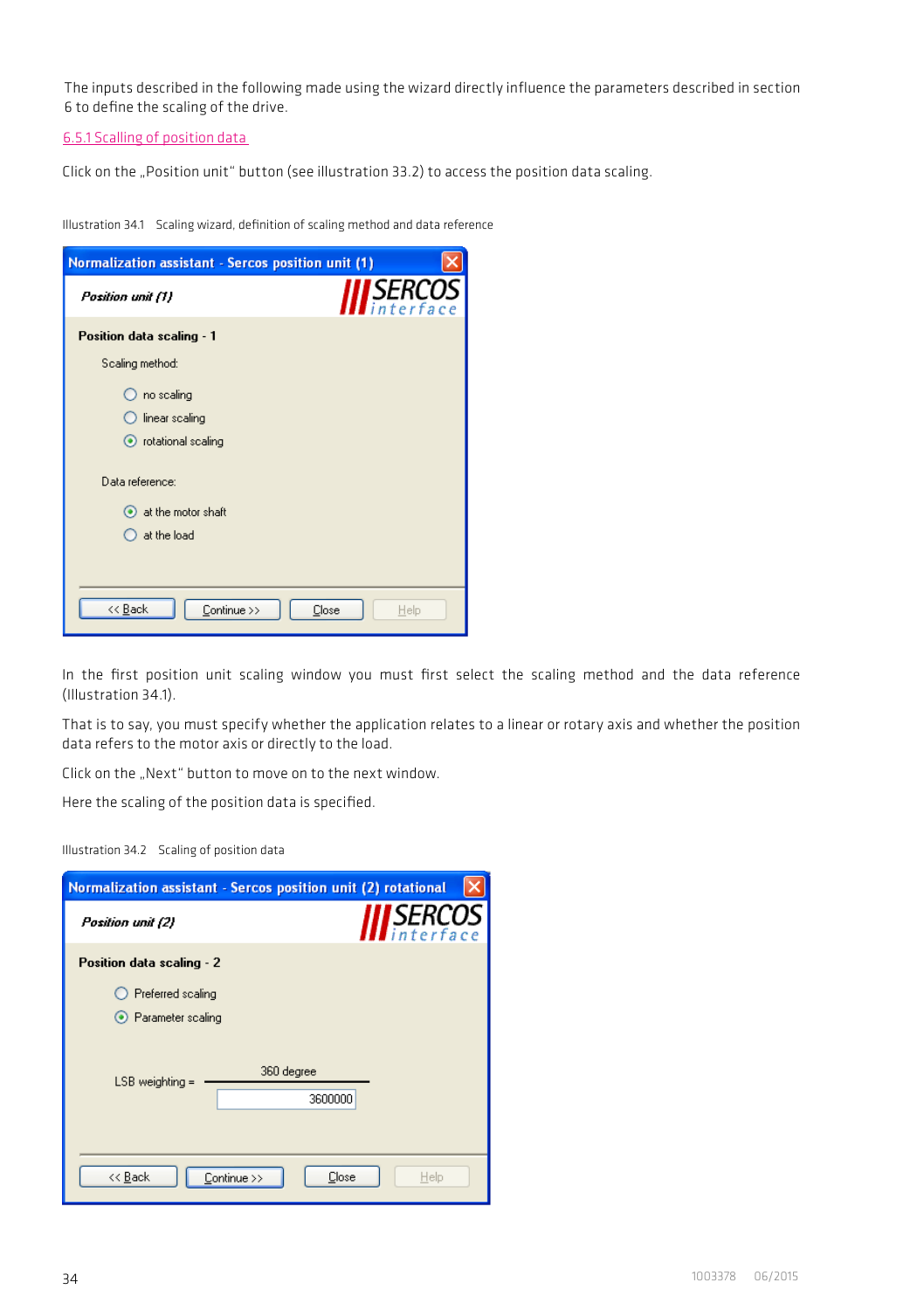SERCOS offers two options for scaling of the position data. Choose "Preferential scaling" to set the scaling to that defined by SERCOS and described in section 6.

Choose "Parameter scaling" to set a custom scaling of the position data. The scaling shown in illustration 34.2 would mean, for example, that the position data of this rotary axis has a resolution of 360° / 3600000 = 0.0001°

#### 6.5.2 Scaling of velocity data

Click on the "Velocity unit" button (see illustration 33.2) to access the velocity data scaling.

In the first velocity unit scaling window you must first select the scaling method and the data reference.

That is to say, you must specify whether the application relates to a linear or rotary axis and whether the velocity data refers to the motor axis or directly to the load.

Click on the "Next" button to move on to the next window.

Here the scaling of the velocity data is specified.

Illustration 35.1 Scaling of velocity data

| Normalization assistant - Sercos velocity unit (2) rotational                |
|------------------------------------------------------------------------------|
| <i><b>SERCOS</b></i><br>interface<br>Velocity unit (2)                       |
| Velocity data scaling - 2                                                    |
| Preferred scaling<br>⊙ Parameter scaling                                     |
| rev<br>$\times$ E<br>$\checkmark$<br>$-4$<br>×<br>LSB weighting $=$ 1<br>min |
| << Back<br>Continue >><br>Close<br>Help                                      |

SERCOS offers two options for scaling of the position data. Choose ..Preferential scaling" to set the scaling to that defined by SERCOS and described in section 6.

Choose "Parameter scaling" to set a custom scaling of the velocity data. The scaling shown in illustration 35.1 would mean, for example, that the velocity data of is transferred with a resolution of 0.0001 rpm.

#### 6.5.3 Scaling of torque data

Click on the "Torque/force unit" button (see illustration 33.2) to access the torque and power data scaling.

In the first torque unit scaling window you must first select the scaling method and the data reference.

That is to say, you must specify whether the application relates to a linear or rotary axis and whether the torque data refers to the motor axis or directly to the load.

Click on the "Next" button to move on to the next window.

Here the scaling of the torque data is specified.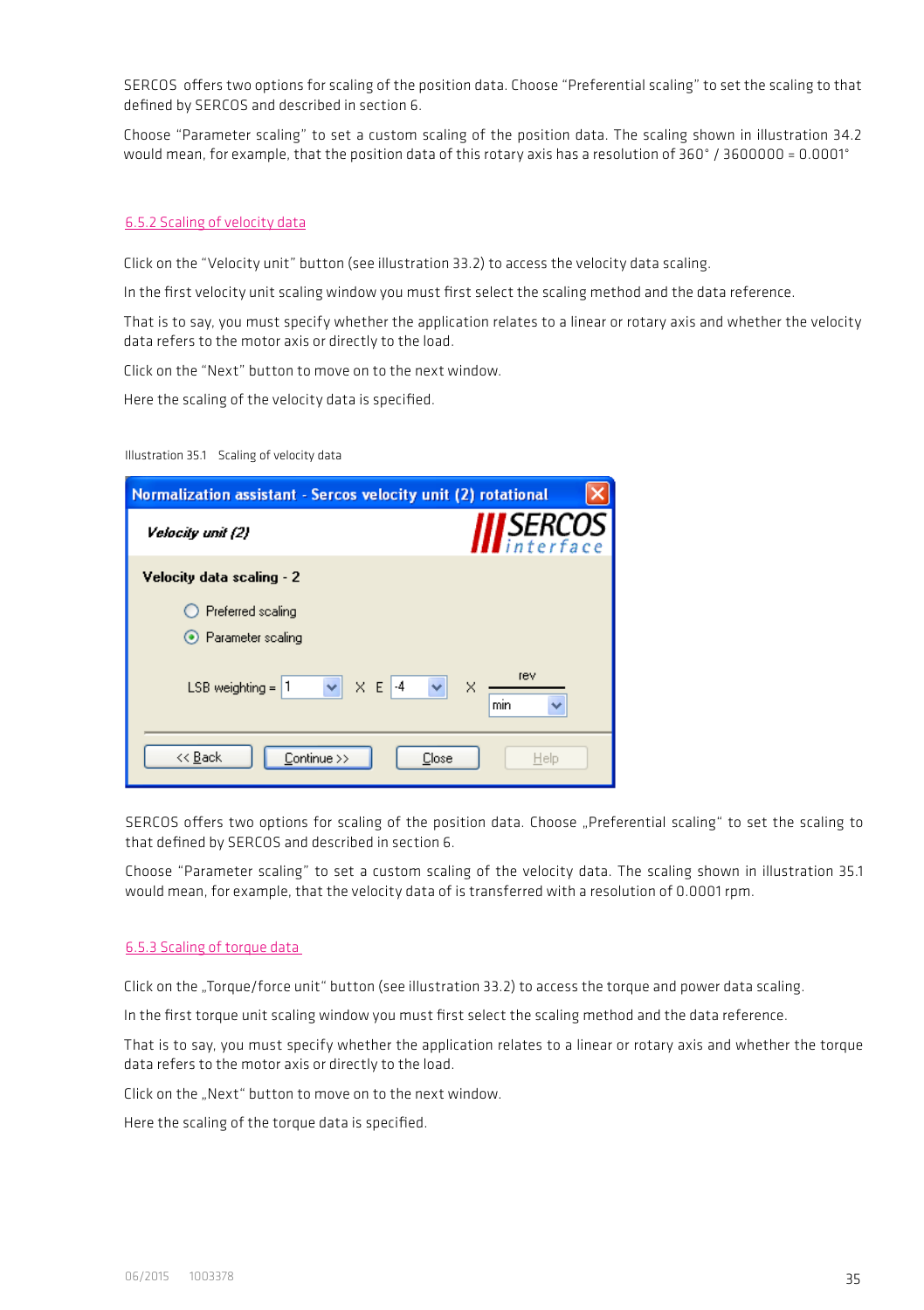Illustration 36.1 Scaling of torque/power data

| Normalization assistant - Sercos torque unit (2) rotational                           |                            |
|---------------------------------------------------------------------------------------|----------------------------|
| Torque unit (2)                                                                       | SERCOS<br>interface        |
| Torque/Force data scaling - 2                                                         |                            |
| Preferred scaling<br>Rarameter scaling<br>$\vee$ X E -2 $\vee$<br>LSB weighting $=$ 1 | $\times$<br>N <sub>m</sub> |
| << Back<br>Continue >><br>Close                                                       | Help                       |

Choose "Preferential scaling" to set the scaling to that defined by SERCOS and described in section 6.

Choose "Parameter scaling" to set a custom scaling of the torque data. The scaling shown in illustration 36.1 would mean, for example, that the torque data of is transferred with a resolution of 0.01 Nm.

#### 6.5.4 Scaling of acceleration data

Click on the "Acceleration unit" button (see illustration 33.2) to access the acceleration data scaling.

In the first acceleration unit scaling window you must first select the scaling method and the data reference.

That is to say, you must specify whether the application relates to a linear or rotary axis and whether the acceleration data refers to the motor axis or directly to the load.Click on the "Next" button to move on to the next window.

Here the scaling of the acceleration data is specified.

| Normalization assistant - Sercos acceleration unit (2) rotat > |                                          |
|----------------------------------------------------------------|------------------------------------------|
| Acceleration unit (2)                                          | <i>SERCOS</i>                            |
| Acceleration/Jerk data scaling - 2                             |                                          |
| Preferred scaling<br>• Parameter scaling                       |                                          |
| $\times$ X E 3 $\times$<br>$LSB$ weighting = $ 1$              | rad/s <sup>2</sup> [rad/s <sup>3</sup> ] |
| << Back<br>Continue >>                                         | Close<br>Help                            |

Illustration 36.2 Scaling of acceleration data

Choose "Preferential scaling" to set the scaling to that defined by SERCOS and described in section 6.

Choose "Parameter scaling" to set a custom scaling of the acceleration data. The scaling shown in illustration 36.2 would mean, for example, that the acceleration data of is transferred with a resolution of 0.001 rad /  $s^2$ .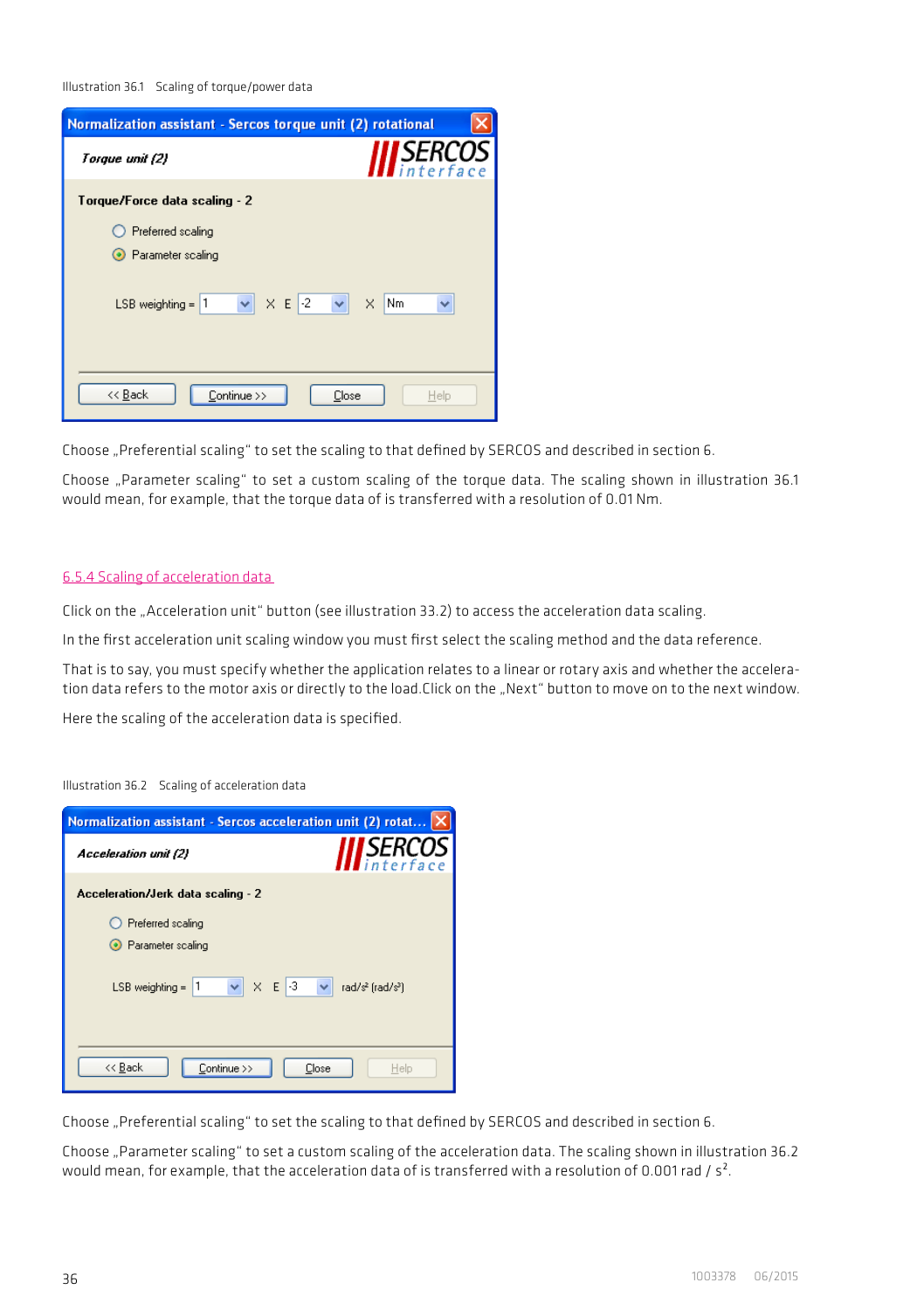#### 7. Functionality

7.1 Homing

#### 7.1.1 "Drive-controlled homing" command

To create the distance setpoint when using relative encoder systems, command S-0-0148, "Drive-controlled homing", must be used. As soon as this command has been set and enabled by the master, the drive moves in position control mode with an internal profile generator, taking into account S-0-0041: Homing velocity 1 (Move and wait for reference cam) and PA-0-3031: Homing velocity 2 (Find zero point in zero approach run) as well as S-0-0042: Homing acceleration, according to the strategy defined in PA-0-2261: Homing method. The status "Encoder system home" in parameter S-0-0403 (Actual position status) is cleared when homing starts (if previously set) and is reset once homing has completed successfully.

For more information on homing and the available methods please refer to the YukonDrive® Application Manual.

#### 7.1.2 Setting of SERCOS encoders 1 / 2

The YukonDrive® features a maximum of 3 independent encoder interfaces. These encoder interfaces are assigned to the logical SERCOS position encoder interfaces 1 and 2 via parameters P 0530 Selection of SERCOS encoder 1 and P **0531 Selection of SERCOS encoder 2**. Homing is executed to the position encoder determined by the active operation mode (see also section 4.2).

#### 7.1.3 Homing velocity

The homing velocity is preset via S-0-0041 (find reference cam) and P 3031 (find zero point). The unit and the number of decimal places correspond to the velocity weighting in S-0-0044.

#### 7.1.4 Homing acceleration

The homing acceleration is preset via S-0-0042. The unit and the number of decimal places correspond to the acceleration weighting in S-0-0160.

#### 7.1.5 Homing method

The homing method is selected via P 2261. The various methods are detailed in the YukonDrive® Application Manual.

SERCOS profile parameter S-0-0147 defining the homing method is not yet currently supported.

#### 7.1.6 Reference distance 1 / 2

The reference distance 1(2) (S-0-0052, S-0-0054) describes the distance between the machine zero point and the reference point referred to the motor measurement system. After homing, the actual position is calculated from the reference distance and the reference distance offset. The weighting is preset according to S-0-0076. The two parameters relate to SERCOS encoders 1 and 2 respectively.

#### 7.1.7 Reference offset 1 / 2

The reference distance offset 1(2) (S-0-0150, S-0-0151) describes the distance between the reference mark of the position encoder and the reference point. The two parameters relate to SERCOS encoders 1 and 2 respectively.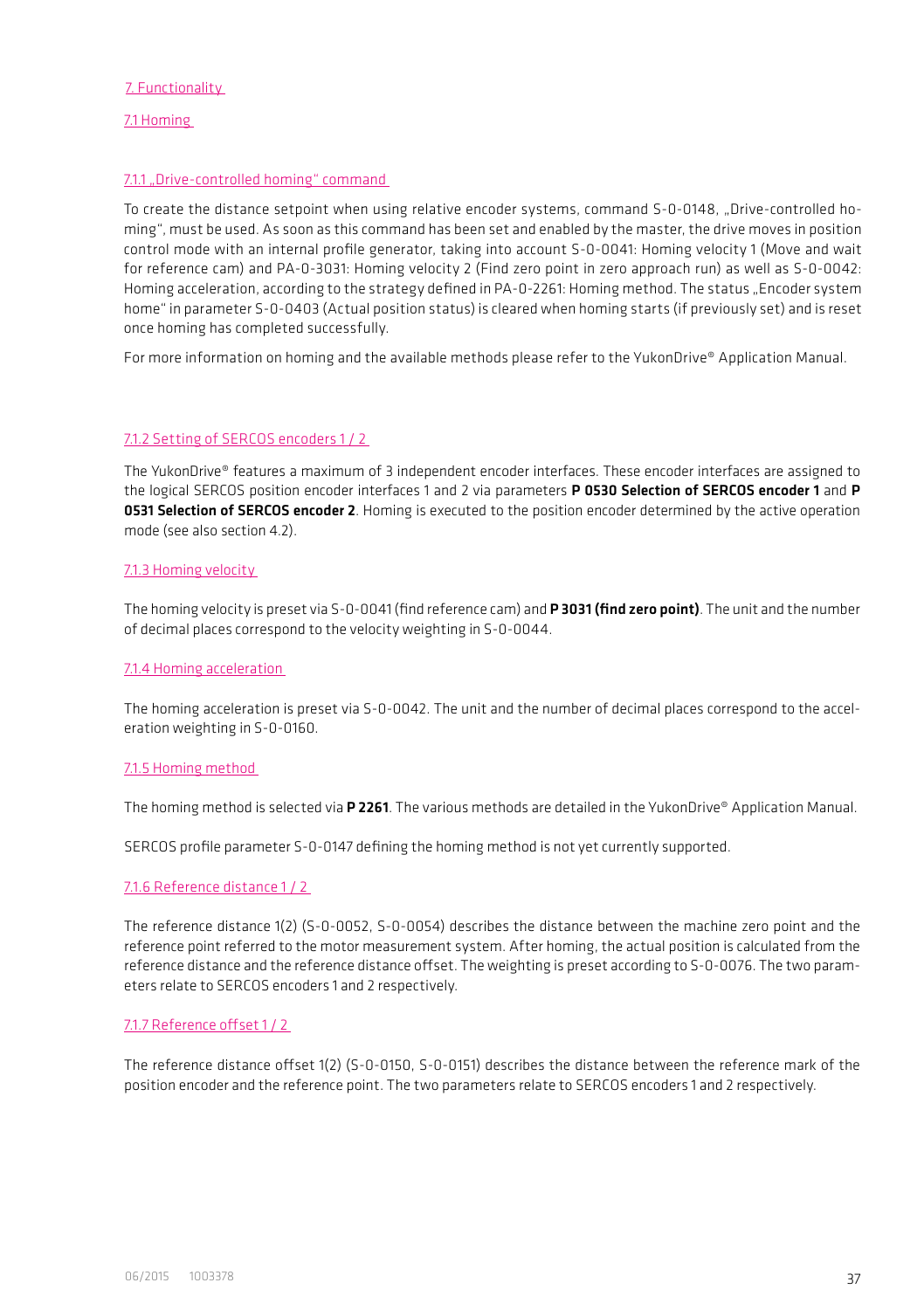## 7.1.8 Reference cam, limit switch

The signal of the reference cam can be optionally linked to one of the digital inputs. Inputs ISD00…ISD06 are available. Depending on the method, the limit switches can also be optionally used for homing.

## 7.1.9 Function selector - digital inputs and outputs

The inputs and outputs of the drive can be assigned various functions by way of so-called function selectors. The inputs can also be filtered against bounce or inverted. For more information on the digital and analog IOs please refer to the Application Manual.

- P 0100 Function selector ENPO
- P 0101 Function selector ISD00
- P 0102 Function selector ISD01
- P 0103 Function selector ISD02
- P 0104 Function selector ISD03
- P 0105 Function selector ISD04
- P 0106 Function selector ISD05
- P 0107 Function selector ISD06
- P 0108 Function selector ISDSH
- P 0109 Function selector ISA00
- P 0110 Function selector ISA01
- P 0118 Filter for digital inputs
- P 0120 Inversion of digital Inputs
- P 0122 Function selector OSD00
- P 0123 Function selector OSD01
- P 0124 Function selector OSD02
- P 0125 Function selector motor brake
- P 0126 Function selector RFL OUT1
- P 0142 Inversion of digital outputs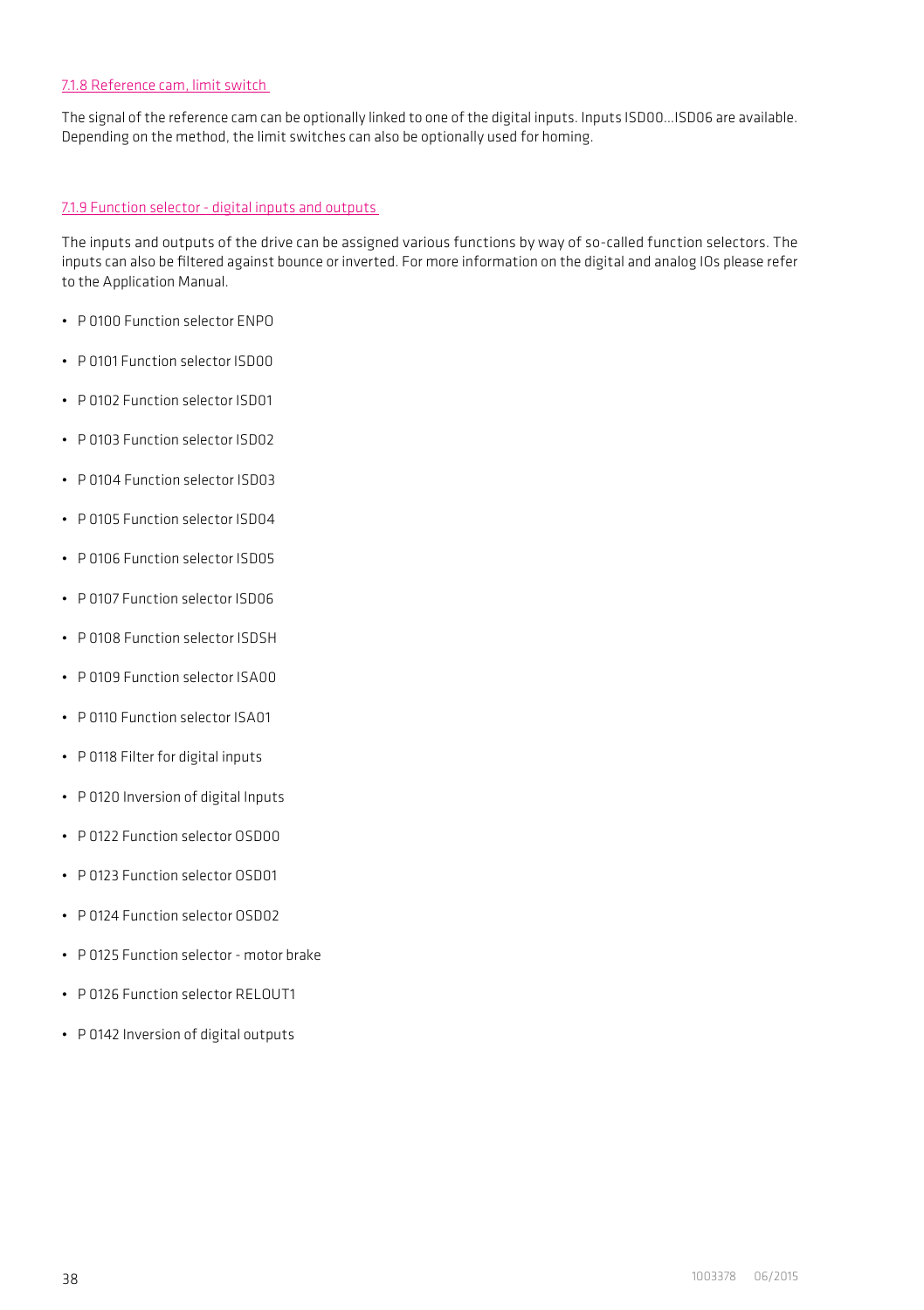#### 7.2 Touchprobe function

The touchprobe function permits event-controlled or continuous position measurement. Positive and negative signal edges at the two "fast" digital inputs ISD05 and ISD06 can be configured as triggers for a position measurement.

To activate the "Measurement with touchprobe" function "Touchprobe cycle" (S-0-0170.0.0) is used. Parameter S-0-0169.0.0 "Touchprobe control parameter" is used for configuration.

Setting and enabling the command activates the "Measurement" function in the drive. The drive signals this by setting the command acknowledgement (data status) to "set, enabled, not yet executed". No "Command correctly executed" acknowledgement is made. This means that the command change bit is only set in the event of a fault.

The measurement is enabled by the "Touchprobe 1/2 enable" signals (S-0-0405.0.0 / S-0-0406.0.0).

actual position value to the relevant parameter S-0-0130 to S-0-0133 (measured value 1 or 2, positive or negative edge) and sets the associated bit in the measured value status (S-0-0179). The status bits in the measured value status are addressable separately via the ident numbers S-0-0409.0.0 to S-0-0412.0.0 and so can be assigned to the real-time status bits in fast measurements or be transferred as real-time parameters in the DT.

Two different measurement methods are supported:

- Single measurement: When an active measurement edge occurs the effect of the same edge is disabled. This block is cleared by resetting the touchprobe 1/2 enable (S-0- 0405.0.0 / S-0-0406.0.0). The measurement is reenabled by then setting the touchprobe 1/2 enable.
- Continuous measurement: If continuous measurement was configured in parameter S-0-0169.0.0, the current position is stored on every occurrence of an active measurement edge. The touchprobe is then immediately re-enabled for further measurement. Continuous measurement is cancelled by resetting S-0-0405.0.0 or S-0-0406.0.0 or by deleting command S-0-0170.0.0 "Touchprobe cycle".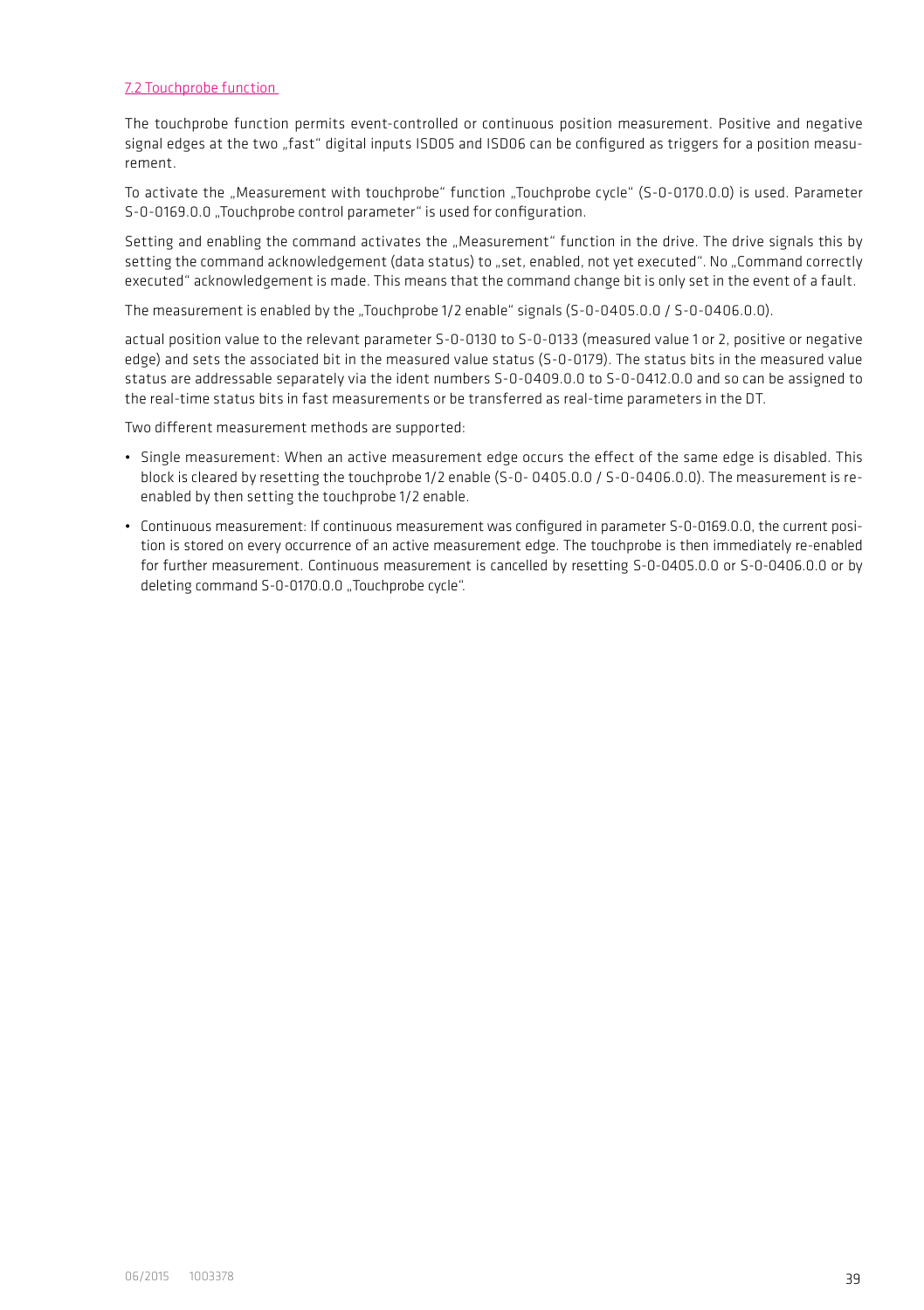## The parameters of the touchprobe function are listed in the table below:

# Table 40.1 Description of parameters for the touchprobe function

| Parameter      | Description                                                                           |                                                                                                                                                                                                                                                                                                                                                                                                                |  |
|----------------|---------------------------------------------------------------------------------------|----------------------------------------------------------------------------------------------------------------------------------------------------------------------------------------------------------------------------------------------------------------------------------------------------------------------------------------------------------------------------------------------------------------|--|
|                | TOUCHPROBE CONTROL PARAMETER<br>touchprobe cycle.<br>Meanings of the individual bits: | Touchprobe control parameter The settings in this parameter define which touchprobes and edges are active in the                                                                                                                                                                                                                                                                                               |  |
|                | Bit no.,                                                                              | Description                                                                                                                                                                                                                                                                                                                                                                                                    |  |
|                | $15 - 9$                                                                              | Reserved                                                                                                                                                                                                                                                                                                                                                                                                       |  |
|                | 8                                                                                     | Auto-activation<br>O: Touchprobe function is activated by command S-0-0170.0.0 "Touchprobe<br>cycle"<br>1: Automatic activation of the touchprobe function on phase change from CP3<br>to CP4 (not supported)                                                                                                                                                                                                  |  |
|                | $\overline{7}$                                                                        | Reserved                                                                                                                                                                                                                                                                                                                                                                                                       |  |
| $S - 0 - 0169$ | 6                                                                                     | Touchprobe mode 1<br>0: Single measurement<br>1: Continuous measurement                                                                                                                                                                                                                                                                                                                                        |  |
|                | 5                                                                                     | Touchprobe mode 2<br>0: Single measurement<br>1: Continuous measurement                                                                                                                                                                                                                                                                                                                                        |  |
|                | 4                                                                                     | Reserved                                                                                                                                                                                                                                                                                                                                                                                                       |  |
|                | 3                                                                                     | Touchprobe 2 negative edge<br>0: Negative edge not active<br>1: Negative edge active                                                                                                                                                                                                                                                                                                                           |  |
|                | $\overline{2}$                                                                        | Touchprobe 2 negative edge<br>0: Negative edge not active<br>1: Negative edge active                                                                                                                                                                                                                                                                                                                           |  |
|                | $\mathbf{1}$                                                                          | Touchprobe 1 negative edge<br>0: Negative edge not active<br>1: Negative edge active                                                                                                                                                                                                                                                                                                                           |  |
|                | $\Omega$                                                                              | Touchprobe 1 negative edge<br>0: Negative edge not active<br>1: Negative edge active                                                                                                                                                                                                                                                                                                                           |  |
|                |                                                                                       |                                                                                                                                                                                                                                                                                                                                                                                                                |  |
| $S - 0 - 0170$ | TOUCHPROBE CYCLE COMMAND<br>- touchprobe control parameter (S-0-0169)                 | If the touchprobe cycle command is set and enabled by the master, the drive responds to the following parameters:<br>- Touchprobe 1/2 enable (S-0-0405, 00406) and<br>- Touchprobe 1/2 (S-0-0401, 00402) as programmed in<br>While the command is active the master control system can perform multiple measurements. The command is<br>cleared by the control system if no further measurements are required. |  |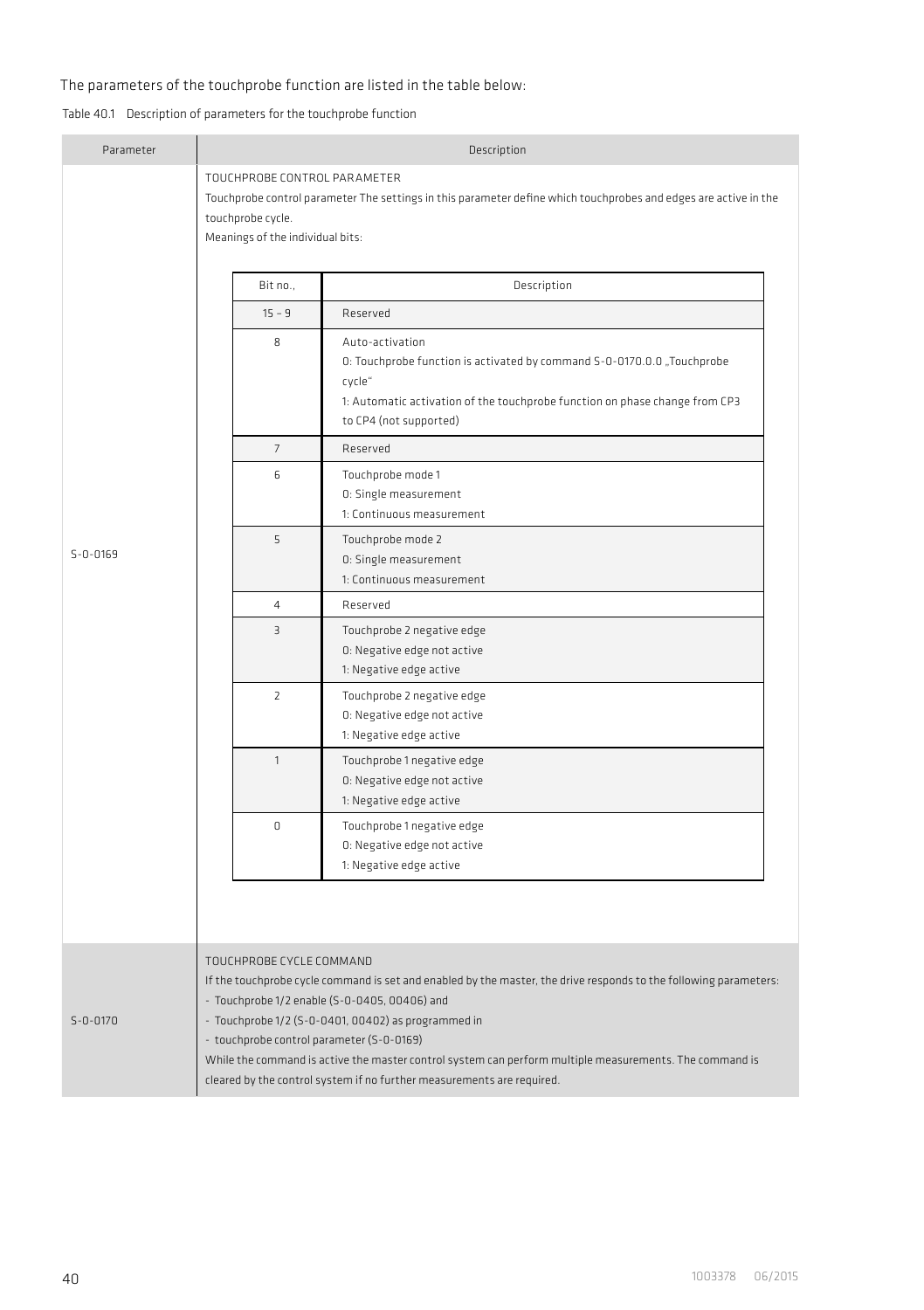## Table 41.1 Description of parameters for the touchprobe function

| Parameter      | Description                                                                                                                                                                                                                                                                                                                                                                                                                                                                                                                                                                                                                                                                                                                                                                                                          |
|----------------|----------------------------------------------------------------------------------------------------------------------------------------------------------------------------------------------------------------------------------------------------------------------------------------------------------------------------------------------------------------------------------------------------------------------------------------------------------------------------------------------------------------------------------------------------------------------------------------------------------------------------------------------------------------------------------------------------------------------------------------------------------------------------------------------------------------------|
|                | MEASURED VALUE STATUS<br>If the drive stores one or more measured values while the touchprobe cycle command (S-0-0170) is active, it simultane-<br>ously also sets the associated bit in the measured value status. If the "Touchprobe 1 enable" (S-0-0405) is cleared by<br>the control system, the drive clears bits 0 and 1 in the measured value status.<br>If the "Touchprobe 2 enable" (S-0-0406) is cleared by the control system, the drive clears bits 2 and 3 in the measured                                                                                                                                                                                                                                                                                                                              |
| $S - 0 - 0179$ | value status. The drive clears all bits in the measured value status when the touchprobe cycle command (S-0-0170)<br>is cleared by the control system.<br>Structure of measured value status:<br>Bit 0: Measured value 1 recorded positive (S-0-0409) 0 - Not recorded 1 - Recorded<br>Bit 1: Measured value 1 recorded positive (S-0-0409) 0 - Not recorded 1 - Recorded<br>Bit 2: Measured value 2 recorded positive (S-0-0409) 0 - Not recorded 1 - Recorded<br>Bit 3: Measured value 2 recorded positive (S-0-0409) 0 - Not recorded 1 - Recorded<br>Bit 15-4: (reserved)<br>Bit 15-4: (reserved)                                                                                                                                                                                                                |
| $S - 0 - 0130$ | MEASURED VALUE 1, POSITIVE EDGE<br>With an external encoder, the drive stores the actual position value 2 to this parameter with the positive edge of<br>touchprobe 1 (S-0-0401) during the measurement cycle. If there is no external encoder, actual position value 1 is stored                                                                                                                                                                                                                                                                                                                                                                                                                                                                                                                                    |
| $S - 0 - 0131$ | MEASURED VALUE 1, NEGATIVE EDGE<br>With an external encoder, the drive stores the actual position value 2 to this parameter with the negative edge of<br>touchprobe 1 (S-0-0401) during the measurement cycle. If there is no external encoder, actual position value 1 is<br>stored.                                                                                                                                                                                                                                                                                                                                                                                                                                                                                                                                |
| $S - 0 - 0132$ | MEASURED VALUE 2. POSITIVE EDGE<br>With an external encoder, the drive stores the actual position value 2 to this parameter with the positive edge of<br>touchprobe 2 (5-0-0401) during the measurement cycle. If there is no external encoder, actual position value 1 is stored.                                                                                                                                                                                                                                                                                                                                                                                                                                                                                                                                   |
| $S - 0 - 0133$ | MEASURED VALUE 2, NEGATIVE EDGE<br>With an external encoder, the drive stores the actual position value 2 to this parameter with the negative edge of<br>touchprobe 2 (S-0-0401) during the measurement cycle. If there is no external encoder, actual position value 1 is stored.                                                                                                                                                                                                                                                                                                                                                                                                                                                                                                                                   |
| $S - 0 - 0405$ | TOUCHPROBE 1-ENABLE<br>With this parameter the touchprobe 1 enable is assigned an IDN. As a result, the touchprobe 1 enable can be assigned<br>to a real-time control bit (S-0-0301). The touchprobe 1 enable is only polled by the drive as long as the touchprobe cycle<br>command (5-0-0170) is active. For a repeat measurement with the same edge of touchprobe 1, the master control<br>system must set the touchprobe 1 enable to "0" and back to "1". In the operation datum only bit 0 is defined. (For more<br>information see S-0-0179)                                                                                                                                                                                                                                                                   |
| $S - 0 - 0406$ | TOUCHPROBE 2-ENABLE<br>With this parameter the touchprobe 2 enable is assigned an IDN. As a result, the touchprobe 2 enable can be assigned<br>to a real-time control bit (S-0-0301).<br>The touchprobe 2 enable is only polled by the drive as long as the touchprobe cycle command (S-0-0170) is active. For a<br>repeat measurement with the same edge of touchprobe 2, the master control system must set the touchprobe 2 enable<br>to "0" and back to "1". In the operation datum only bit 0 is defined. (For more information see S-0-0179).                                                                                                                                                                                                                                                                  |
| $S - 0 - 0409$ | MEASURED VALUE 1 POSITIVE RECORDED<br>With this parameter the "Measured value 1 positive recorded" is assigned an IDN. As a result, "Measured value 1 re-<br>corded positive" can be assigned to a real-time status bit (S-0-0305). In the operation datum only bit 0 is defined. Bit<br>O in this parameter is only set by the drive when the touchprobe cycle command (S-0-0170) is active, the touchprobe 1<br>enable signal (S-0-0405) is set to "1" and the positive edge of touchprobe 1 (S-0-0401) is signalled. At the same time,<br>the drive stores the actual position value to measured value 1 positively (S-0-0130).<br>The drive clears this bit when the master control system clears the touchprobe cycle command or the touchprobe 1<br>enable is set to "0". (For more information see S-0-0179). |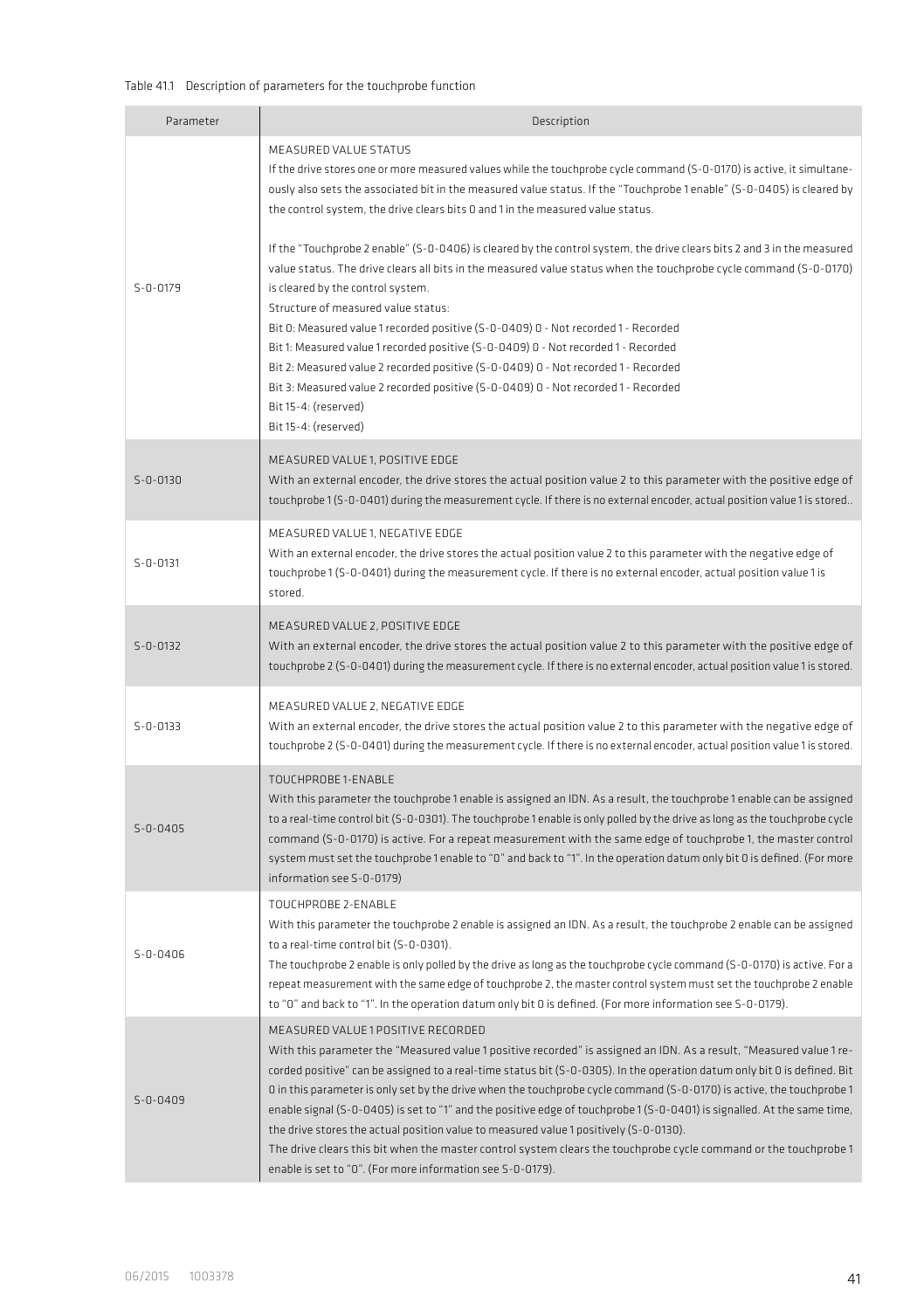#### Table 42.1 Description of parameters for the touchprobe function

| Parameter      | Description                                                                                                                                                                                                                                                                                                                                                                                                                                                                                                                                                                                                                                                                                                                                                                                                         |
|----------------|---------------------------------------------------------------------------------------------------------------------------------------------------------------------------------------------------------------------------------------------------------------------------------------------------------------------------------------------------------------------------------------------------------------------------------------------------------------------------------------------------------------------------------------------------------------------------------------------------------------------------------------------------------------------------------------------------------------------------------------------------------------------------------------------------------------------|
| $5 - 0 - 0410$ | MEASURED VALUE 1 NEGATIVE RECORDED.<br>With this parameter the "Measured value 1 negative recorded" is assigned an IDN. As a result, "Measured value 1<br>recorded negative" can be assigned to a real-time status bit (S-0-0305). Bit 0 in this parameter is only set by the drive<br>when the touchprobe cycle command (S-0-0170) is active, the touchprobe 1 enable signal (S-0-0405) is set to "1" and<br>the negative edge of touchprobe 1 (S-0-0401) is signalled. At the same time, the drive stores the actual position value<br>to measured value 1 negatively (S-0-0131).<br>The drive clears this bit when the master control system clears the touchprobe cycle command or the touchprobe 1<br>enable is set to "0". In the operation datum only bit 0 is defined. (For more information see S-0-0179). |
| $5 - 0 - 0411$ | MEASURED VALUE 2 POSITIVE RECORDED<br>With this parameter the "Measured value 2 positive recorded" is assigned an IDN. As a result, "Measured value 2 re-<br>corded positive" can be assigned to a real-time status bit (S-0-0305). Bit 0 in this parameter is only set by the drive<br>when the touchprobe cycle command (S-0-0170) is active, the touchprobe 2 enable signal (S-0-0406) is set to "1"<br>and the positive edge of touchprobe 2 (S-0-0402) is signalled. At the same time, the drive stores the actual position<br>value to measured value 2 positively (S-0-0132).<br>The drive clears this bit when the master control system clears the touchprobe cycle command or the touchprobe 2<br>enable is set to "0". In the operation datum only bit 0 is defined.                                     |
| $5 - 0 - 0412$ | MEASURED VALUE 2 NEGATIVE RECORDED<br>With this parameter the "Measured value 2 negative recorded" is assigned an IDN. As a result, "Measured value 2<br>recorded negative" can be assigned to a real-time status bit (S-0-0305). Bit 0 in this parameter is only set by the drive<br>when the touchprobe cycle command (S-0-0170) is active, the touchprobe 2 enable signal (S-0-0406) is set to "1" and<br>the negative edge of touchprobe 2 (S-0-0402) is signalled. At the same time, the drive stores the actual position value<br>to measured value 2 negatively (S-0-0133).<br>The drive clears this bit when the master control system clears the touchprobe cycle command or the touchprobe 2<br>enable is set to "0". In the operation datum only bit 0 is defined                                        |

#### 8. Error messages and diagnosis

SERCOS III offers a number of diagnostic options by way of state classes and status/control words. The internal oscilloscope of the YukonDrive® can also be used to display and observe more diagnostic parameters.

## 8.1 Standard parameters for error diagnosis

Various standard parameters are available for diagnosis of bus-specific and drive-specific errors.

## 8.1.1 Error messages in state class 1 (C1D)

Error messages are displayed using standard parameter S-0-0011 (state class 1).

If an error is set in state class 1, the drive is shut down immediately. The drive signals the error by setting bit 13 in the drive status word (see section 5.2.4).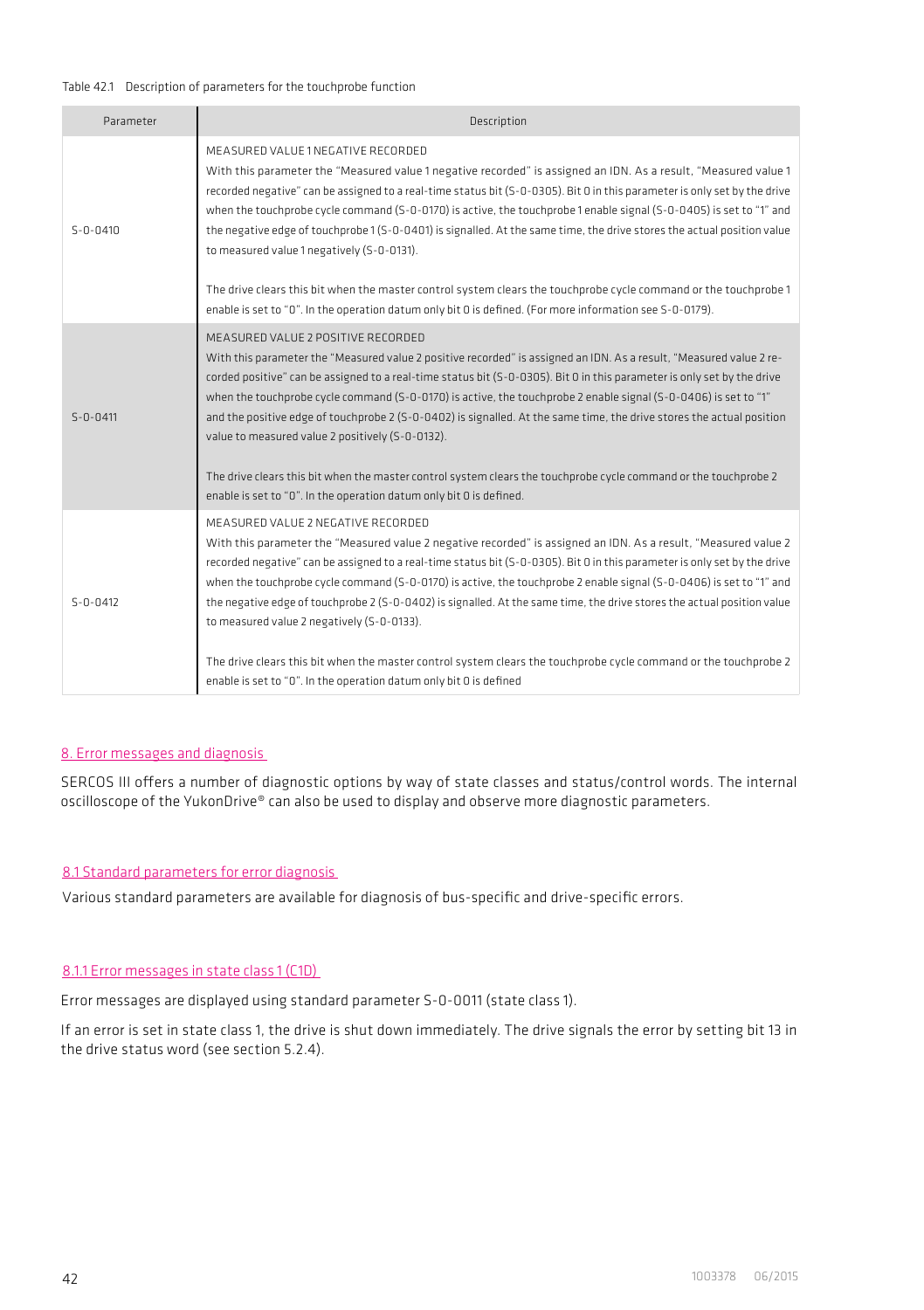## The following errors are defined in state class 1:

Table 43.1 State class

| Bit no         | Error                                       |
|----------------|---------------------------------------------|
| 15             | User-specific error                         |
| 14             | Reserved                                    |
| 13             | Position limit value exceeded               |
| 12             | Communication error                         |
| 11             | Excessive control deviation                 |
| 10             | Phase error in power supply (not supported) |
| 9              | Undervoltage error                          |
| 8              | Overvoltage                                 |
| $\overline{7}$ | Overcurrent                                 |
| 6              | Error in autocommutation                    |
| 5              | Encoder error                               |
| $\overline{4}$ | Control voltage error (not supported)       |
| 3              | Cooling error shut-off (not supported)      |
| $\overline{2}$ | Motor overheating shut-off                  |
| 1              | Amplifier overheating shut-off              |
| $\Omega$       | Overload shut-off                           |

Bit = 0 error not active, Bit = 1 error active

## 8.1.2 Warning messages in state class 2 (C2D)

Warning messages are displayed using standard parameter S-0-0012 (state class 2). The drive signals the warning by altering bit 12 in the drive status word (see section 5.2.4). The following warnings are defined in state class 2:

Table 43.2 State class 2

| Bit no         | Warning                                   |
|----------------|-------------------------------------------|
| 15             | Manufacturer-specific warning             |
| 14             | Reserved                                  |
| 13             | Target position outside positioning range |
| 12             | Communication warning                     |
| 11             | Excessive velocity deviation              |
| 10             | Reserved                                  |
| 9              | Bus undervoltage warning                  |
| $8 - 6$        | Reserved                                  |
| 7              | Overcurrent                               |
| 5              | Positioning velocity > nLimit             |
| $\overline{4}$ | Reserved                                  |
| $\overline{3}$ | Cooling error warning                     |
| $\overline{2}$ | Motor overheating warning                 |
| $\mathbf{1}$   | Amplifier overheating warning             |
| 0              | Overload warning                          |

## Bit = 0 warning not active, Bit = 1 warning active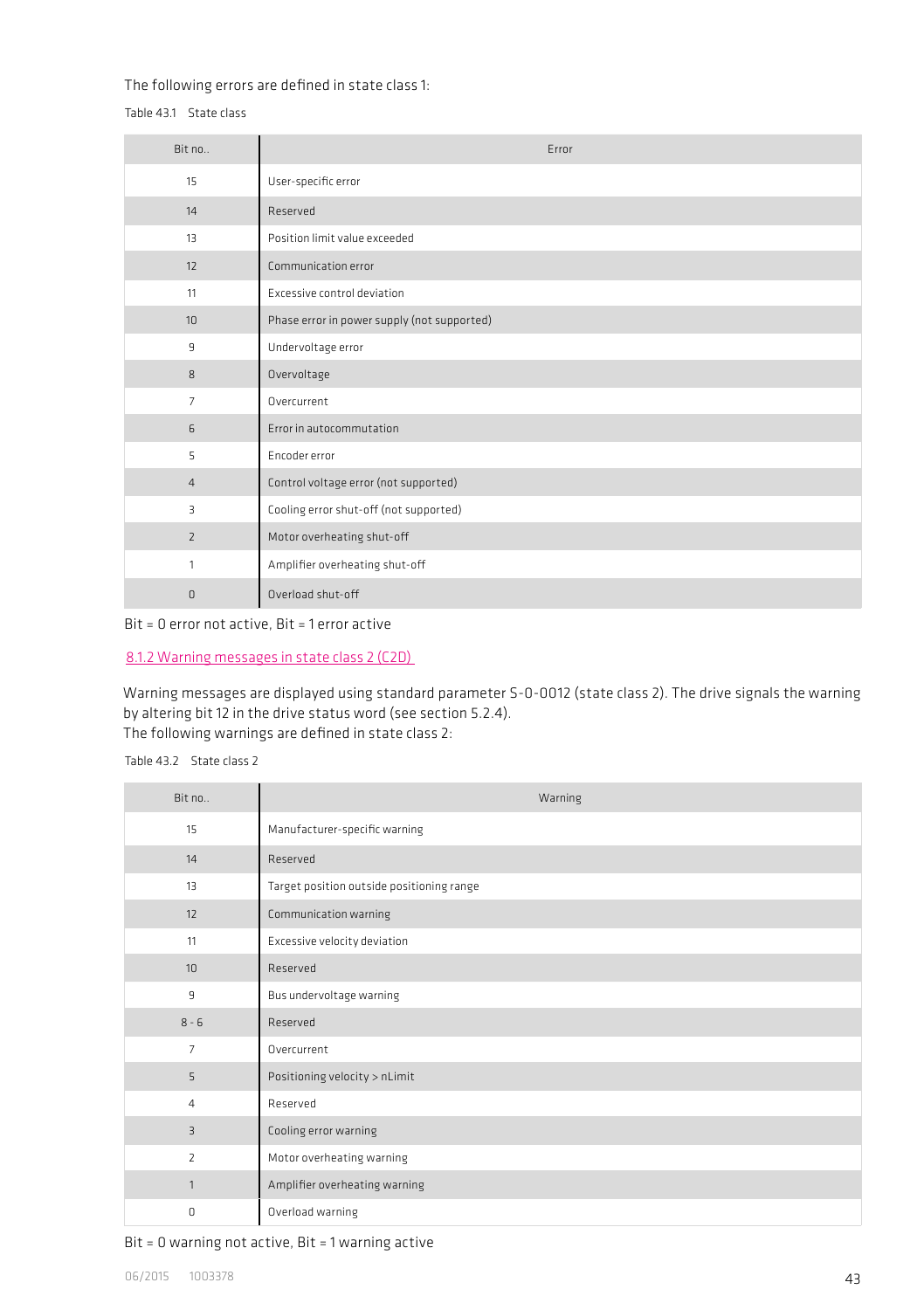## 8.1.3 Interface diagnosis

Using parameter S-0-0014.0.0, the status of the interface and the current communication phase can be monitored. If an error is set in the interface status, the communication error in C1D (S-0-0011) is reset. Setting bits 2-0 causes no error. If there is no communication error, the interface status in bits 0-2 contains the current communication phase. If there is a communication error, the error and the communication phase are saved. The communication error is only cleared by the drive and reset to "0" when there are no more interface errors occurring and the "Reset state class 1" command (S-0-099) has been received by the drive over the service channel.

| Bit no         | Description                                                                                                                              |
|----------------|------------------------------------------------------------------------------------------------------------------------------------------|
| $15 - 14$      | Reserved                                                                                                                                 |
| 13             | Phase change without CPS bit (only SERCOS III)                                                                                           |
| 12             | Timeout on phase change (only SERCOS III)                                                                                                |
| 11             | IPO sync error (only SERCOS II)                                                                                                          |
| 10             | Drives with same address in loop (only SERCOS II)                                                                                        |
| 9              | Switch to non-initialized mode                                                                                                           |
| 8              | Phase change without ready message                                                                                                       |
| $\overline{7}$ | Error in phase fallback (not phase 0)                                                                                                    |
| 6              | Error in phase sequencing (invalid sequence)                                                                                             |
| 5              | Invalid phase (phase $> 4$ )                                                                                                             |
| $\overline{4}$ | MDT failure (only SERCOS II)                                                                                                             |
| 3              | MST failure (S-0-1003 exceeded)                                                                                                          |
| $2 - 0$        | Communication phase<br>Phase 0<br>000:<br>Phase 1<br>001:<br>Phase 2<br>010:<br>Phase 3<br>011:<br>Phase 4<br>100:<br>101:<br><b>NRT</b> |

## Table 44.1 Interface status

## Bit = 0 error not active, Bit = 1 error active

#### 8.1.4 Telegram failure and error counter

The drive monitors whether a valid MST / MDT has been received in each bus cycle. Also, each MST and MDT is monitored for compliance with

- the correct reception time;
- the agreed telegram length;
- the correct CRC checksum.

Parameters S-0-1028.0.0 (error counter MST ports 1 + 2) and S-0-1035.0.0 (error counter port 1 + 2) are used for diagnosis.

Error counter S-0-1028.0.0 is incremented whenever no valid MST has been received at port 1 or at port 2. The maximum value which the counter can reach is 65535. When this value has been reached the counter is not incremented further. The counter is reset to zero at the transition from communication phase 2 to phase 3.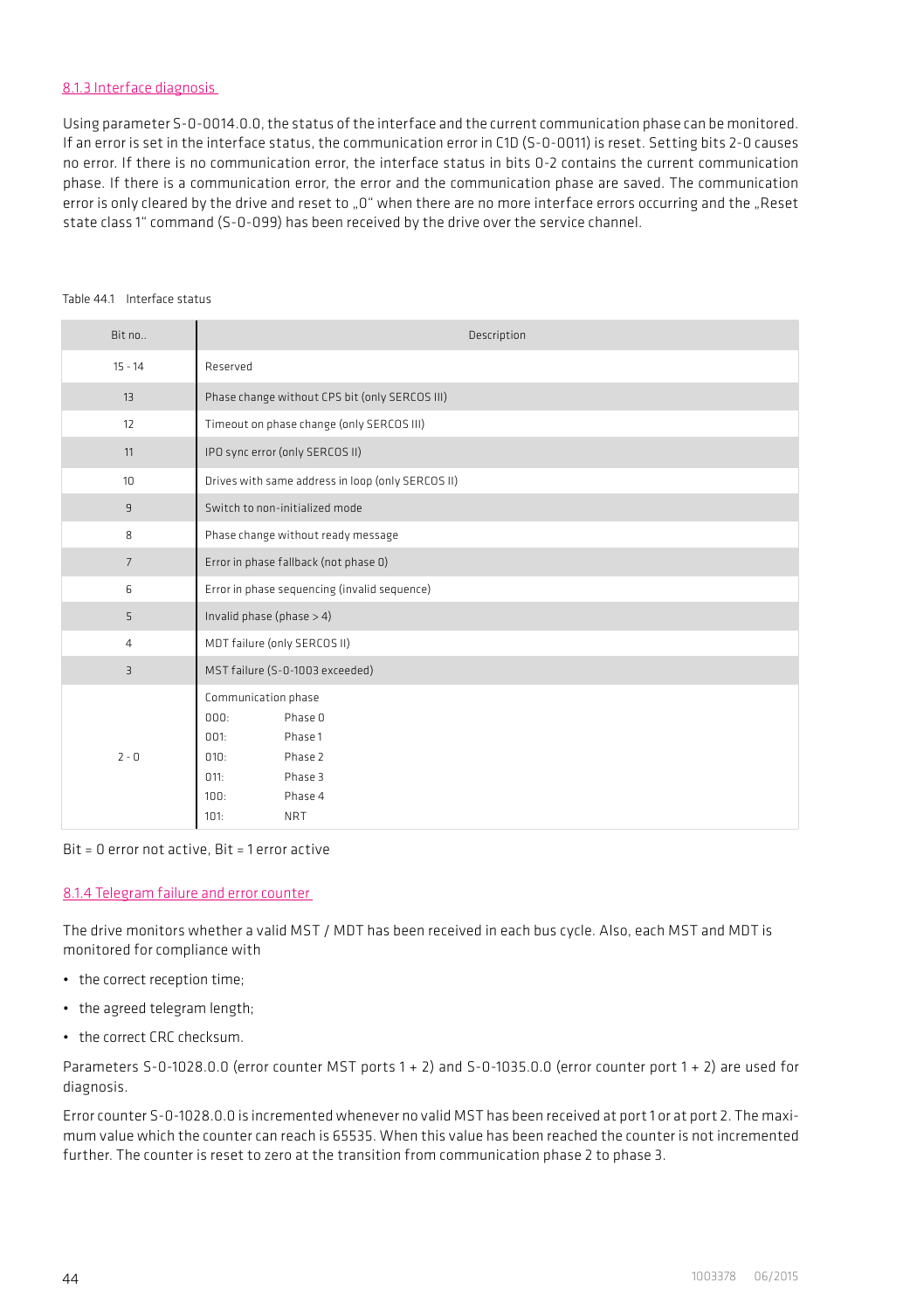Parameter S-0-1035.0.0 indicates whether the telegrams received at ports 1 + 2 were valid. If the length of a received telegram is incorrect or its CRC checksum invalid, the value of the parameter is incremented. The bottom 16 bits of the parameter display the erroneous telegrams at port 1 and the top 16 bits the erroneous telegrams at port 2. The maximum value for each port is 65535. When this value has been reached the counter is not incremented further. The value of the parameter can be reset by writing it via the service channel or the DriveManager.

Parameter S-0-1003 defines the maximum number of telegram failures after which the drive is to trigger an error. If the maximum value is exceeded, the communication error bit in state class 1 is set; the drive reverts to the NRT phase.

#### 8.2 Diagnosis using the internal oscilloscope

## 8.2.1 Standard parameters

In addition to the standard parameters also available in conjunction with the SERCOS II option board on the oscilloscope, SERCOS III also offers the following standard parameters:

- IDN-S-1044.0.0 : Device Control Word
- IDN-S-1045.0.0 : Device Status Word
- IDN-S-1050.0.8 : Connection Control
- IDN-S-105018 : Connection Control

The Device Control / Status Word parameters are used for handling of the bus topology. The Device Control / Status Word is transferred with each bus cycle and is a fixed element of the MDT or AT. The two parameters described here are just a map of the Device Status / Control Word and are used for diagnostic purposes!

With the aid of the Device Control Word the master can alter the topology in a slave. This is necessary, for example, when a new slave is to be inserted into the bus (Hot Plug) or when the master wants to close the loop again after a detecting a loop break.

The individual bits have the following meanings:

| Bit no    | Description                                                                                                                                                                               |
|-----------|-------------------------------------------------------------------------------------------------------------------------------------------------------------------------------------------|
| 15        | Identification                                                                                                                                                                            |
| 14        | Toggle bit, master sends new topology                                                                                                                                                     |
| $13 - 12$ | Topology specified by master<br>00 : Fast-forward at both ports<br>٠<br>01: Loop back & forward of P telegrams<br>٠<br>10 : Loop back & forward of S telegrams<br>٠<br>11 : Reserved<br>٠ |
| $11 - 0$  | Reserved                                                                                                                                                                                  |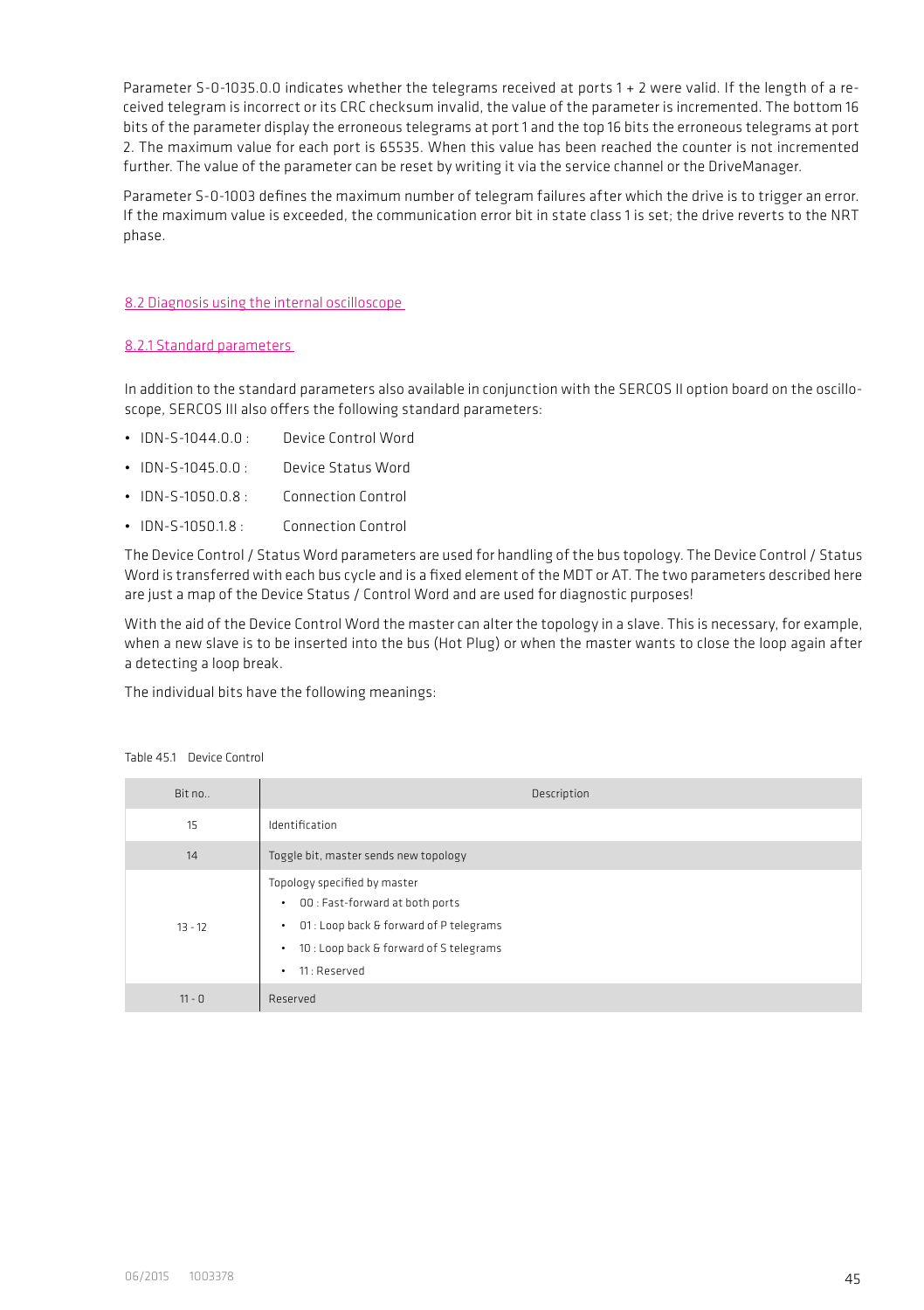With the aid of the Device Status Word the slave signals its current topology as well as communication errors such as a loop break.

The individual bits have the following meanings:.

Table 46.1 Device Status

| Bit no    | Description                                                                                                                                                              |
|-----------|--------------------------------------------------------------------------------------------------------------------------------------------------------------------------|
| 15        | Communication warning                                                                                                                                                    |
| 14        | Toggle bit, slave has adopted new topology                                                                                                                               |
| $13 - 12$ | Topology status<br>• 00: Fast-forward at both ports<br>01: Loop back & forward of P telegrams<br>٠<br>10 : Loop back & forward of S telegrams<br>٠<br>11 : NRT mode<br>٠ |
| $11 - 10$ | Status at inactive port<br>• 00 : No link at inactive port<br>01: Link at inactive port<br>٠<br>• 10 : P telegram at inactive port<br>• 11 : S telegram at inactive port |
| 9         | Connection error                                                                                                                                                         |
| 8         | Slave data valid (0 during phase change)                                                                                                                                 |
| $7 - 6$   | Reserved                                                                                                                                                                 |
| 5         | <b>Bit status command</b>                                                                                                                                                |
| 4         | Parameterization level                                                                                                                                                   |
| $3 - 0$   | Reserved                                                                                                                                                                 |

The Connection Control Word is also a fixed element of the MDT. The parameter described here is a map of the Connection Control Word and is used only for diagnostic purposes.

Table 46.2 Connection Control

| Bit no         | Description                                                  |
|----------------|--------------------------------------------------------------|
| $15 - 8$       | Reserved                                                     |
| $\overline{7}$ | Real-time bit 1                                              |
| 6              | Real-time bit 2                                              |
| $5 - 4$        | Reserved                                                     |
| 3              | Synchronous with cycle time                                  |
| $\overline{2}$ | Delayed data transfer                                        |
| 1              | Toggle bit, new data available (toggles with each bus cycle) |
| $\mathbf 0$    | Producer ready                                               |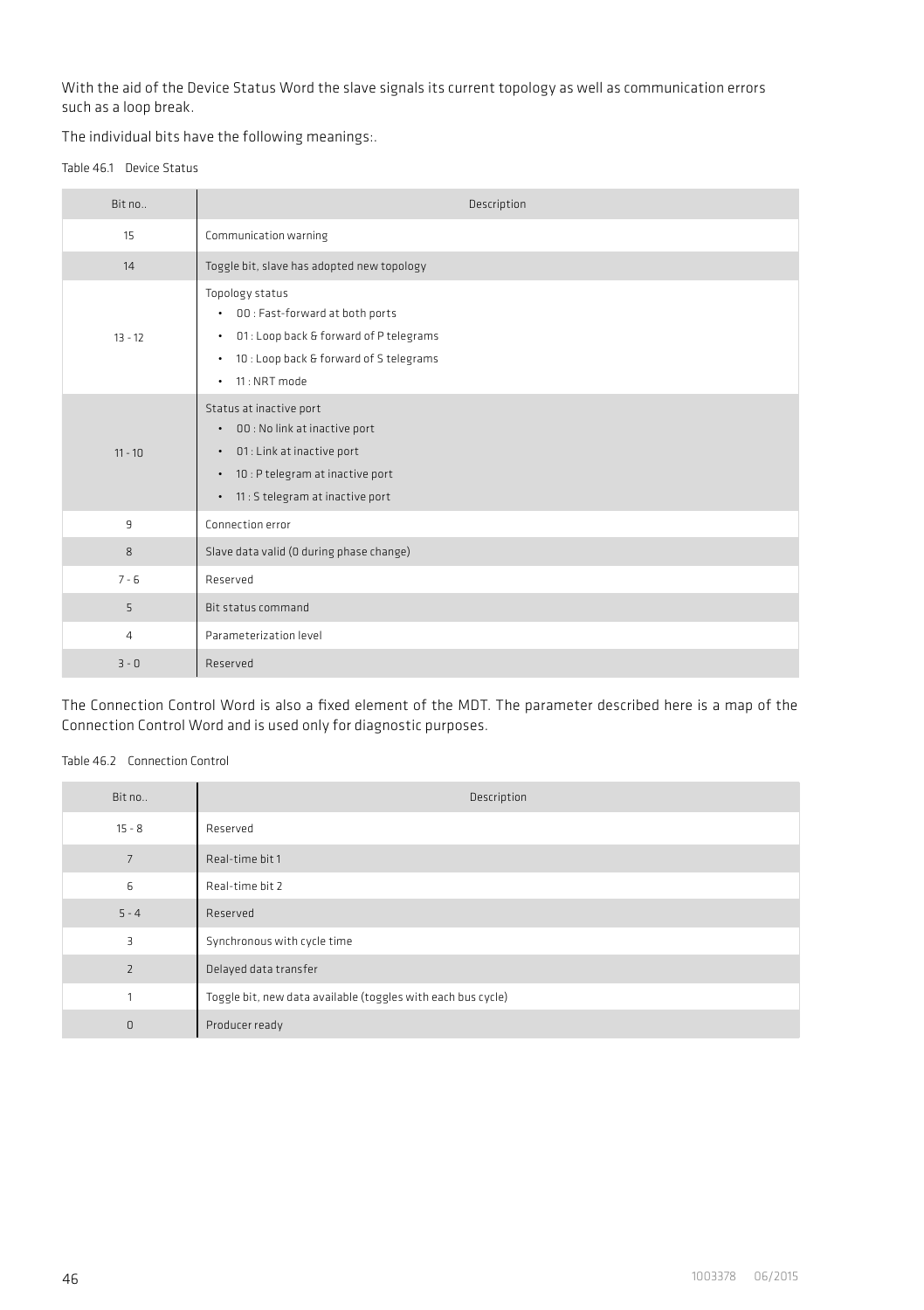## 8.2.2 Addditional scope parameters

In addition to the standard parameters for the oscilloscope, another field parameter "COM\_SERIII\_ScopeVars" is available containing 10 indices important for diagnosis. This parameter has the number 22000.

Using the parameter indices, the following variables can be displayed on the oscilloscope:

- Index 0 "COM\_SERIII\_State": Status of the internal state machine; on successful initialization the status should be 3.
- Index 1 "COM\_SERIII\_ActComPhase": Current communication phase of the slave (0 4 = CP0 CP4, 5 = NRT).
- Index 2 ..COM\_SERIII\_INT1\_Cnt": Counter for the low-priority interrupt INT1 of the SERCOS III option board.
- Index 3 ... COM\_SERIII\_SVC\_Cnt": Counter for access via the service channel
- Index 4 "COM\_SERIII\_SVC\_Control": Control word of the service channel, corresponding to "SVCC1" in the Service Channel Control Container. The individual bits have the following meanings:

## Table 47.1 Control word of the service channel

| Bit no         | Description              |
|----------------|--------------------------|
| $15 - 6$       | Reserved                 |
| $5 - 3$        | Data element in the MDT  |
| $\overline{z}$ | End bit in the MDT       |
| $\mathbf{A}$   | Read/Write in the MDT    |
| 0              | Handshake bit in the MDT |

• Index 5 ... COM\_SERIII\_SVC\_State": Status word of the service channel, corresponding to ... SVCC0" in the Service Channel Control Container. The individual bits have the following meanings:

#### Table 47.2 Status word of the service channel

| Bit no                   | Description             |
|--------------------------|-------------------------|
| $15 - 4$                 | Reserved/not displayed  |
| $\overline{3}$           | Process bit in the DT   |
| $\overline{\phantom{a}}$ | Error-bit in the DT     |
|                          | Busy bit in the DT      |
| 0                        | Handshake bit in the DT |

• Index 6 "COM\_SERIII\_TG\_Status\_P0": Telegram status register at port P0. The register is updated with each bus cycle. The individual bits have the following meanings:

Table 47.3 Telegram status

| Bit no         | Description                       |
|----------------|-----------------------------------|
| $31 - 12$      | Reserved/not displayed            |
| 11             | One-off MST failure               |
| 10             | MST outside time window           |
| $\overline{9}$ | Not displayed                     |
| 8              | Valid MST                         |
| $7 - 4$        | Valid DT3 (Bit 7) - AT0 (Bit 4)   |
| $3 - 0$        | Valid MDT3 (Bit 3) - MDT0 (Bit 0) |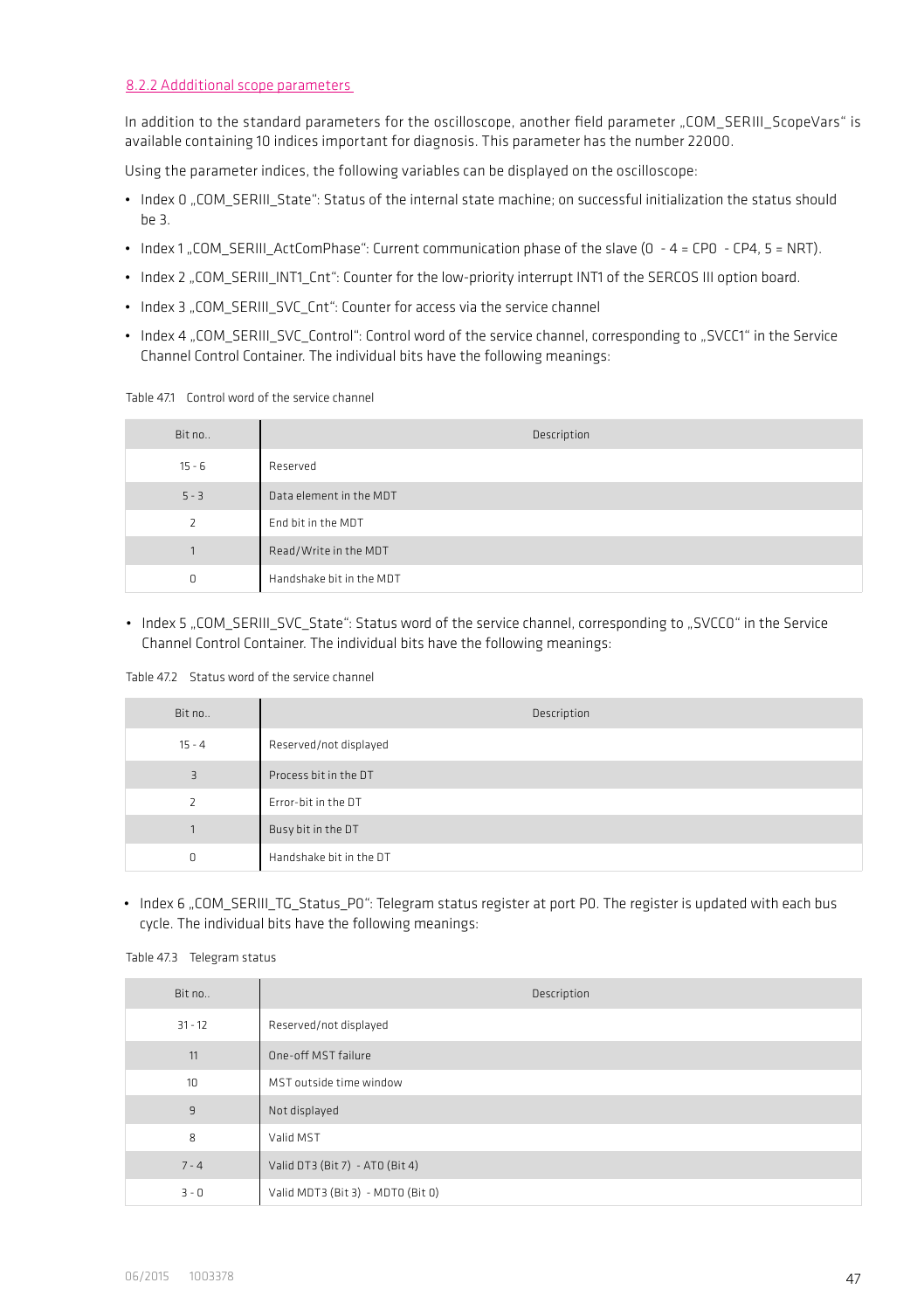- Index 7 "COM\_SERIII\_TG\_Status\_P1": Telegram status register at port P1. The register is updated with each bus cycle. Meanings of the individual bits as for index 6.
- Index 8 "COM\_SERIII\_MDT\_Cnt": Counter for all received MDTs (must be incremented by 1 with each bus cycle and have the same value as index 9).
- Index 9 "COM\_SERIII\_AT\_Cnt": Counter for all sent DTs (must be incremented by 1 with each bus cycle and have the same value as index 8).
- Index 10 "COM\_SERIII\_PHASESR": Status register of the communication phases. The register is used to control the phase run-up. The register is updated with each bus cycle. The individual bits have the following meanings:

| Bit no         | Description                                                                                               |
|----------------|-----------------------------------------------------------------------------------------------------------|
| $31 - 16$      | Reserved                                                                                                  |
| 15             | Phase change bit: Port 2<br>0: No Phase change active<br>$\bullet$<br>1: Phase change active<br>$\bullet$ |
| $14 - 12$      | Reserved / not displayed                                                                                  |
| $11 - 8$       | Current Communication phase, port 2 (0 - 4)                                                               |
| $\overline{7}$ | Phase change bit, port 1<br>0: No Phase change active<br>٠<br>1: Phase change active<br>٠                 |
| $6 - 4$        | Reserved / not displayed                                                                                  |
| $3 - 0$        | Current Communication phase, port 1                                                                       |

Table 48.1 Communication status register

• Index 11 "COM\_SERIII\_DFCSR": Data flow control and status register. Displays the current topology of the slave. The register is updated with each bus cycle. The individual bits have the following meanings:

Table 48.2 Communication status register

| Bit no   | Description                                                                                                                                                                                                                                                                                      |
|----------|--------------------------------------------------------------------------------------------------------------------------------------------------------------------------------------------------------------------------------------------------------------------------------------------------|
| $31 - 2$ | Reserved / not displayed                                                                                                                                                                                                                                                                         |
| $1 - 0$  | Current topology:<br>00: Loop back port 1 and forward to port 2<br>$\bullet$<br>01: Loop back port 2 and forward to port 1<br>10: Forward port 1 - port 2 and port 2 - port 1 (real-time mode)<br>$\bullet$<br>11: Forward port 1 - port 2 and port 2 - port 1 (non-real-time mode)<br>$\bullet$ |

#### 8.3 Internal error list

A complete list of all possible error messages in the drive can be found in the YukonDrive® user manual.

The occurrence of a manufacturer-specific error causes bit number 15 in state class 1 to be set (see section 5.2.4), provided the error cannot be assigned to a different bit of state class 1.

In addition, the corresponding error text is entered in parameter S-0-0095. The parameter can be read via the service channel or using the DRIVEMANAGER 5.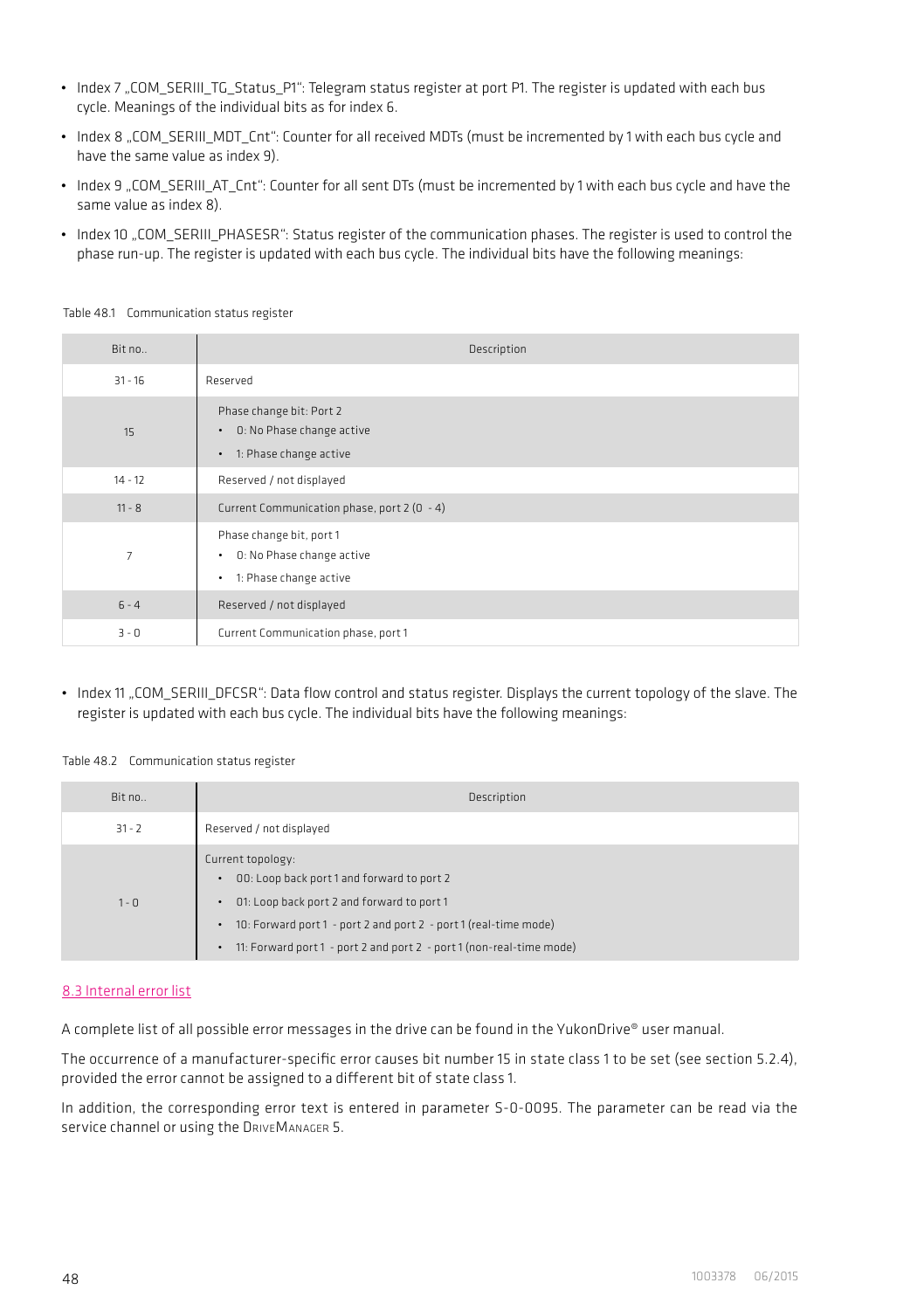# 9 Appendix, Glossary

# 9.1 Appendix A: Parameterlist

# List of all device parameters which can be transferred via SERCOS III.

# 9.1.1 SERCOS III standard parameters

## Table 49.1 Supported SERCOS standard parameters

| <b>IDN</b>     | Description                                | Unit   | Write protection |
|----------------|--------------------------------------------|--------|------------------|
| $S - 0 - 0011$ | Class 1 diagnostic (C1D)                   |        | CP2-CP4          |
| $S - 0 - 0012$ | Class 2 diagnostic (C2D)                   |        | CP2-CP4          |
| $S - 0 - 0014$ | Interface status                           |        | CP2-CP4          |
| $S - 0 - 0015$ | Telegram type                              |        | CP3, CP4         |
| $S - 0 - 0017$ | IDN-list of all operation data             |        | CP2-CP4          |
| $S - 0 - 0021$ | IDN-list of invalid operation data for CP2 |        | CP2-CP4          |
| $S - 0 - 0022$ | IDN-list of invalid operation data for CP3 |        | CP2-CP4          |
| $S - 0 - 0026$ | Configuration list for signal status word  |        |                  |
| $S - 0 - 0027$ | Configuration list for signal control word |        |                  |
| $S - 0 - 0032$ | Primary operation mode                     |        | CP4              |
| $S - 0 - 0033$ | Secondary operation mode1                  |        | CP4              |
| $S - 0 - 0034$ | Secondary operation mode2                  |        | CP4              |
| $S - 0 - 0035$ | Secondary operation mode3                  |        | CP4              |
| $S - 0 - 0036$ | Velocity command value                     | Speed  |                  |
| $S - 0 - 0037$ | Additive velocity command value            | Speed  |                  |
| $S - 0 - 0038$ | Positive velocity limit value              | Speed  |                  |
| $S - 0 - 0039$ | Negative velocity limit value              | Speed  |                  |
| $S - 0 - 0040$ | Velocity feedback value 1                  | Speed  | CP2-CP4          |
| $S - 0 - 0041$ | Homing velocity                            | Speed  |                  |
| $S - 0 - 0042$ | Homing acceleration                        | ACC    |                  |
| $S - 0 - 0043$ | Velocity polarity parameter                |        | CP3, CP4         |
| $S - 0 - 0044$ | Velocity data scaling type                 |        | CP3, CP4         |
| $S - 0 - 0045$ | Velocity data scaling factor               |        | CP3, CP4         |
| $S - 0 - 0046$ | Velocity data scaling exponent             |        | CP3, CP4         |
| $S - 0 - 0047$ | Position command value                     | Pos    |                  |
| $S - 0 - 0049$ | Positive position limit value              |        | CP3, CP4         |
| $S - 0 - 0050$ | Negative position limit value              |        | CP3. CP4         |
| $S - 0 - 0051$ | Position feedback value 1                  |        | CP3, CP4         |
| $S - 0 - 0052$ | Reference distance 1                       | Torque |                  |
| $S - 0 - 0053$ | Position feedback value 2                  | Torque |                  |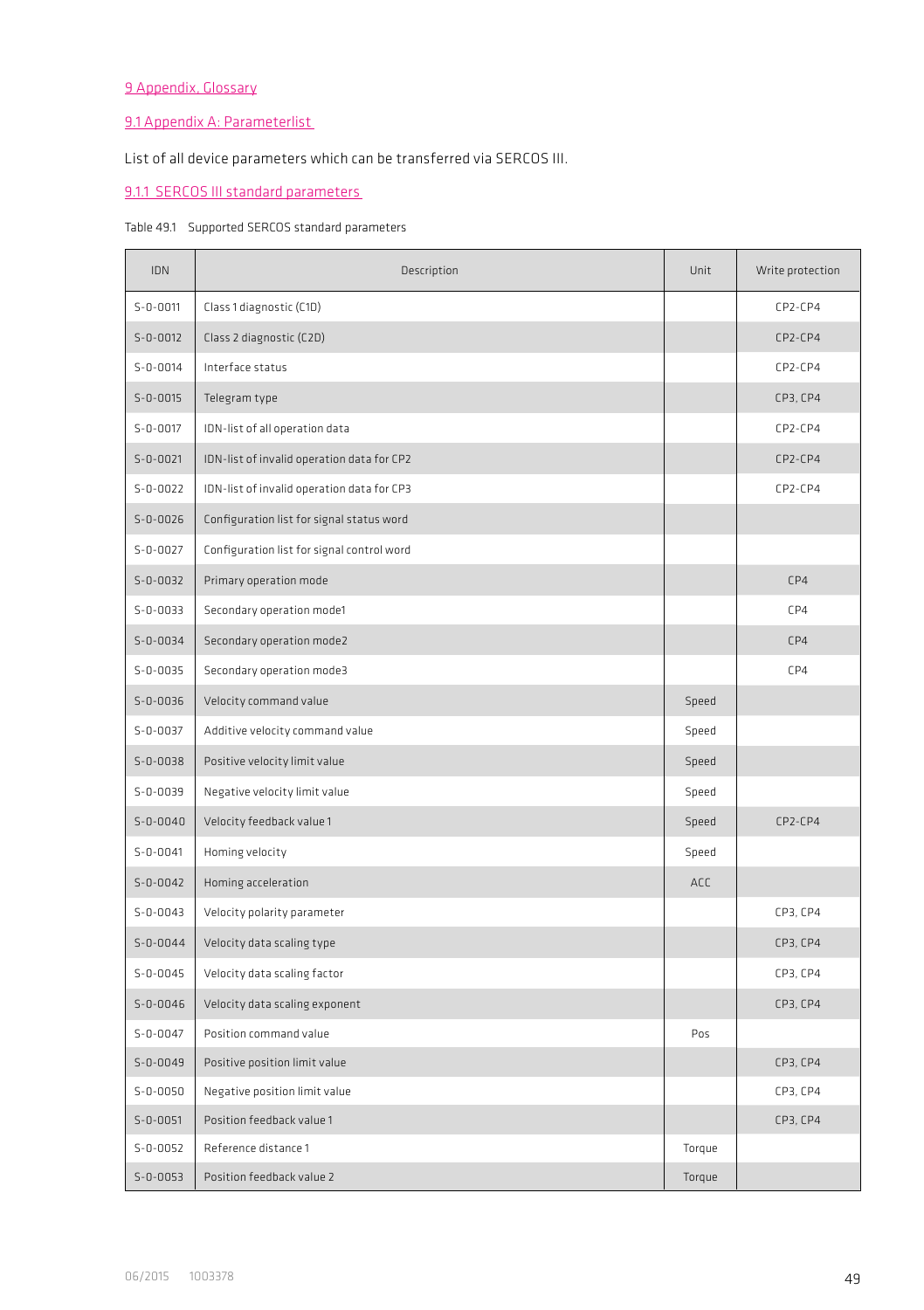# Table 50.1 Supported SERCOS standard parameters

| IDN            | Description                                 | Unit     | Write protection |
|----------------|---------------------------------------------|----------|------------------|
| $S - 0 - 0054$ | Reference distance 2                        | Pos      |                  |
| $S - 0 - 0055$ | Position polarity parameter                 |          | CP3, CP4         |
| $S - 0 - 0057$ | Position window (for target reached status) | POS      |                  |
| $S - 0 - 0076$ | Position data scaling type                  |          | CP3, CP4         |
| $S - 0 - 0077$ | Linear position data scaling factor         |          | CP3, CP4         |
| $S - 0 - 0078$ | Linear position data scaling exponent       |          | CP3, CP4         |
| $S - 0 - 0079$ | Rotational position resolution              |          | CP3, CP4         |
| $S - 0 - 0080$ | Torque command value                        | Torque   |                  |
| $S - 0 - 0081$ | Additive torque command value               | Torque   |                  |
| $S - 0 - 0082$ | Positive torque limit value                 | Torque   |                  |
| $S - 0 - 0083$ | Negative torque limit value                 | Torque   |                  |
| $S - 0 - 0084$ | Torque feedback value                       | Torque   | $CP2 - CP4$      |
| $S - 0 - 0085$ | Torque polarity parameter                   |          | CP3, CP4         |
| $S - 0 - 0086$ | Torque / force data scaling type            |          | CP3, CP4         |
| $S - 0 - 0091$ | Bipolar velocity limit value                | Speed    |                  |
| $S - 0 - 0092$ | Bipolar torque limit value                  | Torque   |                  |
| $S - 0 - 0093$ | Torque / force data scaling factor          |          | CP3, CP4         |
| $S - 0 - 0094$ | Torque / force data scaling exponent        |          | CP3, CP4         |
| $S - 0 - 0095$ | Diagnostic message                          |          | $CP2 - CP4$      |
| $S - 0 - 0097$ | Mask class 2 diagnostic                     |          |                  |
| $S - 0 - 0099$ | Reset class 1 diagnostic                    |          |                  |
| $S - 0 - 0100$ | Velocity loop proportional gain             | Nm min   |                  |
| $S - 0 - 0101$ | Velocity loop integral action time          | ms       |                  |
| $S - 0 - 0103$ | Modulo value                                | Pos      | CP3, CP4         |
| $S - 0 - 0104$ | Position loop KV-factor                     | 1000/min |                  |
| $S - 0 - 0106$ | Current loop proportional gain 1            | V/A      |                  |
| $S - 0 - 0107$ | Current loop integral action time           | $\mu$ s  |                  |
| $S - 0 - 0108$ | Feedrate overridev                          | $\%$     |                  |
| $S - 0 - 0110$ | Amplifier peak current                      | mA       | $CP2 - CP4$      |
| $S - 0 - 0112$ | Amplifier rated current                     | А        | $CP2 - CP4$      |
| $S - 0 - 0113$ | Maximum motor speed                         | Rev/min  |                  |
| $S - 0 - 0114$ | Load limit of the motor                     | $\%$     |                  |
| $S - 0 - 0115$ | Position feedback 2 type                    |          | CP3, CP4         |
| $S - 0 - 0116$ | Resolution of feedback 1                    |          | $CP2 - CP4$      |
| $S - 0 - 0117$ | Resolution of feedback 2                    |          | $CP2 - CP4$      |
| $S - 0 - 0121$ | Input revolutions of load gear              |          | CP3, CP4         |
| $S - 0 - 0122$ | Output revolutions of load gear             |          | CP3, CP4         |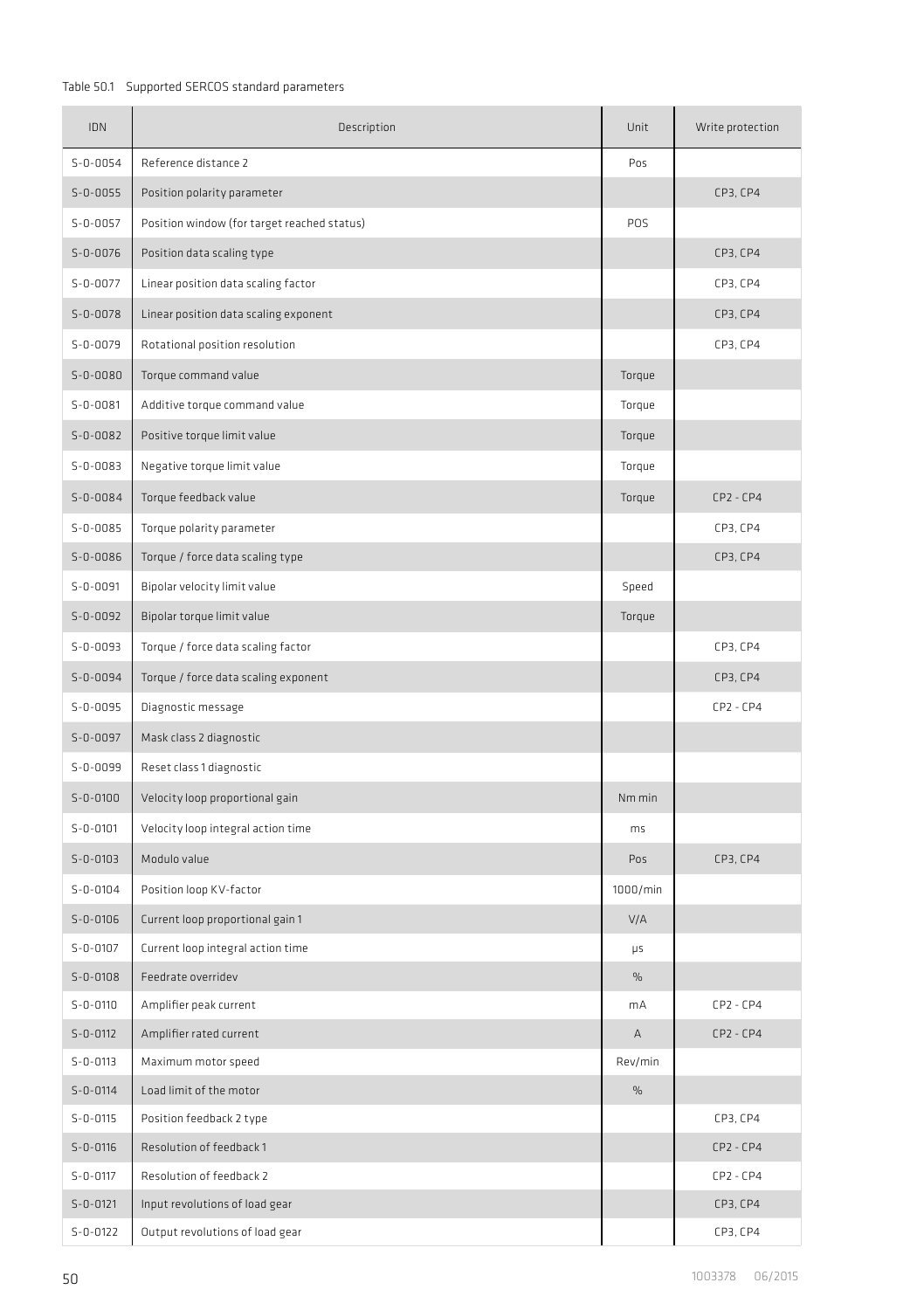## Table 51.1 Supported SERCOS standard parameters

| <b>IDN</b>     | Description                               | Unit   | Write protection |
|----------------|-------------------------------------------|--------|------------------|
| $S - 0 - 0123$ | Feed constant                             | Um/rev | CP3, CP4         |
| $S - 0 - 0124$ | Standstill window                         | Speed  |                  |
| $S - 0 - 0125$ | Velocity threshold                        | Speed  |                  |
| $S - 0 - 0126$ | Torque threshold                          | Torque |                  |
| $S - 0 - 0127$ | CP3 transition check                      |        | CP3, CP4         |
| $S - 0 - 0128$ | CP4 transition check                      |        | CP4              |
| $S - 0 - 0130$ | Probe value 1 positive edge               | Pos    | CP2, CP4         |
| $S - 0 - 0131$ | Probe value 1 negative edge               | Pos    | CP2, CP4         |
| $S - 0 - 0132$ | Probe value 2 positive edge               | Pos    | CP2, CP4         |
| $S - 0 - 0133$ | Probe value 2 negativ edge                | Pos    | CP2, CP4         |
| $S - 0 - 0134$ | Drive control word                        |        |                  |
| $S - 0 - 0135$ | Drive status word                         |        | CP2, CP4         |
| $S - 0 - 0144$ | Signal status word                        |        | CP2, CP4         |
| $S - 0 - 0145$ | Signal control word                       |        |                  |
| $S - 0 - 0147$ | Homing parameter                          |        | CP4              |
| $S - 0 - 0148$ | Drive controlled homing procedure command |        |                  |
| $S - 0 - 0150$ | Reference offset 1                        | Pos    |                  |
| $S - 0 - 0151$ | Reference offset 2                        | Pos    |                  |
| $S - 0 - 0152$ | Position spindle procedure command        |        |                  |
| $S - 0 - 0153$ | Spindle angle position                    | Pos    |                  |
| $S - 0 - 0154$ | Spindle positioning parameter             |        | CP3, CP4         |
| $S - 0 - 0156$ | Velocity feedback value 2                 | Speed  | CP2, CP4         |
| $S - 0 - 0157$ | Velocity window                           | Speed  |                  |
| $S - 0 - 0159$ | Monitoring window                         | Pos    |                  |
| $S - 0 - 0160$ | Acceleration data scaling type            |        | CP3, CP4         |
| $S - 0 - 0161$ | Acceleration data scaling factor          |        | CP3, CP4         |
| $S - 0 - 0162$ | Acceleration data scaling exponent        |        | CP3, CP4         |
| $S - 0 - 0169$ | Probe control                             |        |                  |
| $S - 0 - 0170$ | Probing cycle procedure command           |        |                  |
| $S - 0 - 0179$ | Probe status                              |        | CP2, CP4         |
| $S - 0 - 0180$ | Spindle relative offset                   | Pos    |                  |
| $S - 0 - 0189$ | Following error                           | Pos    | CP2, CP4         |
| $S - 0 - 0192$ | IDN-list of all backup operation data     |        | $CP2 - CP4$      |
| $S - 0 - 0200$ | Amplifier warning temperature             | °C     |                  |
| $S - 0 - 0201$ | Motor warning temperature                 | ۰c     |                  |
| $S - 0 - 0208$ | Temperature data scaling type             |        |                  |
| $S - 0 - 0216$ | Switch parameter set procedure command    |        | CP3, CP4         |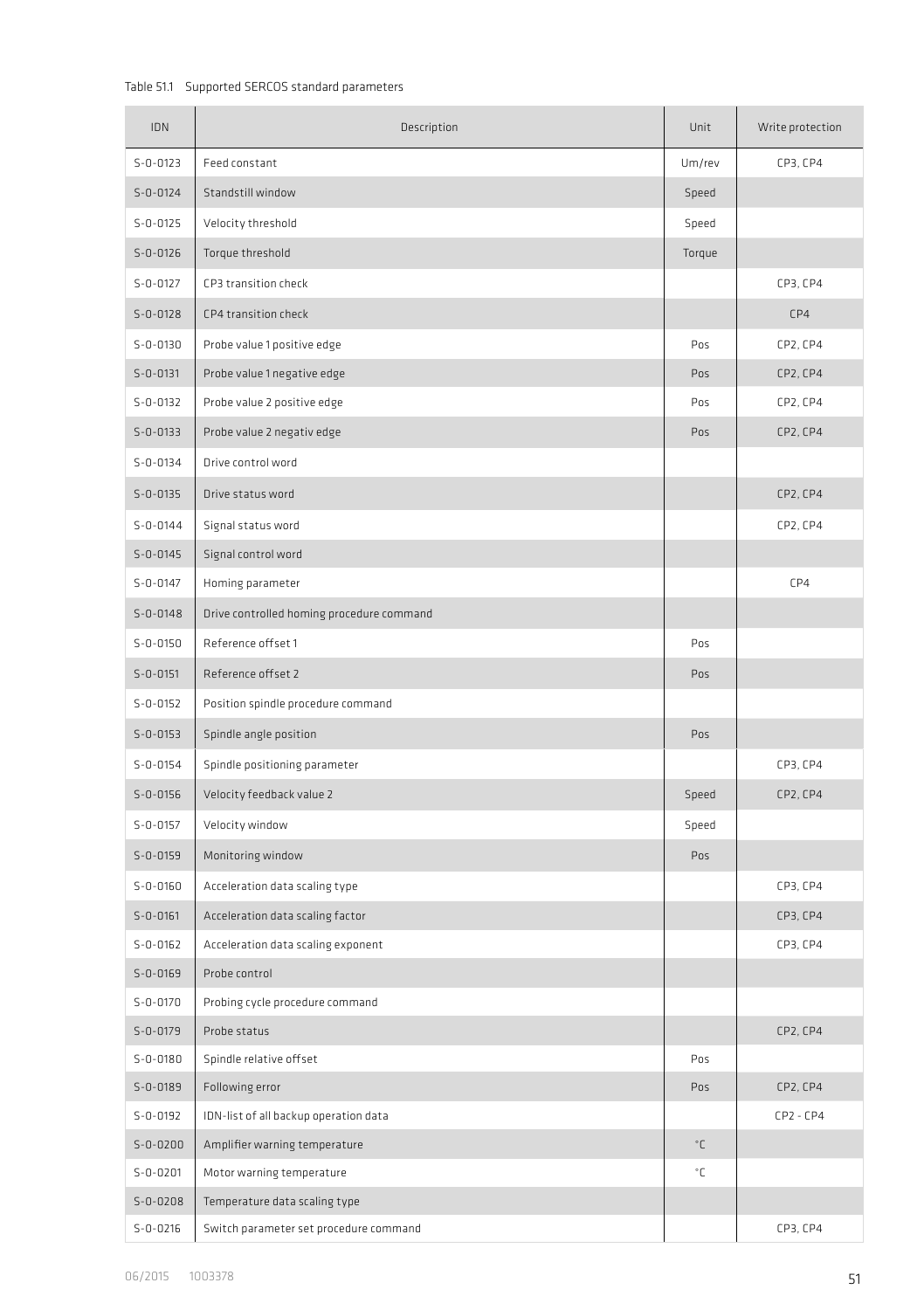# Table 52.1 Supported SERCOS standard parameters

| <b>IDN</b>                       | Description                                        | Unit     | Write protection           |
|----------------------------------|----------------------------------------------------|----------|----------------------------|
| $S - 0 - 0217$                   | Parameter set preselection                         |          | CP3, CP4                   |
| $S - 0 - 0222$                   | Spindle positioning speed                          | Speed    |                            |
| $S - 0 - 0256$                   | Multiplication factor 1                            |          | $CP2 - CP4$                |
| $S - 0 - 0257$                   | Multiplication factor 2                            |          | $CP2 - CP4$                |
| $S - 0 - 0258$                   | Target position                                    | Pos      |                            |
| $S - 0 - 0259$                   | Positioning velocity                               | Speed    |                            |
| $S - 0 - 0260$                   | Positioning acceleration                           | Асс      |                            |
| $S - 0 - 0261$                   | Coarse position window                             |          | CP3, CP4                   |
| $S - 0 - 0262$                   | Load defaults procedure command                    |          | CP3, CP4                   |
| $S - 0 - 0263$                   | Load working memory procedure command              |          | CP3, CP4                   |
| $S - 0 - 0264$                   | Backup working memory procedure command            |          |                            |
| $S - 0 - 0277$                   | Position feedback 1 type                           |          | CP3, CP4                   |
| $S - 0 - 0278$                   | Maximum travel range                               |          | $CP2 - CP4$                |
| $S - 0 - 0282$                   | Positioning command value                          | Pos      |                            |
| $S - 0 - 0292$                   | List of supported operation modes                  |          | $CP2 - CP4$                |
| $S - 0 - 0296$                   | Velocity feed forward gain                         | $\%$     |                            |
| $S - 0 - 0310$                   | Overload warning                                   |          | $CP2 - CP4$                |
| $S - 0 - 0311$                   | Amplifier overtemperature warning                  |          | $CP2 - CP4$                |
| $S - 0 - 0312$                   | Motor overtemperature warning                      |          | $CP2 - CP4$                |
| $S - 0 - 0328$                   | Bit number allocation list for signal status word  |          |                            |
| $S - 0 - 0329$                   | Bit number allocation word for signal control word |          |                            |
| $S - 0 - 0330$                   | Status "n_feedback" = "n-cmd"                      |          | $CP2 - CP4$                |
| $S - 0 - 0331$                   | Status "n_feedack = 0"                             |          | $CP2 - CP4$                |
| $S - 0 - 0332$                   | Status "n_feedback < nx"                           | Pos      | $CP2 - CP4$                |
| $S - 0 - 0333$                   | Status "T >= Tx"                                   |          | $CP2 - CP4$                |
| $S - 0 - 0334$                   | Status "T >= TLim"                                 |          | $CP2 - CP4$                |
| $S - 0 - 0335$                   | Status "n_cmd >= n_lim"                            |          | $CP2 - CP4$                |
| $S - 0 - 0336$                   | Status "In position"                               |          | $CP2 - CP4$                |
| $S - 0 - 0341$                   | Status "In coarse position"                        |          | $CP2 - CP4$                |
| $S - 0 - 0346$                   | Position control word                              |          |                            |
| $S - 0 - 0347$                   | Velocity error                                     | Speed    | $CP2 - CP4$                |
| $S - 0 - 0348$                   | Acceleration feed forward gain                     | $\%$     |                            |
| $S - 0 - 0359$                   | Position deceleration                              | Асс      |                            |
| $S - 0 - 0372$                   | Drive halt acceleration bipolar                    | Acc      |                            |
| $S - 0 - 0380$                   | DC bus voltage                                     | V        | $CP2 - CP4$                |
| $S - 0 - 0383$<br>$S - 0 - 0384$ | Motor temperature<br>Amplifier temperature         | °C<br>۰c | $CP2 - CP4$<br>$CP2 - CP4$ |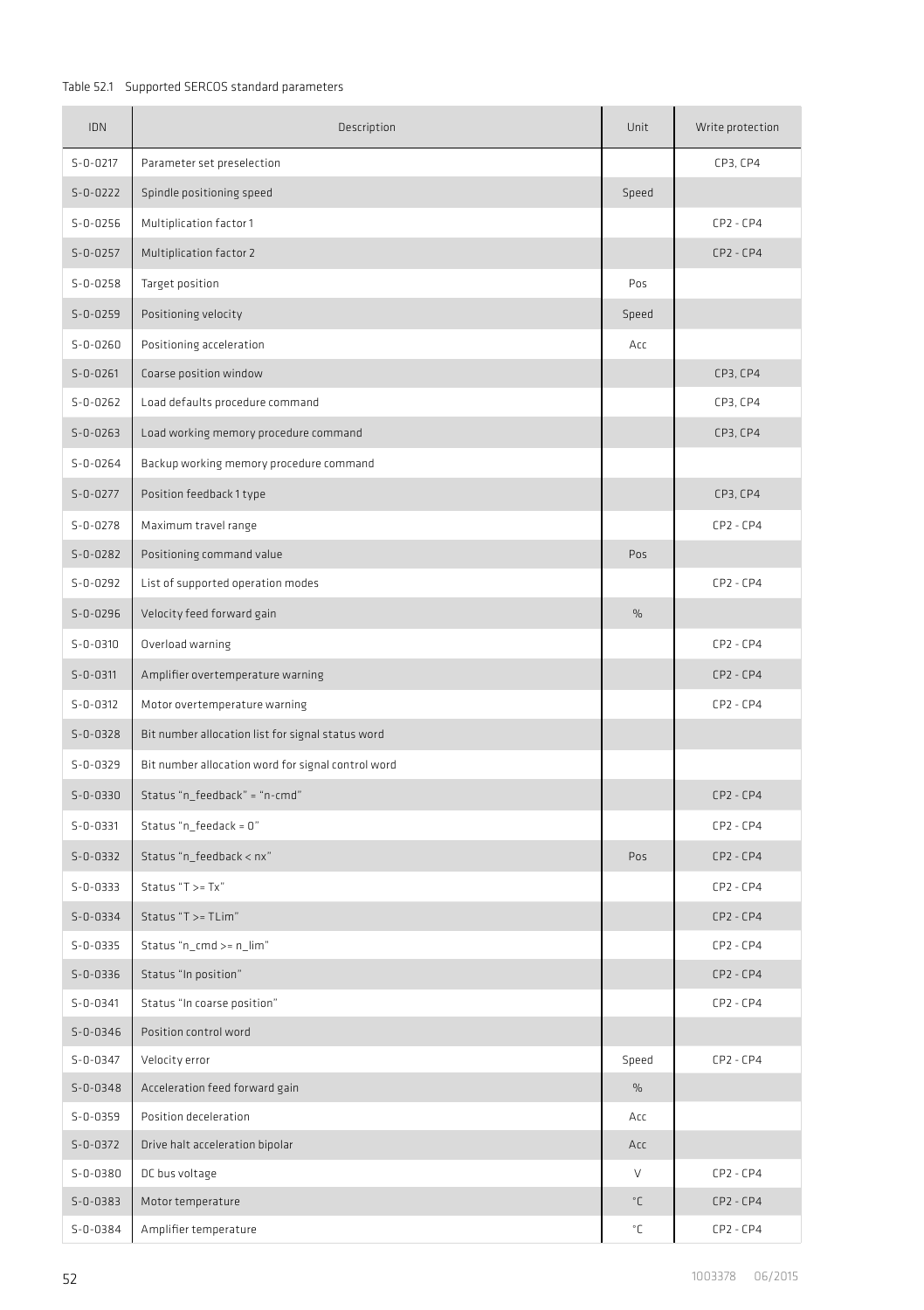## Table 53.1 Supported SERCOS standard parameters

| <b>IDN</b>                       | Description                                   | Unit  | Write protection |
|----------------------------------|-----------------------------------------------|-------|------------------|
| $S - 0 - 0387$                   | Power overload                                | $\%$  | CP2, CP4         |
| $S - 0 - 0389$                   | Effective current                             | Α     | CP2, CP4         |
| $S - 0 - 0390$                   | Diagnostic number                             |       | CP2, CP4         |
| $S - 0 - 0392$                   | Velocity feedback filter                      | μs    |                  |
| $S - 0 - 0393$                   | Command value mode                            |       | CP3, CP4         |
| $S - 0 - 0400$                   | Home switch                                   |       | CP2, CP4         |
| $S - 0 - 0401$                   | Probe 1 status                                |       | CP2, CP4         |
| $S - 0 - 0402$                   | Probe 2 status                                |       | CP2, CP4         |
| $S - 0 - 0403$                   | Position feedback value status                |       | CP2, CP4         |
| $S - 0 - 0405$                   | Probe 1 enable                                |       |                  |
| $S - 0 - 0406$                   | Probe 2 enable                                |       |                  |
| $S - 0 - 0407$                   | Homing enable                                 |       |                  |
| $S - 0 - 0408$                   | Reference marker pulse registered             |       | $CP2 - CP4$      |
| $S - 0 - 0409$                   | Probe 1 positive latched                      |       | $CP2 - CP4$      |
| $S - 0 - 0410$                   | Probe 1 negative latched                      |       | $CP2 - CP4$      |
| $S - 0 - 0411$                   | Probe 2 positive latched                      |       | $CP2 - CP4$      |
| $S - 0 - 0412$                   | Probe 2 negative latched                      |       | $CP2 - CP4$      |
| $S - 0 - 0417$                   | Positioning velocity threshold in modulo mode | Speed |                  |
| $S - 0 - 0418$                   | Target position window in modulo mode         | Pos   |                  |
| $S - 0 - 0419$                   | Positioning acknowledgement                   | Pos   | $CP2 - CP4$      |
| $S - 0 - 0430$                   | Active target position                        | Pos   | $CP2 - CP4$      |
| $S - 0 - 0447$                   | Set absolute position procedure command       |       |                  |
| $S - 0 - 0448$                   | Set absolute position control word            |       |                  |
| $S - 0 - 1000$                   | SCP type & version                            |       |                  |
| $S - 0 - 1002$                   | Communication cycle time                      | μs    | CP3, CP4         |
| $S - 0 - 1003$                   | Communication timeout for CP3/CP4             |       |                  |
| $S - 0 - 1006$                   | ATO transmission starting time (t1)           | μs    |                  |
| $S - 0 - 1007$                   | Feedback acquisition capture point (t4)       | μs    |                  |
| $S - 0 - 1009$                   | Device control offset in MDT                  |       |                  |
| $S - 0 - 1010$                   | Lengths of MDTs                               |       |                  |
| $S - 0 - 1011$                   | Device status offset in AT                    |       |                  |
| $S - 0 - 1012$                   | Lengths of ATs                                |       |                  |
| $S - 0 - 1013$                   | SVC offset in MDT                             |       |                  |
| $S - 0 - 1014$                   | SVC offset in AT                              |       |                  |
| $S - 0 - 1015$                   | Ring delay                                    | μs    |                  |
| $S - 0 - 1016$<br>$S - 0 - 1017$ | Slave delay<br>NRT transmission time          | μs    | CP3, CP4         |
|                                  |                                               |       |                  |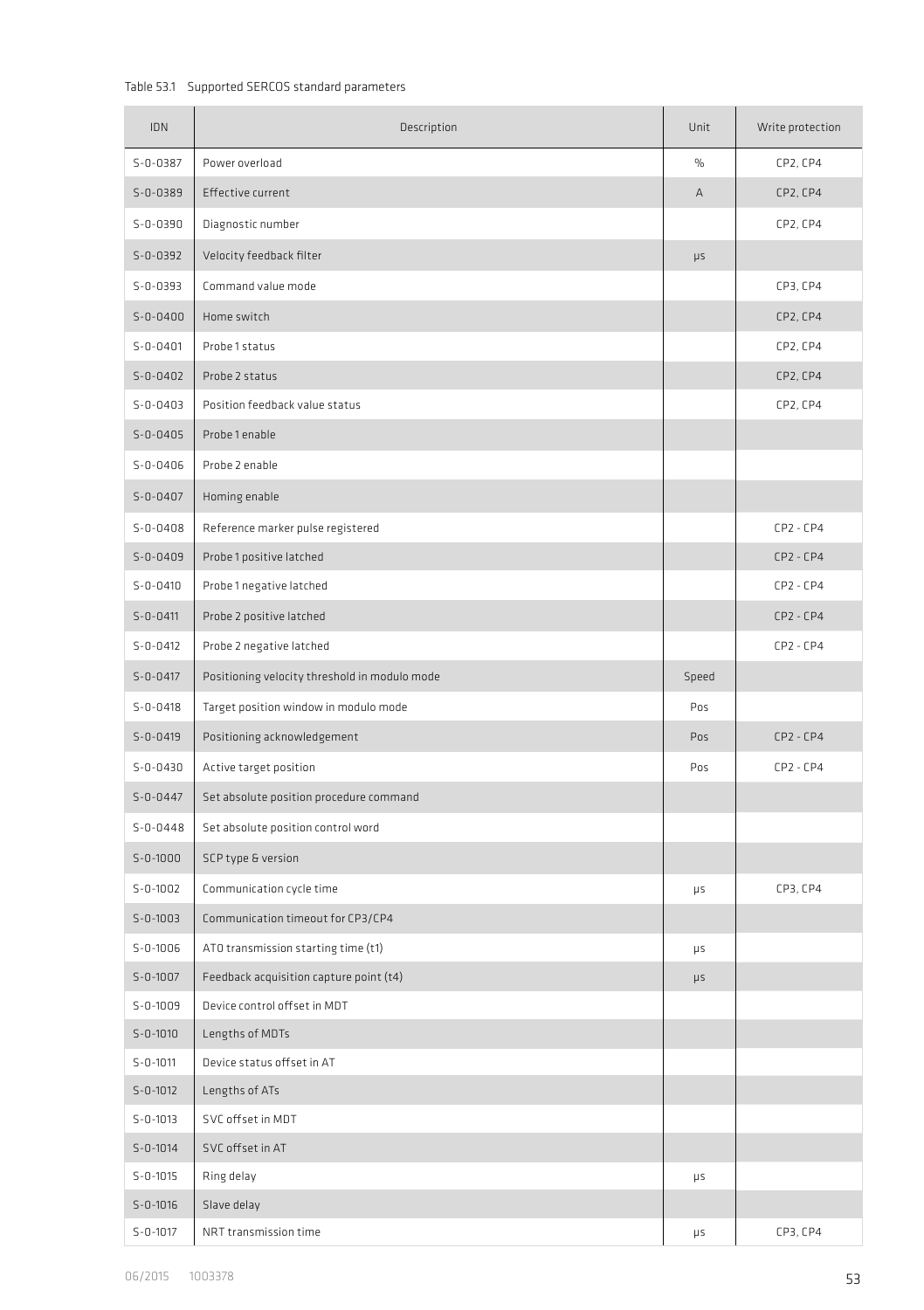## Table 54.1 Supported SERCOS standard parameters

| <b>IDN</b>            | Description                            | Unit | Write<br>protection |
|-----------------------|----------------------------------------|------|---------------------|
| $S - 0 - 1019$        | MAC adress                             |      |                     |
| $S - 0 - 1020$        | IP adress                              |      |                     |
| $S - 0 - 1021$        | Subnet mask                            |      |                     |
| $S - 0 - 1022$        | Gateway adress                         |      |                     |
| $S - 0 - 1023$        | Sync jitter                            | μs   |                     |
| $S - 0 - 1024$        | Sync delay measuring procedure command |      |                     |
| $S - 0 - 1026$        | Version of communication hardware      |      |                     |
| $S - 0 - 1028$        | Error counter MST P/S                  |      |                     |
| $S - 0 - 1035$        | Error counter port 1 & 2               |      |                     |
| $S - 0 - 1040$        | SERCOS address                         |      |                     |
| $S - 0 - 1044$        | Device control word                    |      |                     |
| $S - 0 - 1045$        | Device status word                     |      | $CP2 - CP4$         |
| $S - 0 - 1050.x.1$    | Connection setup                       |      | CP3, CP4            |
| $S - 0 - 1050.x.2$    | Connection number                      |      | CP3, CP4            |
| $S - 0 - 1050$ .x.3   | Telegram assignment                    |      | CP3, CP4            |
| $S - 0 - 1050.x.4$    | Max. length of connection              |      | $CP2 - CP4$         |
| $S - 0 - 1050$ . x. 5 | Actual length of connection            |      | $CP2 - CP4$         |
| $S - 0 - 1050.x.6$    | Configuration list                     |      | CP3, CP4            |
| $S - 0 - 1050$ .x.8   | Connection control                     |      |                     |
| $S - 0.1050.x.10$     | Producer cycle time                    | μs   | CP3, CP4            |
| $S - 0 - 1050$ .x.11  | Allowed data losses                    |      |                     |
| $S - 0 - 1050$ .x.12  | Error counter data losses              |      |                     |
| $S - 0 - 1050.x.20$   | IDN allocation of realtime bit         |      |                     |
| $S - 0 - 1050.x.21$   | Bit allocation of realtime bit         |      |                     |
| $S - 0 - 1051$        | Image of Connection control            |      |                     |
| $S - 0 - 1300.x.1$    | Component name                         |      |                     |
| $S - 0 - 1300.x.2$    | Vendor name                            |      |                     |
| $S - 0 - 1300.x.3$    | Vendor code                            |      |                     |
| $S - 0 - 1300$ .x.4   | Device name                            |      |                     |
| $S - 0 - 1300.x.5$    | Vendor device ID                       |      |                     |
| $S - 0 - 1300.x.8$    | Hardware revision                      |      |                     |
| $S - 0 - 1300.x.9$    | Software revision                      |      |                     |
| $S - 0 - 1300.x.12$   | Serial number                          |      |                     |
| $S - 0 - 1301$        | GDP type and version                   |      |                     |
| $S - 0 - 1302$ . x.1  | FSP type and version                   |      |                     |
| $S - 0 - 1302.x.2$    | Function groups                        |      |                     |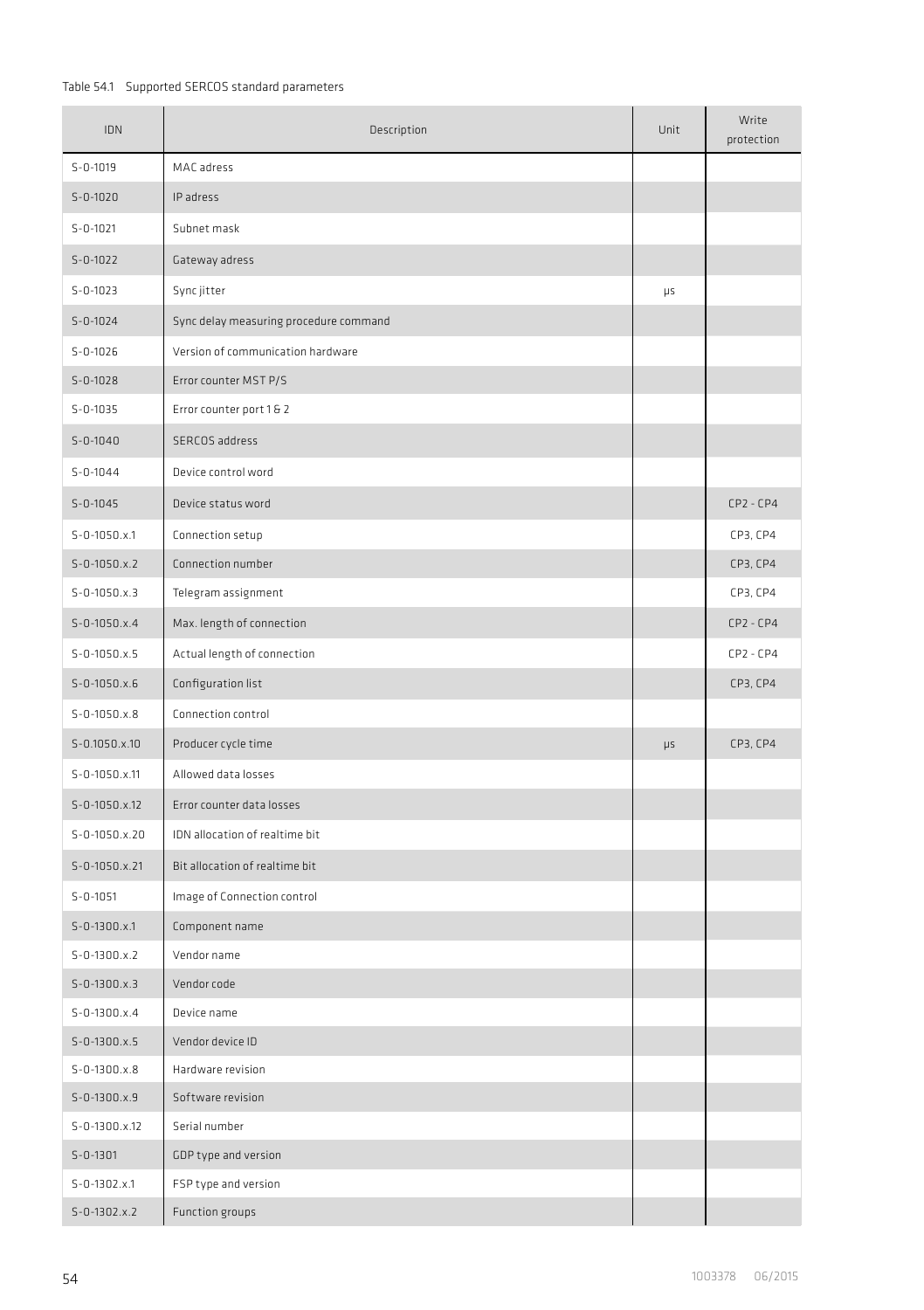# 9.1.2 Manufacturer-specific parameters

and the state of the state of

## Table 55.1 List of supported SERCOS parameters

|        | <b>IDN</b><br>Description                                 | Unit | Write protection |                         |              |  |
|--------|-----------------------------------------------------------|------|------------------|-------------------------|--------------|--|
|        |                                                           |      | CP <sub>2</sub>  | CP3                     | CP4          |  |
| P 0001 | Id of device familiy/series                               |      | X                | $\mathsf X$             | $\mathsf X$  |  |
| P 0002 | Device name / product name                                |      | X                | X                       | $\mathsf X$  |  |
| P0003  | Application specific device name alias                    |      |                  | X                       | X            |  |
| P0004  | Total software version of device (plain text)             |      | X                | Χ                       | X            |  |
| P 0005 | Device family name                                        |      | X                | X                       | X            |  |
| P 0006 | Total version number of device software                   |      | X                | X                       | x            |  |
| P0008  | Vendor name                                               |      | X                | X                       | X            |  |
| P 0030 | Programmable reaction in case of failure                  |      |                  |                         |              |  |
| P0034  | Device warnings status word                               |      | X                | $\mathsf X$             | X            |  |
| P 0039 | Device Error-ID (low word) and Error-Location (high word) |      | X                | X                       | X            |  |
| P0040  | Reset firmware                                            |      |                  | $\overline{\mathsf{x}}$ | $\times$     |  |
| P 0041 | Reset firmware and activate loader                        |      |                  | X                       | X            |  |
| P 0050 | ID hardware print                                         |      | X                | X                       | X            |  |
| P 0051 | Sub-ID hardware print                                     |      | X                | X                       | X            |  |
| P0052  | ID hardware option on X11                                 |      | X                | X                       | X            |  |
| P 0053 | ID hardware option on X12                                 |      | x                | $\mathsf{x}$            | Χ            |  |
| P0054  | ID hardware CPLD                                          |      | X                | X                       | X            |  |
| P 0055 | Chip and redesign tracing identification                  |      | X                | Χ                       | X            |  |
| P 0060 | ID software option on X12                                 |      | $\mathsf{x}$     | $\overline{\mathsf{x}}$ | $\mathsf{x}$ |  |
| P0080  | Bootloader information, version and checksum              |      | X                | $\times$                | x            |  |
| P 0081 | Checksum of firmware in flash                             |      | X                | X                       | X            |  |
| P 0100 | Function of digital input ENPO                            |      |                  | Χ                       | X            |  |
| P 0101 | Function of digital input ISD00                           |      |                  | X                       | X            |  |
| P 0102 | Function of digital input ISD01                           |      |                  | X                       | X            |  |
| P 0103 | Function of digital input ISD02                           |      |                  | X                       | X            |  |
| P 0104 | Function of digital input ISD03                           |      |                  | X                       | X            |  |
| P 0105 | Function of digital input ISD04                           |      |                  | $\overline{\mathsf{x}}$ | X            |  |
| P 0106 | Function of digital input ISD05                           |      |                  | Χ                       | Χ            |  |
| P 0107 | Function of digital input ISD06                           |      |                  | $\overline{\mathsf{x}}$ | X            |  |
| P 0108 | Function of digital input ISDSH                           |      |                  | Χ                       | X            |  |
| P 0109 | Function of analog input ISA00                            |      |                  | $\overline{X}$          | $\times$     |  |
| P 0110 | Function of analog input ISA01                            |      |                  | X                       | X            |  |
| P 0118 | Digital inputs: Filter time                               | ms   |                  | X                       | X            |  |
| P 0120 | Input inversion: ENPO[0], ISD0005[16], SH[7], ISD06[16]   |      |                  | Χ                       | Χ            |  |
| P 0121 | States of digital inputs                                  |      | X                | X                       | X            |  |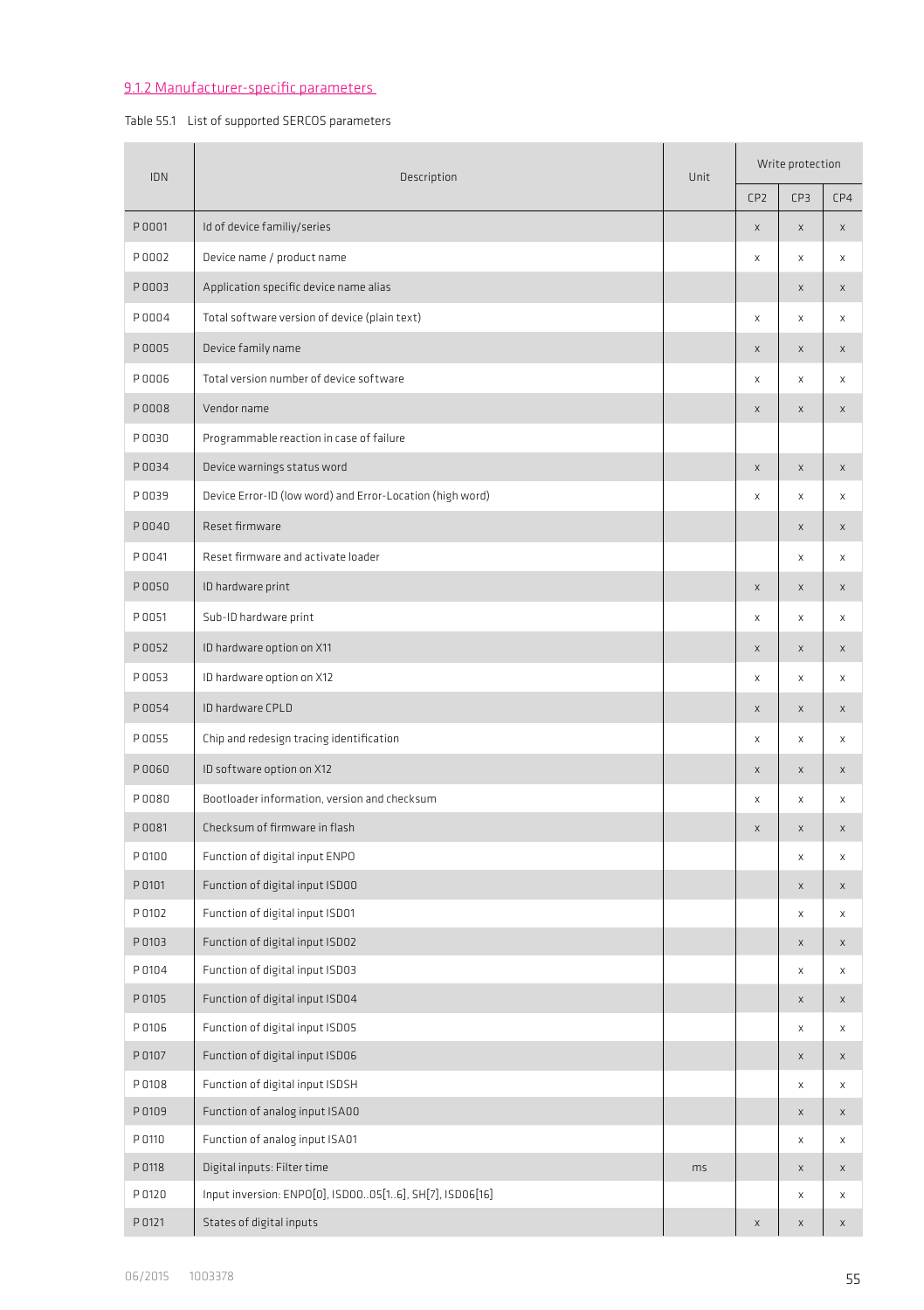## Table 56.1 List of supported SERCOS parameters

| IDN    | Description                                                  | Unit | Write protection        |              |              |  |
|--------|--------------------------------------------------------------|------|-------------------------|--------------|--------------|--|
|        |                                                              |      | CP <sub>2</sub>         | CP3          | CP4          |  |
| P 0122 | Function of digital output OSD00                             |      |                         | $\mathsf X$  | $\mathsf X$  |  |
| P 0123 | Function of digital output OSD01                             |      |                         | X            | X            |  |
| P 0124 | Function of digital output OSD02                             |      |                         | $\mathsf X$  | $\mathsf X$  |  |
| P 0125 | Function of motor break (X13)                                |      |                         | X            | Χ            |  |
| P 0126 | Function of digital output RELOUT1                           |      |                         | $\mathsf{x}$ | $\times$     |  |
| P 0127 | Function of dig. output RELOUT2 is fixed on , Safety Hold'   |      | X                       | X            | $\times$     |  |
| P 0141 | Control value of dig. outputs via COM access                 |      |                         |              |              |  |
| P 0142 | Output inversion OSD0/1/2(0/1/2), MBRK(6), REL1/2(7/15)      |      |                         | $\mathsf X$  | $\mathsf{x}$ |  |
| P 0143 | States of digital outputs                                    |      | $\overline{\mathsf{x}}$ | $\mathsf{x}$ | $\mathsf X$  |  |
| P 0144 | DriveCom: Auto start of system                               |      |                         |              |              |  |
| P 0145 | DriveCom: Quick stop check in shut down command              |      |                         |              |              |  |
| P 0146 | DriveCom: Quick stop check in , ReadyToSwitchOn'             |      |                         |              |              |  |
| P 0147 | DriveCom: Check EnablePower (= false for ENPO over ENMO)     |      |                         |              |              |  |
| P 0148 | DriveCom: Timeout in , RdyToSwitchOn' to enable motor switch | ms   |                         |              |              |  |
| P 0149 | DriveCom: Start initialisisation of system parameter         |      |                         |              |              |  |
| P 0152 | DriveCom actual state description                            |      | Χ                       | X            | X            |  |
| P 0153 | DrvCom fault reset command                                   |      |                         |              |              |  |
| P 0154 | DriveCom: Timeout motor standstill                           | ms   |                         |              |              |  |
| P 0159 | Motion control selection                                     |      |                         |              |              |  |
| P 0165 | Motion profile selection                                     |      |                         |              |              |  |
| P 0166 | Motion profile jerk time                                     | ms   |                         |              |              |  |
| P 0167 | Motion profile speed override factor                         | $\%$ |                         |              |              |  |
| P 0168 | Motion profile jogging speeds                                |      |                         |              |              |  |
| P 0213 | Motor brake lift time                                        | ms   |                         |              |              |  |
| P 0214 | Motor brake close time                                       | ms   |                         |              |              |  |
| P 0215 | Motor brake: torque rise time                                | ms   |                         |              |              |  |
| P 0216 | Motor brake: torque fade time                                | ms   |                         |              |              |  |
| P 0217 | Motor brake: factor for application of last torque           | $\%$ |                         |              |              |  |
| P 0218 | Motor brake: constant initial torque                         | Nm   |                         |              |              |  |
| P 0219 | Motor brake: torque sampled at last closing time             | Nm   | X                       | x            | X            |  |
| P0220  | lock brake                                                   |      |                         |              |              |  |
| P0239  | Functional states of digital inputs                          |      | x                       | X            | X            |  |
| P0283  | Factor group: Type selection DS402(0), SERCOS(1), USER(2)    |      |                         | X            | X            |  |
| P0284  | Unit for position values                                     |      |                         | X            | X            |  |
| P0287  | Unit for speed values                                        |      |                         | X            | X            |  |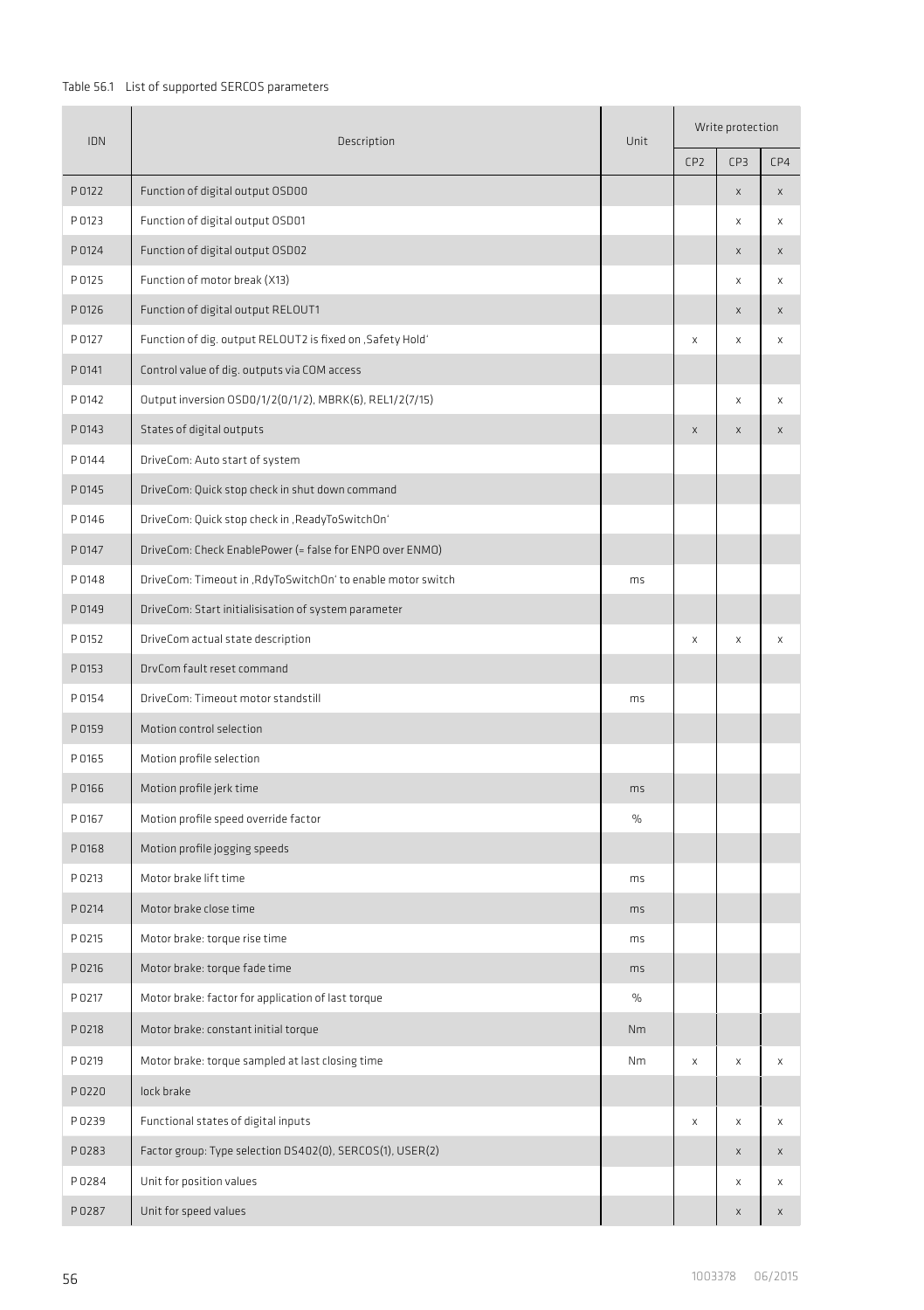## Table 57.1 List of supported SERCOS parameters

| IDN    | Description                                    | Unit          | Write protection |                         |             |  |
|--------|------------------------------------------------|---------------|------------------|-------------------------|-------------|--|
|        |                                                |               | CP <sub>2</sub>  | CP3                     | CP4         |  |
| P 0290 | Unit for acceleration and deceleration values  |               |                  | $\mathsf X$             | $\mathsf X$ |  |
| P 0293 | Unit for torque values                         |               |                  | X                       | $\mathsf X$ |  |
| P 0300 | Select control mode                            |               |                  |                         |             |  |
| P 0301 | Mode selection of setpoint profiling           |               |                  |                         |             |  |
| P 0302 | Switching frequency                            |               |                  | X                       | $\mathsf X$ |  |
| P 0303 | Current control sampling time                  | ms            | X                | X                       | $\mathsf X$ |  |
| P0304  | Speed control sampling time                    | ms            | X                | X                       | X           |  |
| P 0305 | Position control sampling time                 | ms            | X                | X                       | x           |  |
| P0306  | Sampling time for interpolation                | ms            | $\mathsf{x}$     | $\overline{\mathsf{x}}$ | $\mathsf X$ |  |
| P 0307 | Voltage supply mode (must be set correctly!)   |               |                  | X                       | X           |  |
| P 0310 | Current control gain                           | V/A           |                  |                         |             |  |
| P 0311 | Current control integration time constant      | ms            |                  |                         |             |  |
| P 0312 | Actual motor voltage (rms, phase to phase)     | V             | $\mathsf X$      | X                       | X           |  |
| P 0313 | VF control, boost voltage at zero frequency    | $\vee$        |                  |                         |             |  |
| P 0314 | VF control, nominal frequency                  | Hz            |                  |                         |             |  |
| P 0315 | VF control, voltage at nominal frequency       | V             |                  |                         |             |  |
| P0320  | Speed control gain                             | Nm/rpm        |                  |                         |             |  |
| P 0321 | Speed control integration time constant        | ms            |                  |                         |             |  |
| P0322  | Speed control gain scaling factor              | $\%$          |                  |                         |             |  |
| P 0323 | Advanced control structure gains               |               |                  |                         |             |  |
| P0324  | Advanced control structure filtering           |               |                  |                         |             |  |
| P 0325 | Filter frequencies of digital filter           | Hz            |                  | Χ                       | X           |  |
| P0326  | Digital filter design assistant                |               |                  |                         |             |  |
| P 0327 | Coefficients of digital filter                 |               |                  |                         |             |  |
| P0328  | Speed control maximum speed                    | $\%$          |                  |                         |             |  |
| P 0329 | Motor torque scaling of limits                 | $\frac{0}{0}$ |                  |                         |             |  |
| P 0330 | Motor torque scaling of negative limit         | $\frac{0}{0}$ |                  |                         |             |  |
| P 0331 | Motor torque scaling of positive limit         | $\frac{0}{0}$ |                  |                         |             |  |
| P 0332 | Motor torque scaling (online factor)           | $\%$          |                  |                         |             |  |
| P 0333 | Motor speed scaling of negative limit          | $\%$          |                  |                         |             |  |
| P0334  | Motor speed scaling of positive limit          | $\%$          |                  |                         |             |  |
| P 0335 | Direction lock for speed reference value       |               |                  |                         |             |  |
| P0336  | Adaptation of speed control gain at zero speed |               |                  | $\mathsf X$             | $\mathsf X$ |  |
| P 0337 | Motor speed scaling                            | %             |                  |                         |             |  |
| P0340  | Magnetization current (r.m.s)                  | $\mathsf A$   |                  |                         |             |  |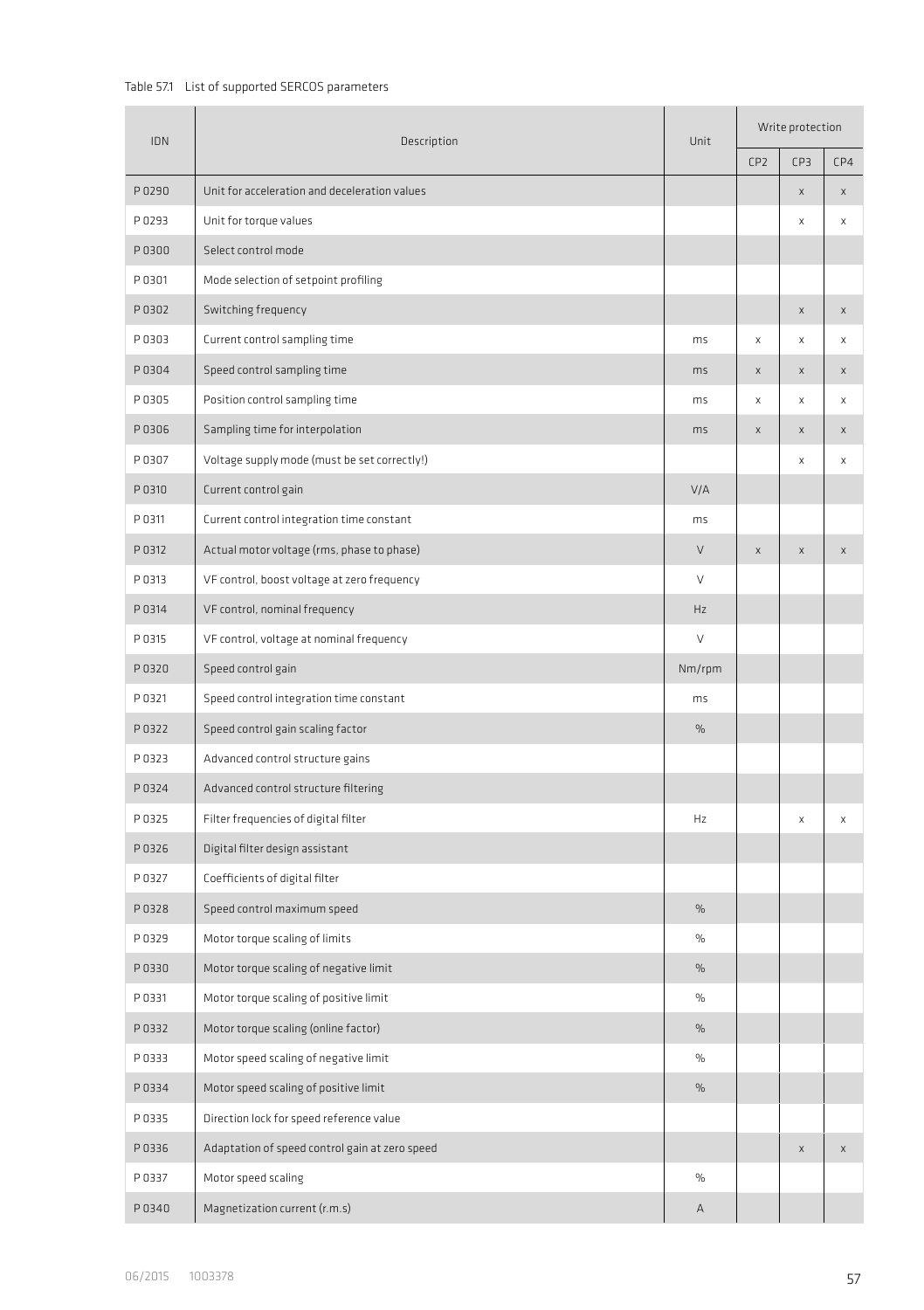## Table 58.1 List of supported SERCOS parameters

| IDN    | Description<br>Unit                                      | Write protection |                 |              |                         |
|--------|----------------------------------------------------------|------------------|-----------------|--------------|-------------------------|
|        |                                                          |                  | CP <sub>2</sub> | CP3          | CP4                     |
| P0341  | Speed where field-weakening starts; forces 1/n-character | $\%$             |                 |              |                         |
| P0342  | Speed values for mag. current scaling                    | $\%$             |                 |              |                         |
| P0343  | Mag. current scaling vs. speed                           | %                |                 |              |                         |
| P0344  | Voltage control filter time constant                     | ms               |                 |              |                         |
| P0345  | Voltage control gain                                     | A/V              |                 |              |                         |
| P0346  | Voltage control integration time constant                | ms               |                 |              |                         |
| P0347  | Voltage control reference (scaling of max. voltage)      | $\%$             |                 |              |                         |
| P0348  | Slip control gain for field weakening                    |                  |                 |              |                         |
| P0349  | Comutation offset of resp. encoder                       | deg              |                 |              |                         |
| P 0350 | Selection of speed calculation method                    |                  |                 |              |                         |
| P 0351 | Actual speed calculation filter time                     | ms               |                 |              |                         |
| P0352  | Observer parameter (meaning depends on CON_SCALC)        |                  |                 |              |                         |
| P0353  | Observer design parameters                               | ms               |                 |              |                         |
| P0354  | Observer design assistant                                |                  |                 |              |                         |
| P0360  | Position control gain                                    | 1/min            |                 |              |                         |
| P 0370 | Interpolation type control word                          |                  |                 |              |                         |
| P 0371 | Speed reference filter time for speed control mode       | ms               |                 |              |                         |
| P 0372 | Speed feedforward filter time for position control       | ms               |                 |              |                         |
| P 0374 | Position delay in position control cycles (CON_PConTS)   | ms               |                 |              |                         |
| P 0375 | Speed feedforward scaling factor                         | $\%$             |                 |              |                         |
| P 0376 | Torque/Force feedforward scaling factor                  | %                |                 |              |                         |
| P 0377 | Feedforward signals enabled                              |                  | X               | Χ            | Χ                       |
| P0379  | Feedforward calculation mode                             |                  |                 |              |                         |
| P0386  | Friction compensation scaling factor                     | $\%$             |                 |              |                         |
| P0400  | Additional d-current reference value                     | А                |                 |              |                         |
| P 0401 | Additional torque/force reference value                  | Nm(N)            |                 |              |                         |
| P0402  | Additional speed reference value without ramp            | 1/min            |                 |              |                         |
| P0404  | Additional speed reference value with ramp               | 1/min            |                 |              |                         |
| P0405  | Analog input 0, filter time                              | ms               |                 |              |                         |
| P0406  | Analog input 1, filter time                              | ms               |                 |              |                         |
| P0407  | Analog input values, filtered, +10V gives 1.0            |                  |                 |              |                         |
| P0409  | DC voltage filter time                                   | ms               |                 | X            | X                       |
| P 0410 | Actual DC link voltage                                   | V                | $\times$        | $\mathsf{x}$ | $\mathsf{x}$            |
| P 0411 | Actual values of ADC channels                            | bit              | X               | Χ            | Χ                       |
| P 0412 | Actual position                                          | incr             | X               | $\mathsf{x}$ | $\overline{\mathsf{x}}$ |
| P 0413 | Reference position                                       | incr             | $\mathbf{x}$    | $\mathbf x$  | $\mathsf{x}$            |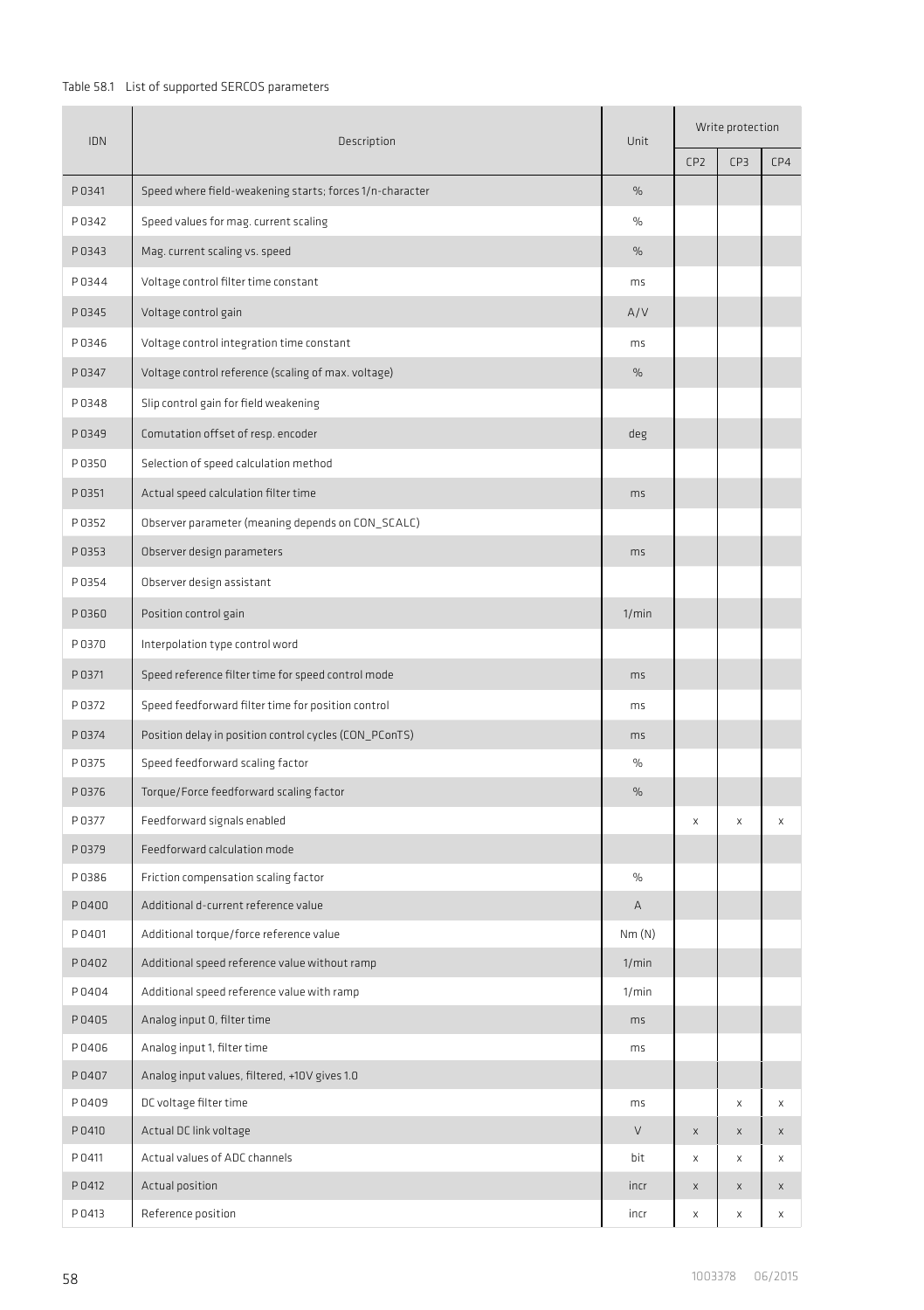## Table 59.1 List of supported SERCOS parameters

| <b>IDN</b> | Unit<br>Description                                  | Write protection |                 |                         |             |
|------------|------------------------------------------------------|------------------|-----------------|-------------------------|-------------|
|            |                                                      |                  | CP <sub>2</sub> | CP3                     | CP4         |
| P 0414     | Actual position difference (RefPosition-ActPosition) | incr             | $\mathsf X$     | $\mathsf X$             | X           |
| P 0415     | Actual speed                                         | 1/min            | X               | X                       | X           |
| P 0416     | Reference speed                                      | 1/min            | X               | X                       | X           |
| P 0417     | Actual speed difference (RefSpeed-ActSpeed)          | 1/min            | X               | X                       | X           |
| P 0418     | Reference torque                                     | Nm               | X               | X                       | X           |
| P 0419     | Actual torque                                        | Nm               | X               | X                       | X           |
| P0430      | Weighting of voltage path in field model             |                  |                 |                         |             |
| P 0431     | Voltage limit for current controllers                | $\%$             |                 |                         |             |
| P0432      | Select current control / limitation mode             |                  |                 |                         |             |
| P0450      | Motor type                                           |                  |                 | X                       | $\mathsf X$ |
| P0455      | Motor rated frequency                                | Hz               |                 | X                       | X           |
| P0456      | Motor rated voltage                                  | V                |                 | Χ                       | Χ           |
| P0457      | Motor rated current                                  | Α                |                 | X                       | X           |
| P0458      | Motor rated speed                                    | rpm              |                 | X                       | X           |
| P0459      | Motor rated power                                    | kW               |                 | X                       | X           |
| P0460      | Motor rated torque                                   | Nm               |                 | X                       | X           |
| P0461      | Motor inertia                                        | kg m*m           |                 | X                       | X           |
| P0462      | Motor rated flux                                     | Vs               |                 | Χ                       | X           |
| P0463      | Motor number of pole pairs                           |                  |                 | X                       | X           |
| P 0470     | Motor stator resistance                              | Ohm              |                 | Χ                       | X           |
| P 0471     | Motor stray/stator inductance                        | mH               |                 | $\mathsf X$             | X           |
| P 0472     | Q-stator inductance variation in % of MOT_Lsig       | $\%$             |                 | Χ                       | X           |
| P0473      | Main inductancs vs. Isd (0,1*Index*LmagIdMax         | mH               |                 | $\mathsf X$             | X           |
| P 0474     | LmagTable: max. magnetization current (eff.)         | Α                |                 | X                       | X           |
| P0475      | Motor main inductance, scaling factor                | $\%$             |                 | $\mathsf{x}$            | X           |
| P0476      | Motor rotor resistance                               | Ohm              |                 | X                       | X           |
| P 0477     | Motor rotor resistance, scaling factor               | $\%$             |                 | $\times$                | X           |
| P 0500     | ENC CH1: Actual value: SingleTurn[0], MultiTurn[1]   |                  | x               | X                       | X           |
| P 0501     | ENC CH2: Actual value: SingleTurn[0], MultiTurn[1]   |                  | $\mathsf{x}$    | $\mathsf{x}$            | X           |
| P 0502     | ENC CH3: Actual value: SingleTurn[0], MultiTurn[1]   |                  | X               | X                       | X           |
| P 0505     | ENC CH1: Encoder type selection                      |                  |                 | $\mathsf X$             | X           |
| P 0506     | ENC CH2: Encoder type selection                      |                  |                 | X                       | X           |
| P 0507     | ENC CH3: Encoder type selection                      |                  |                 | X                       | X           |
| P 0510     | ENC CH1: Gear nominator                              |                  |                 | X                       | X           |
| P 0511     | ENC CH1: Gear denominator                            |                  |                 | $\overline{\mathsf{x}}$ | X           |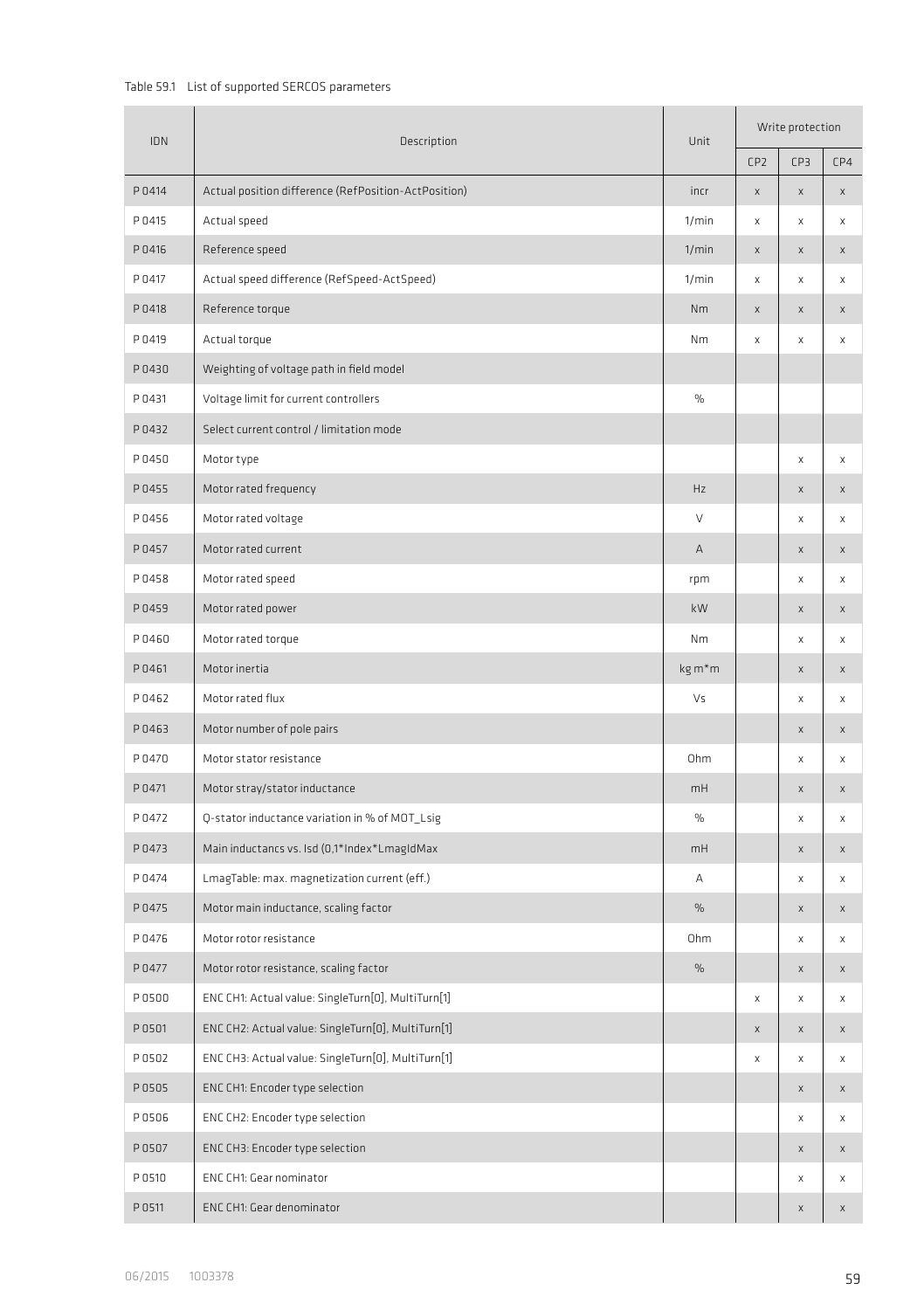## Table 60.1 List of supported SERCOS parameters

| <b>IDN</b> | Description                                                 | Unit | Write protection |                         |                         |
|------------|-------------------------------------------------------------|------|------------------|-------------------------|-------------------------|
|            |                                                             |      | CP <sub>2</sub>  | CP3                     | CP4                     |
| P 0512     | ENC CH2: Gear nominator                                     |      |                  | $\mathsf X$             | $\mathsf X$             |
| P 0513     | ENC CH2: Gear denominator                                   |      |                  | X                       | X                       |
| P 0514     | ENC CH3: Gear nominator                                     |      |                  | X                       | X                       |
| P 0515     | ENC CH3: Gear denominator                                   |      |                  | X                       | X                       |
| P0520      | ENC: Channel selection for motor commutation                |      |                  | X                       | X                       |
| P 0521     | ENC: Channel selection for speed control                    |      |                  | X                       | X                       |
| P0522      | ENC: Channel selection for position control                 |      |                  | X                       | $\mathsf X$             |
| P 0523     | ENC: Channel selection for master input                     |      |                  | X                       | $\times$                |
| P0530      | ENC: Channel selection as SERCOS encoder 1                  |      |                  | $\mathsf{x}$            | $\mathsf{x}$            |
| P 0531     | ENC: Channel selection as SERCOS encoder 2                  |      |                  | X                       | Χ                       |
| P0540      | ENC CH1: Absolute position interface selection              |      |                  | $\mathsf{x}$            | $\mathsf{x}$            |
| P 0541     | ENC CH1: Index pulse signal (test mode)                     |      |                  | X                       | X                       |
| P0542      | ENC CH1: Number of lines (SinCos / TTL encoders)            |      |                  | $\mathsf{x}$            | $\mathsf{x}$            |
| P0543      | ENC CH1: Number of MultiTurn bits (SSI absolute)            |      |                  | X                       | X                       |
| P0544      | ENC CH1: Number of SingleTurn bits (SSI absolute)           |      |                  | $\mathsf X$             | X                       |
| P0545      | ENC CH1: Code selection (SSI absolute position interface)   |      |                  | X                       | X                       |
| P0546      | ENC CH1: Mode selection (SSI absolute position interface)   |      |                  | X                       | X                       |
| P0547      | ENC CH1: Lowest allowable MultiTurn position (SSI absolute) |      |                  | Χ                       | X                       |
| P0548      | ENC CH1: Enable MultiTurn information (SSI absolute)        |      |                  | x                       | $\mathsf X$             |
| P 0549     | ENC CH1: Signal correction type                             |      |                  | X                       | X                       |
| P 0550     | ENC CH1: Signal correction values                           |      |                  | X                       | $\mathsf X$             |
| P 0551     | ENC CH1: Encoder observation minimum, sqrt(a^2 + b^2)       |      |                  | X                       | X                       |
| P0552      | ENC CH1: Error and status codes of absolute encoders        |      | $\times$         | $\mathsf{x}$            | $\mathsf{x}$            |
| P0553      | ENC CH1: Length of an analog signal period (linear SinCos)  | nm   |                  | X                       | X                       |
| P0554      | ENC CH1: Length of an digital increment (linear absolute)   | nm   |                  | $\mathsf{x}$            | $\mathsf{x}$            |
| P0560      | ENC CH2: Number of pole pairs (Resolver)                    |      |                  | X                       | X                       |
| P 0561     | ENC CH2: Signal correction type                             |      |                  | $\mathsf{x}$            | $\overline{\mathsf{x}}$ |
| P0562      | ENC CH2: Signal correction values                           |      |                  | $\mathbf x$             | $\mathsf{x}$            |
| P0563      | ENC CH2: Encoder observation minimum, sqrt(a^2 +b^2)        |      |                  | $\mathsf{x}$            | $\times$                |
| P 0570     | ENC CH3: Absolute position interface selection              |      |                  | X                       | $\times$                |
| P 0571     | ENC CH3: Index pulse signal (test mode)                     |      |                  | X                       | $\mathsf X$             |
| P 0572     | ENC CH3: Number of lines (SinCos / TTL encoders)            |      |                  | X                       | Χ                       |
| P 0573     | ENC CH3: Number of MultiTurn bits (SSI absolute)            |      |                  | X                       | $\mathsf X$             |
| P 0574     | ENC CH3: Number of SingleTurn bits (SSI absolute)           |      |                  | X                       | Χ                       |
| P0575      | ENC CH3:Code selection (SSI absolute position interface)    |      |                  | $\overline{\mathsf{x}}$ | $\overline{\mathsf{x}}$ |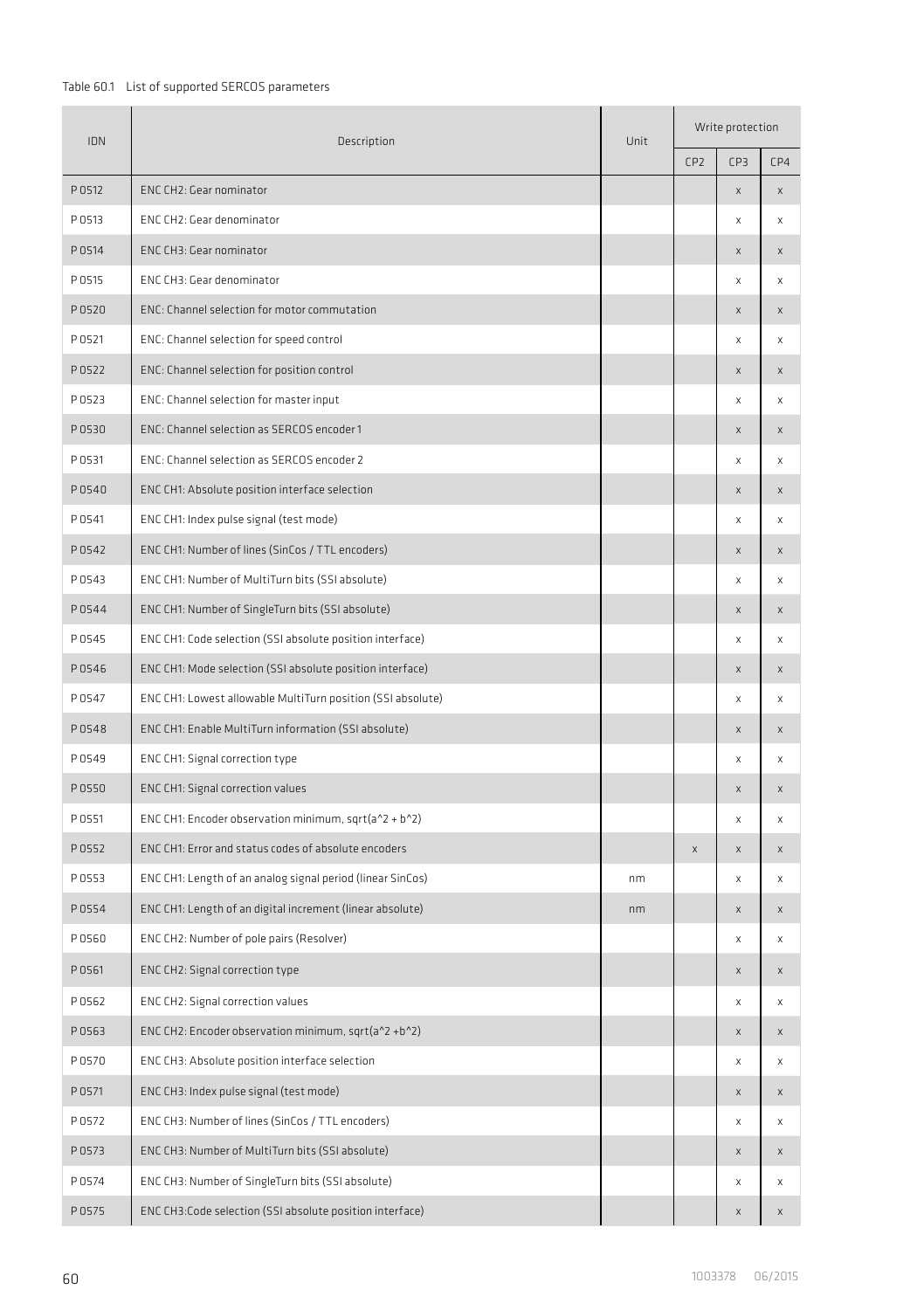## Table 61.1 List of supported SERCOS parameters

| <b>IDN</b> | Description                                                     | Unit         | Write protection |                         |              |
|------------|-----------------------------------------------------------------|--------------|------------------|-------------------------|--------------|
|            |                                                                 |              | CP <sub>2</sub>  | CP3                     | CP4          |
| P 0577     | ENC CH3: Encoder observation minimum, sqrt(a^2 + b^2)           |              |                  | X                       | $\mathsf X$  |
| P 0590     | ENC: Axis correction, selection type                            |              |                  | Χ                       | $\mathsf X$  |
| P0591      | ENC: Axis correction, start position                            |              |                  | X                       | X            |
| P 0592     | ENC: Axis correction, end position                              |              |                  | Χ                       | Χ            |
| P0593      | ENC: Axis correction, delta position                            |              |                  | $\overline{\mathsf{x}}$ | $\mathsf X$  |
| P0594      | ENC: Axis correction, actual position value                     |              |                  | X                       | X            |
| P0595      | ENC: Axis correction, position table for negative speed         |              |                  | $\overline{\mathsf{x}}$ | $\mathsf{x}$ |
| P 0596     | ENC: Axis correction, position table for positive speed         |              |                  | X                       | X            |
| P 0610     | ENC CH1: Nominal increment of reference marks                   | Signal per.  |                  | $\overline{\mathsf{x}}$ | $\mathsf{x}$ |
| P 0630     | ENC CH3: Nominal increment of reference marks                   | Signal per.  |                  | X                       | Χ            |
| P 0742     | Monitoring maximum position difference                          | POS          |                  |                         |              |
| P 0744     | Monitoring speed difference threshold                           | rpm          |                  |                         |              |
| P1500      | Testsignal generator: control word                              |              |                  |                         |              |
| P1501      | Testsignal generator: output signal selector                    |              |                  |                         |              |
| P1502      | Testsignal generator: number of cycles                          |              |                  |                         |              |
| P1503      | Testsignal generator: offsets for rectangular wave              | var          |                  |                         |              |
| P1504      | Testsignal generator: times for rectangular waves               | $\mathsf{s}$ |                  |                         |              |
| P1505      | Testsignal generator: amplitude of sinusoidal wave              | var          |                  |                         |              |
| P1506      | Testsignal generator: frequency of sinusoidal wave              | Hz           |                  |                         |              |
| P1507      | Testsignal generator: Initial phase for rotating current vector | degree       |                  |                         |              |
| P1508      | Testsignal generator: PRBS mininum toggle time                  | ms           |                  |                         |              |
| P1509      | Testsignal generator: PRBS signal amplitude                     | var          |                  |                         |              |
| P 1515     | Speed and position control dynamic (stiffness)                  | %            |                  |                         |              |
| P 1516     | Total inertia of motor and plant                                | kg m*m       |                  |                         |              |
| P 1517     | Autotuning for Jsum estimation, control word                    |              |                  |                         |              |
| P 1518     | Autotuning Jsum, hysteresis speed control, speed limit          | rpm          |                  |                         |              |
| P 1519     | Autotuning for Jsum, speed hysteresis control, torque limit     | Nm(N)        |                  |                         |              |
| P1520      | Autotuning, parameters for control and results                  |              |                  |                         |              |
| P1521      | Mechanical system parameters                                    | Hz           |                  |                         |              |
| P1522      | Self commissioning and correlation results                      |              |                  |                         |              |
| P1530      | Determination of default motor control settings                 |              |                  |                         |              |
| P 1531     | Selfcommissiong action selection                                |              |                  |                         |              |
| P 2218     | 605AH DS402 quickstop option code                               |              |                  |                         |              |
| P 2219     | 605BH DS402 shutdown option code                                |              |                  |                         |              |
| P 2220     | 605CH DS402 disable operation option code                       |              |                  |                         |              |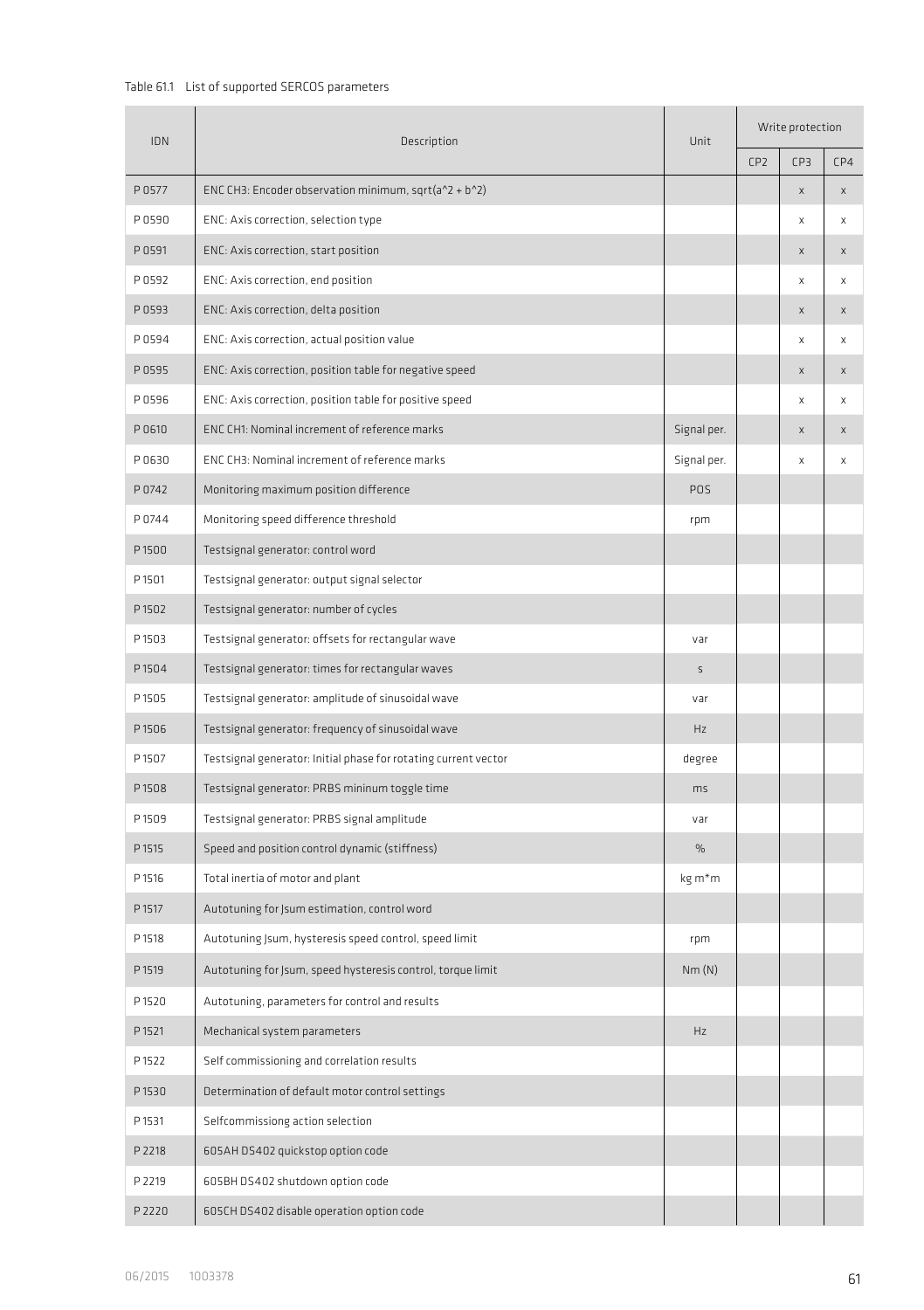## Table 62.1 List of supported SERCOS parameters

| <b>IDN</b>  | Description                                            | Unit                      | Write protection |              |              |
|-------------|--------------------------------------------------------|---------------------------|------------------|--------------|--------------|
|             |                                                        |                           | CP <sub>2</sub>  | CP3          | CP4          |
| P 2221      | 605DH DS402 halt option code                           |                           |                  |              |              |
| P 2222      | 605EH DS402 fault reaction option code                 |                           |                  |              |              |
| P 2261      | 6098H DS402 homing method                              |                           |                  |              |              |
| P3000       | <b>SERCOS Address</b>                                  |                           |                  |              |              |
| P3001       | IDN list with logon errors at SERCOS parameter manager |                           | X                | $\mathsf{x}$ | $\times$     |
| P3002       | IDN list of all data with real time status support     |                           | X                | X            | X            |
| <b>FOOS</b> | IDN list of all data with real time control support    |                           | X                | X            | $\times$     |
| P3004       | Maximum transmission power                             |                           |                  |              |              |
| P3005       | Speed acceleration                                     | ACC                       |                  |              |              |
| P3006       | Speed deceleration                                     | ACC                       |                  |              |              |
| P3007       | Actual value of I2t integrator for motor protection    | $\%$                      | X                | $\mathsf{x}$ | $\mathsf{x}$ |
| P3030       | Drive controlled homing offset procedure command       |                           |                  |              |              |
| P 3031      | Homing velocity in search of index pulse               | <b>SPFFD</b>              |                  |              |              |
| P3054       | Gain external feed-forward signals                     |                           |                  | $\mathsf{x}$ | $\times$     |
| P3055       | External speed feed-forward signal                     | Pscale/<br>$2^16$         |                  |              |              |
| P3056       | External acceleration feed-forward signal              | Pscale/<br>$2^{\wedge}16$ |                  |              |              |
| P 3100      | Expanded position command value for Pico-Interpolation |                           |                  |              |              |